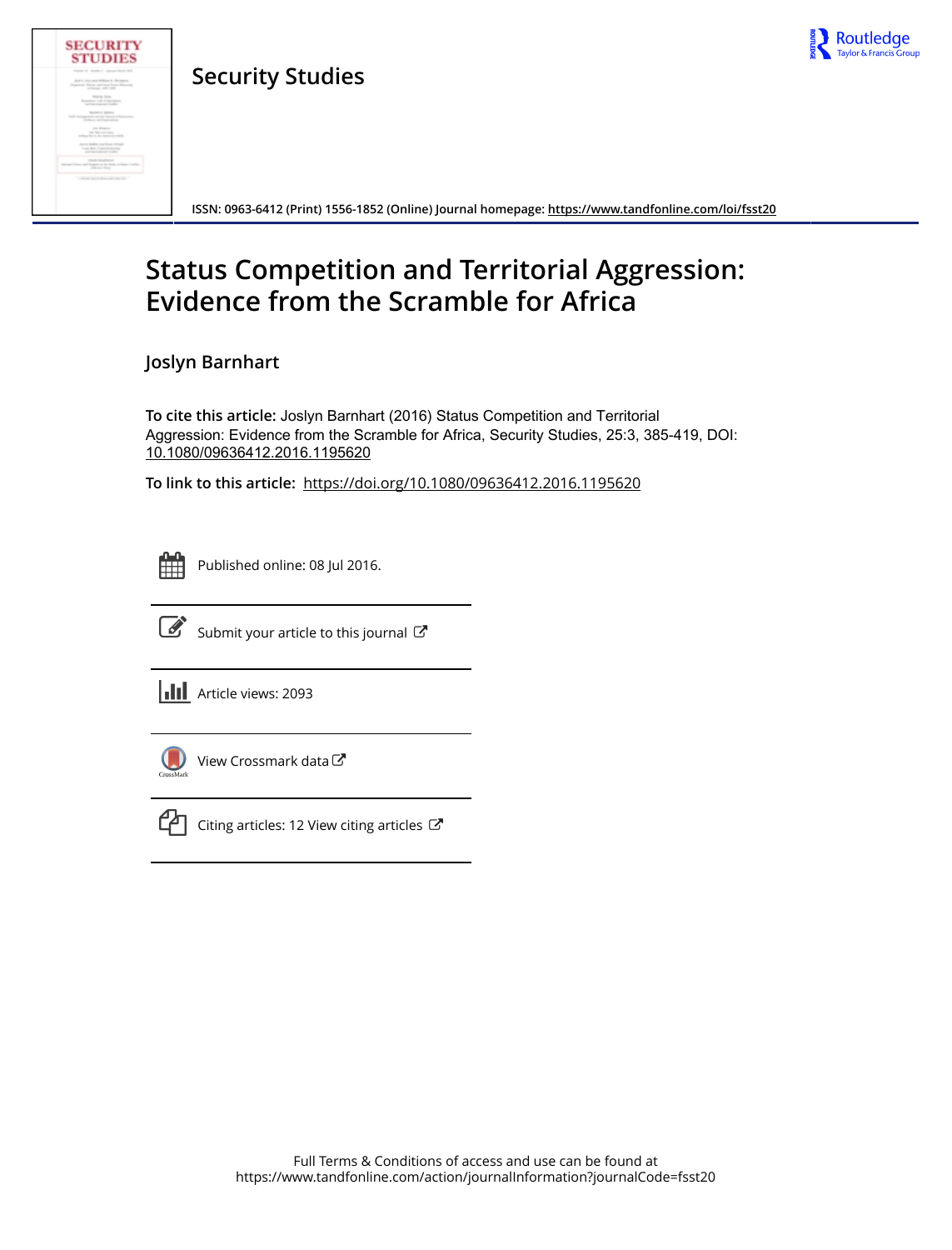

# **Status Competition and Territorial Aggression: Evidence from the Scramble for Africa**

## JOSLYN BARNHART

*When are states willing to engage in behaviors of little material or strategic value in order to assert their status? This article demonstrates that states are more likely to engage in acts of status assertion if their international standing has been called into question. Such status-challenged states seek opportunities to demonstrate their capabilities as well as their intention to maintain their current status. Status assertions often challenge the status and security of other states, leading these states to engage in more frequent acts of aggression. Evidence for these claims comes from detailed analysis of the Scramble for Africa at the end of the nineteenth century. France and Germany adopted expansionary policies in Africa because their great power status had been called into question. These policy shifts directly led Italy and Britain to adopt expansionary policies, leading to the eventual conquest of 95 percent of the African continent.*

Clear material and strategic rationales sometimes motivate state behavior in the international system. To a surprising degree, however, states are willing to engage in actions that require them to pay material costs and render them strategically more vulnerable. Scholars have focused on domestic political explanations of behavior that appears irrational at the systemic level. Yet, domestic political explanations do not account for many puzzling cases of international behavior. Detailed case analysis demonstrates that many important, seemingly puzzling instances of international behavior are best understood largely as assertions of status, often at the cost of immediate strategic or material interests.

Joslyn Barnhart is an assistant professor of International Relations in the Government Department at Wesleyan University.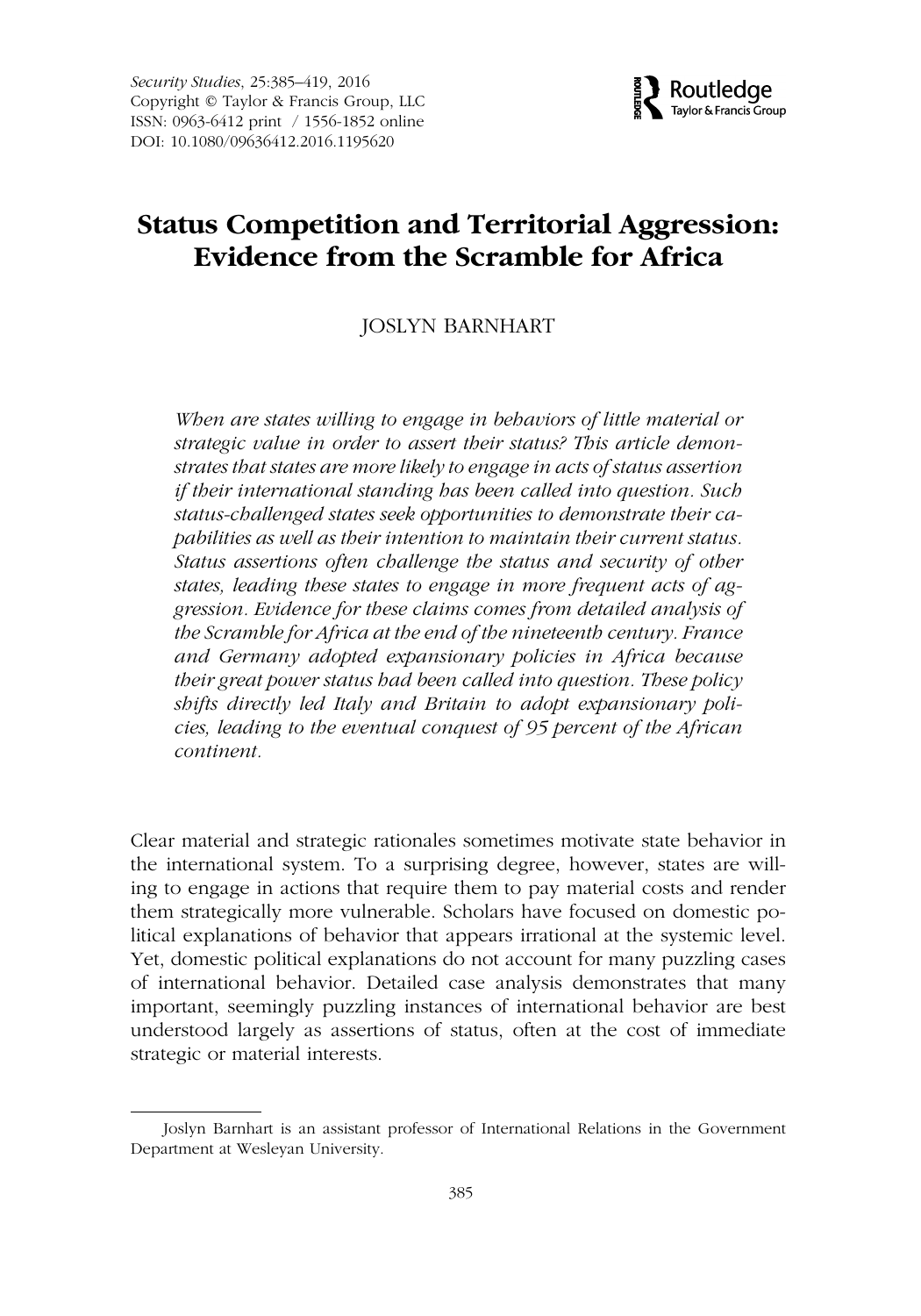States do not, however, engage in the same degree of status seeking at all times. This article demonstrates that states are likely to engage in status competition if their status has been called into question by an instance of disrespect or by a humiliating international event. Humiliated and disrespected states, usually great powers or potential great powers, are likely to engage in competitive practices such as the development of advanced weaponry, competition over spheres of influence or influence within international organizations, or, as demonstrated here, the acquisition of vast amounts of territory.<sup>1</sup> Status-challenged states engage in these competitive acts in order both to signal that they possess characteristics and capabilities that distinguish them from lesser powers as well as to signal their willingness to vigorously exercise the prerogatives associated with their desired status. These competitive measures have a significant impact on international behavior because they often challenge the status, interests, and security of other states in the international system, leading those states to adopt competitive behaviors they likely would not have otherwise.

The evidence for this set of claims resides in the detailed analysis of the first acts of territorial expansion within the Scramble for Africa from 1881 to 1884. Analysis of the decisions made by France and Germany to adopt expansionary policies during this period indicates that the Scramble for Africa would not have occurred as it did if the great power status of these two states had not been previously challenged.<sup>2</sup> France, for instance, first adopted its forward policy in Africa as a direct result of humiliations suffered in the previous decade that had called its great power status into question. The relatively new German state dramatically altered its colonial policy in direct response to disrespect it believed it had suffered at the hands of the

<sup>&</sup>lt;sup>1</sup> Offensive and defensive realism perceive the value of territory to lie in its tangible benefits. See John A. Hobson, *Imperialism: A Study* (New York: James Pott, 1902); V. I. Lenin, *Imperialism: The Highest Stage of Capitalism* (New York, NY: International Publishers, 1933); Peter J. Liberman, *Does Conquest Pay?: The Exploitation of Occupied Industrial Societies* (Princeton, NJ: Princeton University Press, 1998); John J. Mearsheimer, *The Tragedy of Great Power Politics* (New York: W. W. Norton, 2001). For acts of expansion aimed at diverting public attention from economic or civil unrest, see Jaroslav Tir, "Territorial Diversion: Diversionary Theory of War and Territorial Conflict," *Journal of Politics* 72, no. 2 (April 2010): 413–25. For the ability of domestic interest groups to guide states toward expansionary policies through processes of domestic logrolling, see Jack L. Snyder, *Myths of Empire: Domestic Politics and International Ambition* (Ithaca, NY: Cornell University Press, 1991). While some scholars have focused on the intangible, psychological value of territory, none have focused primarily on territorial acquisition as a means to status. See, for example, Ron E. Hassner, "To Halve and To Hold: Conflicts over Sacred Space and the Problem of Indivisibility," *Security Studies* 12, no. 4 (Summer 2003): 1–33; Paul R. Hensel, "Territory: Theory and Evidence on Geography and Conflict," in *What Do We Know About War*, ed. John Vasquez (Lanham, MD: Rowman and Littlefield, 2000), 57–84; Barbara F. Walter, "Explaining the Intractability of Territorial Conflict," *International Studies Review* 5, no. 4 (December 2003): 137–53.

<sup>&</sup>lt;sup>2</sup> The Scramble for Africa spanned the period from 1881 until 1912. France was the first to adopt a forward policy in Africa in 1881. Germany's official policy shift followed in 1884. Though Britain expanded into Egypt in 1882, it did so reluctantly and had no intention until 1885 of expanding elsewhere. Leopold of Belgium did set out to personally claim the Congo in 1876, though his claim was not recognized until 1884. Belgium did not formally annex the land until 1908.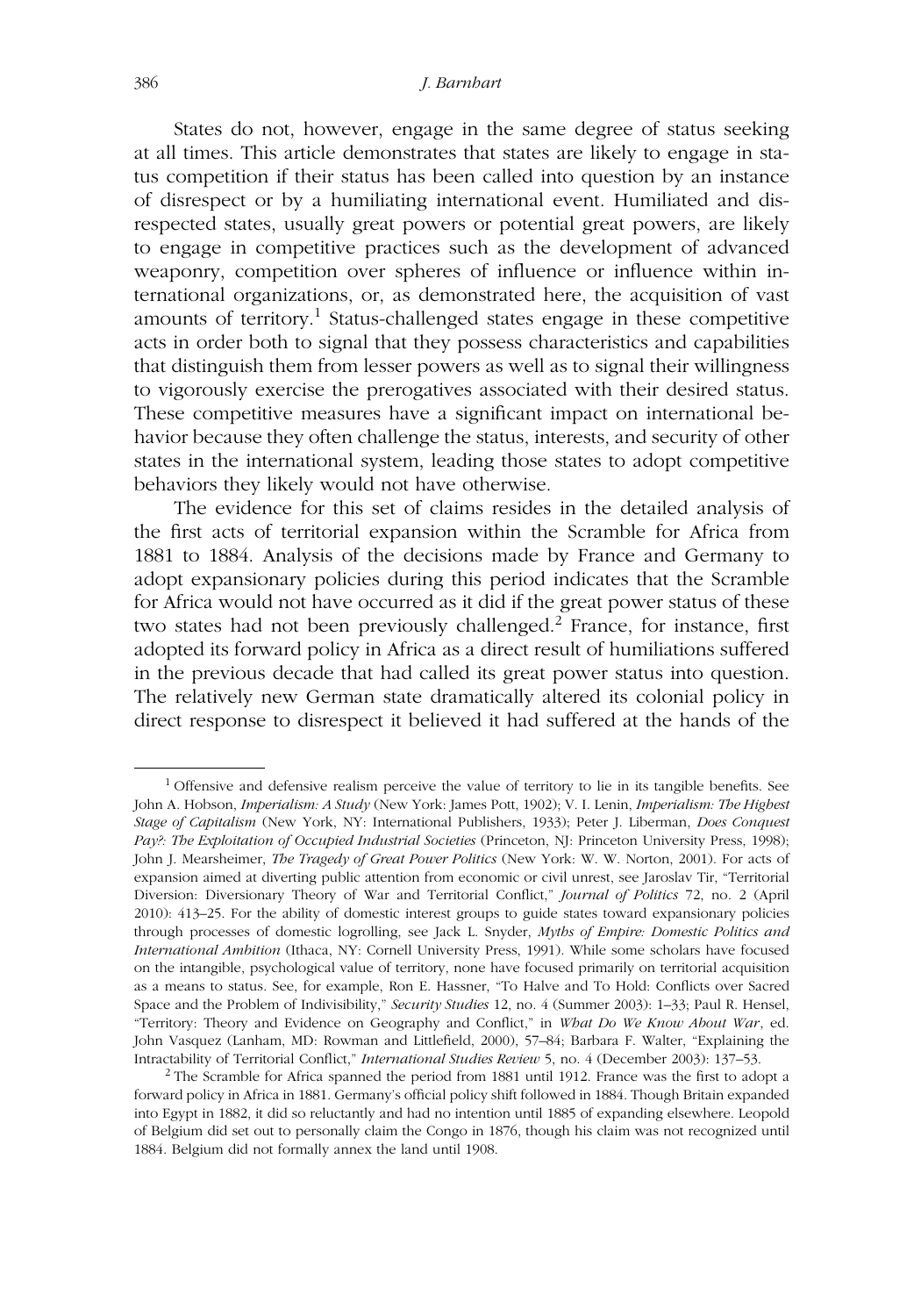British. Leaders within both states adopted expansionary policies in an effort to assert their state's great power status and in spite of their expectations of high associated costs and heightened strategic vulnerability. French and German status-motivated expansion generated status and security concerns among other states and for Italy and Britain in particular, leading both states to adopt expansionary policies that they likely would not have otherwise. Far from isolated instances of territorial expansion, the expansionary policies adopted by France and Germany during the early 1880s led to the eventual conquest of roughly 95 percent of the African continent over the following three decades.<sup>3</sup>

Historians have presented numerous accounts of the Scramble for Africa, focusing on broad explanations rooted in the material, strategic, or social contexts of the time.<sup>4</sup> These explanations have often been based on imperial rhetoric employed after the act of conquest as leaders attempted to sell skeptical publics with rational myths of colonial expansion even when

<sup>&</sup>lt;sup>3</sup> Other states participated but were far less active. Belgium engaged in one act of expansion, though a relatively large one of 2,344,858 square kilometers. During this time Portugal added 909,000 square kilometers to the few holdings it had maintained for over a century. These figures are taken from data on all instances of territorial change from 1816 to 2008. See Jaroslav Tir et al., "Territorial Changes, 1816–1996: Procedures and Data," *Conflict Management and Peace Science* 16, no. 1 (Spring 1998): 89.

 $4$  For material arguments citing the need for new markets for excess goods and capital, see Eric Hobsbawm, *Age of Empire 1875–1914* (London: Hachette, 2010); Hobson, *Imperialism: A Study*; Lenin, *Imperialism: The Highest Stage of Capitalism*. For a convincing counterargument, see Howard Robinson, *The Development of the British Empire* (London: Houghton Mifflin Company, 1922). For the demise of the "mythological beast of economic imperialism," see G. N. Sanderson, "The European Partition of Africa: Coincidence or Conjuncture?" *Journal of Imperial and Commonwealth History* 3, no. 1 (October 1974): 10. For arguments against material rationales, see also M. E. Chamberlain, *The Scramble for Africa* (Harlow, UK: Longman, 1974), 40–44; D. K. Fieldhouse, "Imperialism: An Historiographical Revision," *Economic History Review* 14, no. 2 (December 1961): 187–209; Richard J. Hammond, "Economic Imperialism: Sidelights on a Stereotype," *Journal of Economic History* 21, no. 4 (December 1961): 582–98; Ronald Hyam, "The Primacy of Geopolitics: The Dynamics of British Imperial Policy, 1763–1963," *Journal of Imperial and Commonwealth History* 27, no. 2 (May 1999): 27–52; William L. Langer, "A Critique of Imperialism," *Foreign Affairs* 14, no. 1 (October 1935); 102–19; D. C. M. Platt, "Economic Factors in British Policy during the 'New Imperialism,"' *Past & Present* 39 (April 1968): 120–38; A. J. P. Taylor and A. J. Percivale, *Germany's First Bid for Colonies, 1884–1885: A Move in Bismarck's European Policy* (London: Macmillan, 1938). For the most prominent strategic rationale, see R. E. Robinson and J. Gallagher, *Africa and the Victorians: The Official Mind of Imperialism* (Macmillan, 1966), chap. 4. A great deal of evidence has also been offered in refute of their argument. See Alexander Schölch, "The 'Men on the Spot' and the English Occupation of Egypt in 1882," *Historical Journal* 19, no. 3 (September 1976): 773; Sanderson, "The European Partition of Africa: Coincidence or Conjuncture?"; John S. Galbraith and Afaf Lutfi al Sayyid-Marsot, "The British Occupation of Egypt: Another View," *International Journal of Middle East Studies* 9, no. 4 (November 1978): 471–88; P. J. Cain and A. G. Hopkins, *British Imperialism: Innovation and Expansion, 1688–1914* (London: Longman, 1993), 366–67; A. G. Hopkins, "The Victorians and Africa: A Reconsideration of the Occupation of Egypt, 1882," *Journal of African History* 27, no. 2 (July 1986): 376. For arguments rooted in social context and the notion that emigration would serve as a "safety valve" to stave off domestic unrest, see Wolfgang J. Mommsen, *Imperial Germany 1867–1918: Politics, Culture, and Society in an Authoritarian State* (London: Arnold, 1995). Each of these arguments has confronted serious and convincing challenges with time. For an exception and a well-regarded review of these perspectives, see Sanderson, "The European Partition of Africa: Coincidence or Conjuncture?" Arguments based in the material, social, or strategic context of the time do not provide adequate explanations of the timing of state actions or why the pace of expansion accelerated so rapidly once it began. See ibid.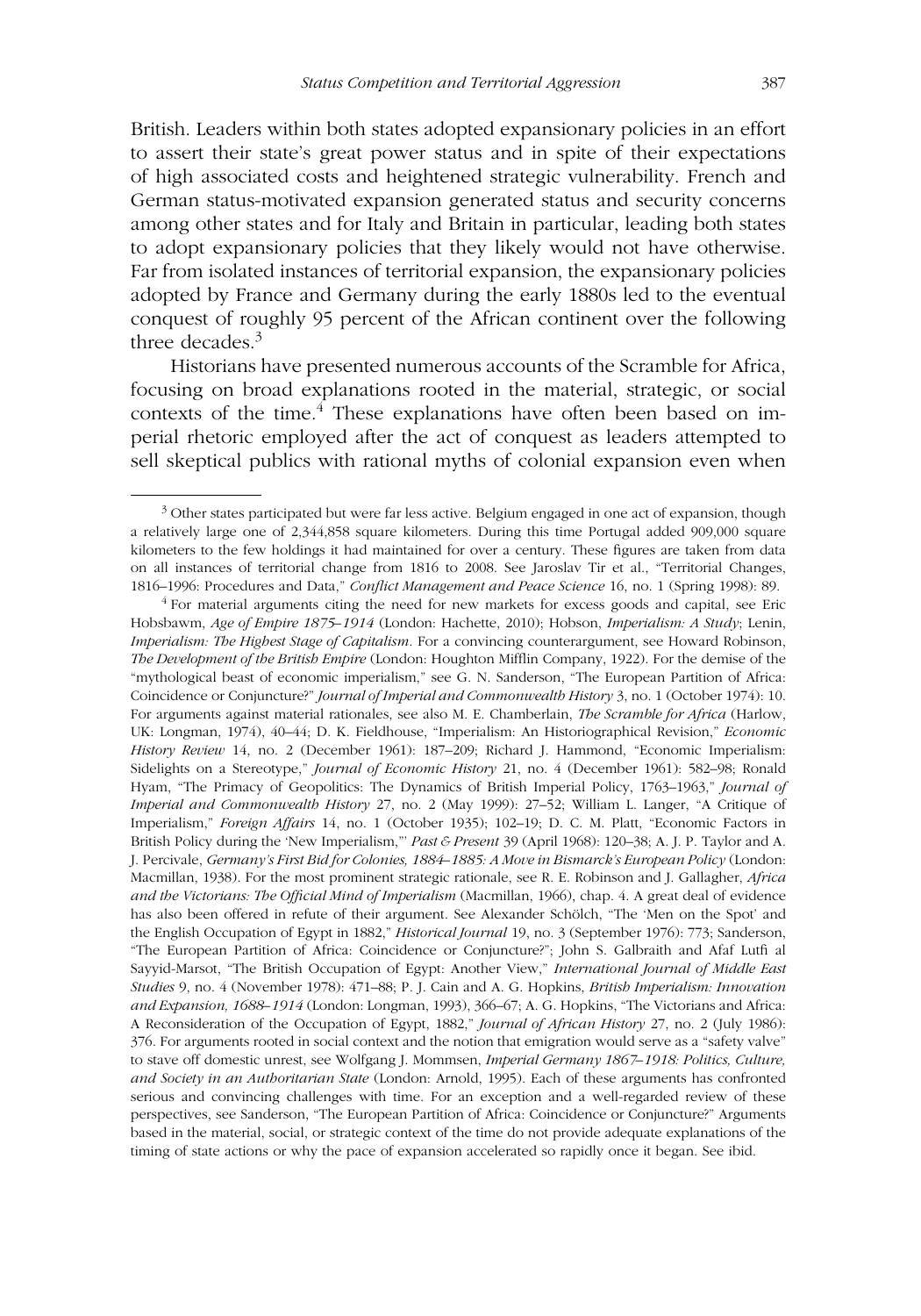the act of conquest originally lacked a material or strategic rationale.<sup>5</sup> This article, alternatively, roots its novel explanation of the Scramble for Africa in the detailed analysis of the key factors leading up to the initial adoption by France and Germany of expansionary policies in Africa in the early 1880s, prior to the point at which they perceived they were participating in a race of any sort. These expansionary policies precipitated a competitive race for territory that eventually penetrated every corner of the continent. To say that status concerns shaped these early decisions is not to say that such concerns guided every instance of conquest throughout the Scramble for Africa or that leaders during this time were never guided by domestic, material, or strategic motivations. Rather, the analysis demonstrates that without the impetus provided by status challenges, the conquest of Africa, if it occurred at all, would likely have assumed a very different form.

This article proceeds in three sections. It begins by laying out the theoretical argument and placing it within the context of existing literatures. It then presents the detailed analysis of why France and Germany decided to adopt forward policies in Africa when they did—starting with the French decision to acquire Tunisia and territory in the Congo in 1881 and 1882, and then addressing Otto von Bismarck's surprise decision to join the colonial fray in April of 1884, a decision that involved the annexation of 83 percent of Germany's eventual colonial holdings in Africa.<sup>6</sup> Within each case, I address alternative arguments based on political, economic, strategic, and social factors and then demonstrate that instances of humiliation and disrespect prompted the countries' actions. The article concludes by briefly addressing the significant impact that these acts of status assertion had on the international system more broadly, as well as the implications of the analysis for status seeking in contemporary international politics.

#### The Nature of Status and Status Seeking

Humans are hardwired to care about their status as individuals and about the status of groups with which they identify.7 Numerous scholars have

<sup>5</sup> Wolfgang J. Mommsen argues that economic arguments were usually "adduced as afterthoughts to justify territorial gains that had already taken place." See Mommsen, *Theories of Imperialism* (Chicago: University of Chicago Press, 1982), 102. See also D. K. Fieldhouse, *Economics and Empire, 1830–1914* (Ithaca, NY: Cornell University Press, 1973); Henri Brunschwig, *French Colonialism, 1871–1914: Myths and Realities* (New York: F. A. Prager, 1966), 182–190. Jack L. Snyder argues that overexpansion is driven by parochial rather than national interests in cartelized political systems. He notes however that Germany in the early 1880s was not governed by cartels but was strongly unified under Bismarck, who repeatedly ignored special interests unless they corresponded with his own. Snyder asserts that Bismarck's acts of expansion were intended to assertively defend German prestige. Snyder, *Myths of Empire.* 67, 78–79, 99.

<sup>6</sup> Germany acquired over 1.2 million square kilometers in 1884 and early 1885. It acquired an additional 182,000 square kilometers over the rest of the Scramble.

<sup>7</sup> See Jonathan Dvash, Gadi Gilam, Aharon Ben-Ze'ev, Talma Hendler, and Simone G Shamay-Tsoory, "The Envious Brain: The Neural Basis of Social Comparison," *Human Brain Mapping* 31, no.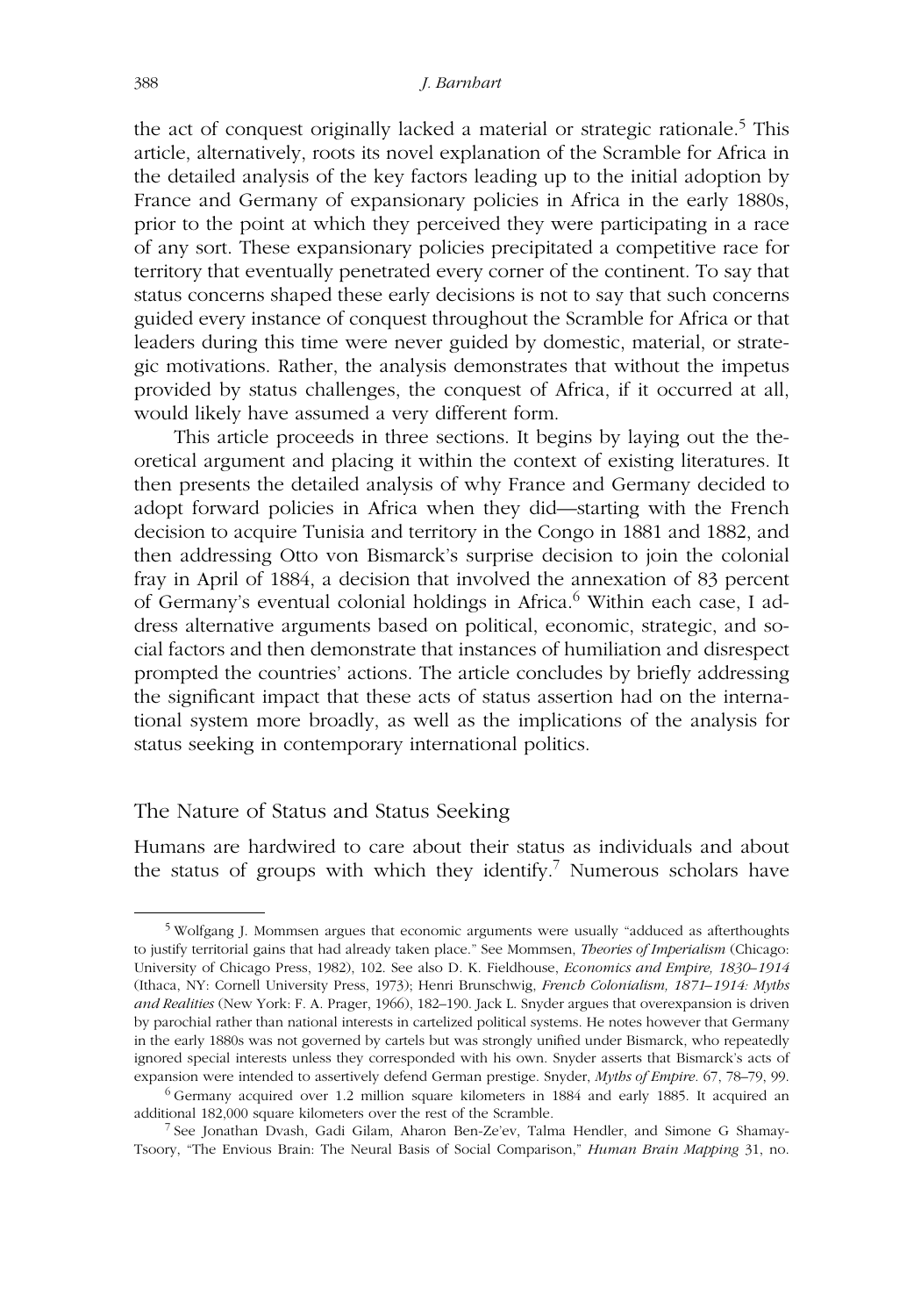demonstrated the significant degree to which status concerns drive international behavior.<sup>8</sup> International status is based on the collective beliefs of others about a state's rank on admirable characteristics such as military capability, wealth, demographic position, or diplomatic influence.<sup>9</sup> Because objective rankings of status dimensions are often impossible, a state's rank is rooted in social perception.<sup>10</sup> International status seeking is therefore the process of attempting to shape other states' perceptions about one's rightful position in the international hierarchy.<sup>11</sup> Status seeking may be an innate

<sup>9</sup> T. V. Paul, Deborah W. Larson, and William C. Wohlforth present a detailed conceptualization of status. Influence is not merely an indirect measure of capability. It depends upon one's willingness and intention to assert their interests. See Paul, Larson, and Wohlforth, "Status and World Order," in *Status in World Politics*, ed. Paul, Larson, Wohlforth, 7–17.

 $10$  Objective rankings of army size or GDP may be possible. Measures of resolve or influence rely upon social perceptions. Perceptions even play a role in the relative assessment of tangible characteristics like one's strategic arsenals, where subjective estimations must be made of how the sheer number of weapons interacts with capacity or reliability in determining superiority.

 $11$  The degree to which a state's domestic elite attempts to signal its expectation that the state will hold higher status depends significantly on the status they themselves ascribe to their state. In that way, status depends both on the perceptions of others as well as on one's perception of self.

<sup>11 (</sup>November 2010): 1741–50; Donald H. Edwards and Edward A. Kravitz, "Serotonin, Social Status and Aggression," *Current Opinion in Neurobiology* 7, no. 6 (December 1997): 812–19; Klaus Fliessbach et al., "Social Comparison Affects Reward-Related Brain Activity in the Human Ventral Striatum," *Science* 318, no. 5854 (November 2007): 1305–8. For a demonstration that actors are willing to pay costs in pursuit of status even without the promise of long-term tangible rewards, see Bernardo A. Huberman, Christoph H. Loch, and Ayse Öncüler, "Status As a Valued Resource," Social Psychology Quarterly 67, no. 1 (March 2004): 103. See also Robert H. Frank, "The Demand for Unobservable and Other Nonpositional Goods," *American Economic Review* 75, no. 1 (March 1985): 101–16; Ori Heffetz and Robert H. Frank, "Preferences for Status: Evidence and Economic Implications," in *Handbook of Social Economics, Vol. 1A*, ed. Jess Benhabib, Alberto Bisin, and Matthew O. Jackson (San Diego, CA: Elsiver, 2008)*,* 69–91; Christoph Loch, Michael Yaziji, and Christian Langen, "The Fight for the Alpha Position: Channeling Status Competition in Organizations," *European Management Journal* 19, no. 1 (February 2001): 16–25. On group-level concerns about status, see Henri Tajfel and John C. Turner, "An Integrative Theory of Intergroup Conflict," in *The Social Psychology of Intergroup Relations*, ed. Stephen Worchel and William G. Austin (Monterey, CA: Brooks/Cole, 1979), 33–47; Henri Tajfel, *Social Identity and Intergroup Relations* (Cambridge: Cambridge University Press, 2010).

<sup>8</sup> Anne L. Clunan, *The Social Construction of Russia's Resurgence: Aspirations, Identity, and Security Interests* (Baltimore: Johns Hopkins University Press, 2009); Deborah W. Larson and Alexei Shevchenko, "Status Seekers: Chinese and Russian Responses to US primacy," *International Security* 34, no. 4 (Spring 2010): 63–95; Richard Ned Lebow, *A Cultural Theory of International Relations* (Cambridge: Cambridge University Press, 2008); Daniel Markey, "Prestige and The Origins of War: Returning to Realism's Roots," *Security Studies* 8, no. 4 (Summer 1999): 126–72; Jonathan Mercer, "Anarchy and Identity," *International Organization* 49, no. 2 (Spring 1995): 229–52; T. V. Paul, Deborah Welch Larson, and William C. Wohlforth, *Status in World Politics* (New York: Cambridge University Press, 2014); Jonathan Renshon, "Losing Face and Sinking Costs: Experimental Evidence on the Judgment of Political and Military Leaders," *International Organization* 69, no. 3 (Summer 2015): 659–95; Stephen Peter Rosen, *War and Human Nature* (Princeton, NJ: Princeton University Press, 2009); William C. Wohlforth, "Unipolarity, Status Competition, and Great Power War," *World Politics* 61, no. 1 (January 2009): 28–57; Ayse Zarakol, *After Defeat: How the East Learned to Live with the West* (New York: Cambridge University Press, 2011). For a discussion of the emotional and instrumental components of status seeking, see Allan Dafoe, Jonathan Renshon, and Paul Huth, "Reputation and Status as Motives for War," *Annual Review of Political Science* 17 (2014): 371–93. See also Tuomas Forsberg, Regina Heller, and Reinhard Wolf, "Status and Emotions in Russian Foreign Policy," *Communist and Post-Communist Studies* 47, nos. 3 and 4 (September–December 2014): 261–68.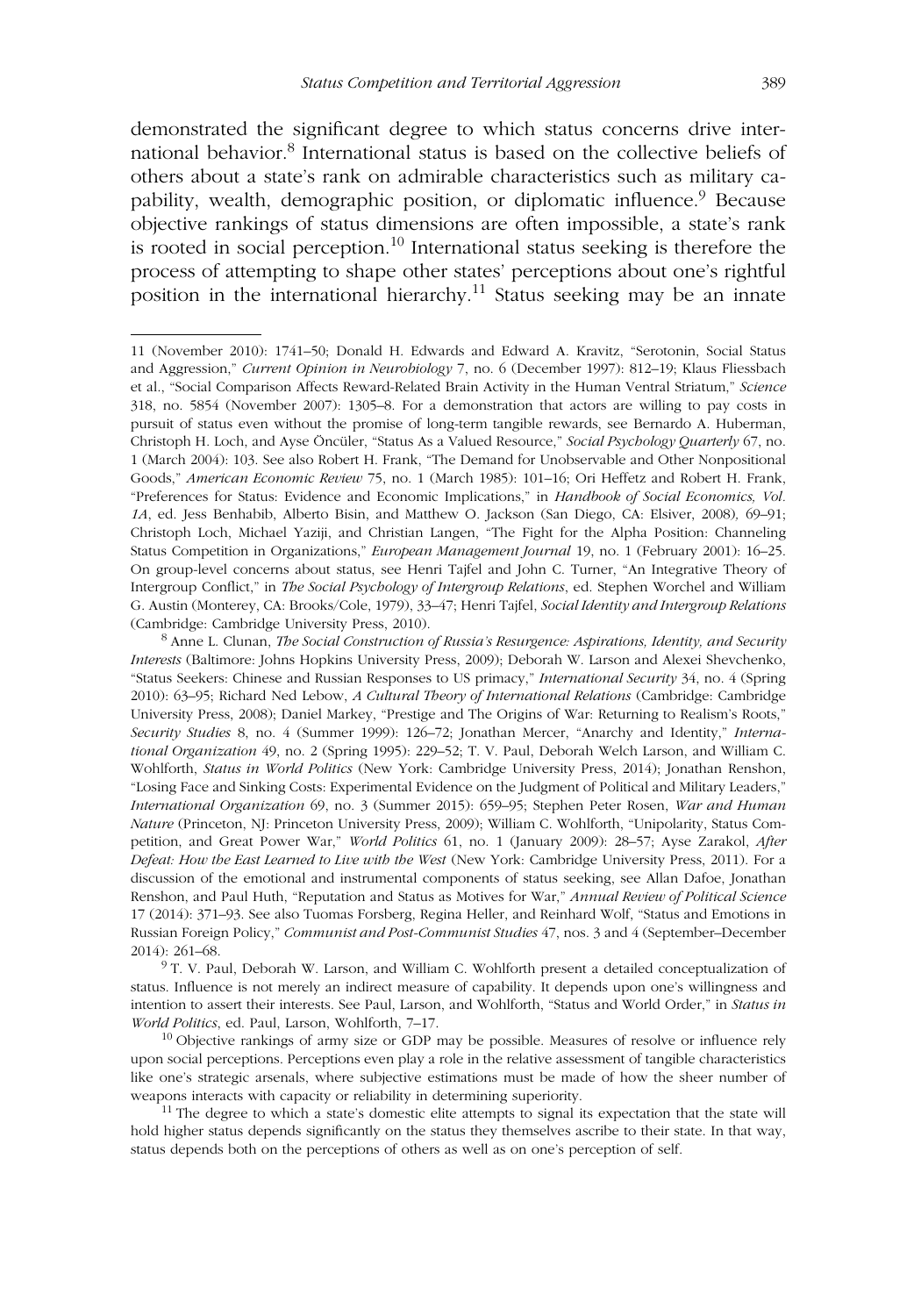human trait, but actors do not seek status at all times. States are particularly inclined to engage in status competition when their status has been called into question by an instance of disrespect or by a humiliating international event. To show "respect" is to behave in a manner consistent with another state's status; to show disrespect is to deny another state the degree of esteem or consideration it feels entitled to, thereby implicitly refusing to recognize the state's desired status.<sup>12</sup> Disrespect therefore depends upon a state's expectation of how much consideration and deference it believes others should show it, an expectation that is derived from the state's identity.<sup>13</sup> Disrespect may assume an evaluative form in which others clearly acknowledge but disregard a state's interests or a nonevaluative form in which others ignore the state's interests, rights, and concerns altogether.<sup>14</sup> An act of disrespect may occur within the public sphere for all to see or may occur privately between two states.

A state is humiliated when it believes that its position has been lowered in the eyes of others and that this lowered estimation will result in a future decline in respect and deference.<sup>15</sup> Humiliation may be an intended act.<sup>16</sup>

<sup>&</sup>lt;sup>12</sup> This definition is taken from Reinhard Wolf, "Respect and Disrespect in International Politics: The Significance of Status Recognition," *International Theory* 3, no. 1 (February 2011): 105–42. Wolf presents a detailed theory of the role of disrespect in international relations and calls for plausibility probes to assess the degree to which disrespect may impact state behavior. See ibid., 106–7, 112. As Wolf notes, disrespect is particularly relevant in international relations exactly because of its relationship with status. As Wohlforth notes, one's position within the status hierarchy is hard to measure without feedback from others. See William C. Wohlforth, "Status Dilemmas and Interstate Conflict," in *Status in World Politics*, ed. Paul, Larson, Wohlforth, 121. An act of disrespect serves as direct feedback on where one stands in the international system. Others have noted the importance of recognition of status and identity. See Thomas Lindemann and Erik Ringmar, *The International Politics of Recognition* (Boulder, CO: Paradigm Publishers, 2012); Michelle Murray, "Identity, Insecurity, and Great Power Politics: The Tragedy of German Naval Ambition before the First World War," *Security Studies* 19, no. 4 (November 2010): 656–88; Erik Ringmar, "On the Ontological Status of the State," *European Journal of International Relations* 2, no. 4 (December 1996): 439–66; Erik Ringmar, "The Recognition Game: Soviet Russia Against the West," *Cooperation and Conflict* 37, no. 2 (June 2002): 115–36.

<sup>&</sup>lt;sup>13</sup> There is a large literature on the sources of national identity. For state leaders competing to define the national image, see Clunan, *Social Construction of Russia's Resurgence.* For the argument that national identity formation depends upon interactions with other states rather than on leaders' agency, see Murray, "Identity, Insecurity, and Great Power Politics"; Alexander Wendt, "Why a World State is Inevitable," *European Journal of International Relations* 9, no. 4 (December 2003): 491–542. See also Ted Hopf, *Social Construction of International Politics: Identities & Foreign Policies, Moscow, 1955 and 1999* (Ithaca, NY: Cornell University Press, 2002).

<sup>&</sup>lt;sup>14</sup> As Wolf notes, a state may also be disrespected if its physical integrity, social importance, ideas and values, achievements, efforts or rights are ignored or disregarded by others. See also Matthew S. Gottfried and Robert F. Trager, "A Preference for War: How Fairness and Rhetoric Influence Leadership Incentives in Crises," *International Studies Quarterly* (forthcoming).

<sup>&</sup>lt;sup>15</sup> The definition of humiliation is in keeping with the definition often used within philosophy and psychology. See, for example, Maury Silver et al., "Humiliation: Feeling, Social Control and The Construction of Identity," *Journal for the Theory of Social Behaviour* 16, no. 3 (October 1986): 269–83; Daniel Statman, "Humiliation, Dignity and Self-respect," *Philosophical Psychology* 13, no. 4 (December 2000): 523–40.

<sup>&</sup>lt;sup>16</sup> This was the case with the crowning of the new German emperor in the Hall of Mirrors at Versailles at the end of the Franco–Prussian war. Scholars of the role of humiliation in international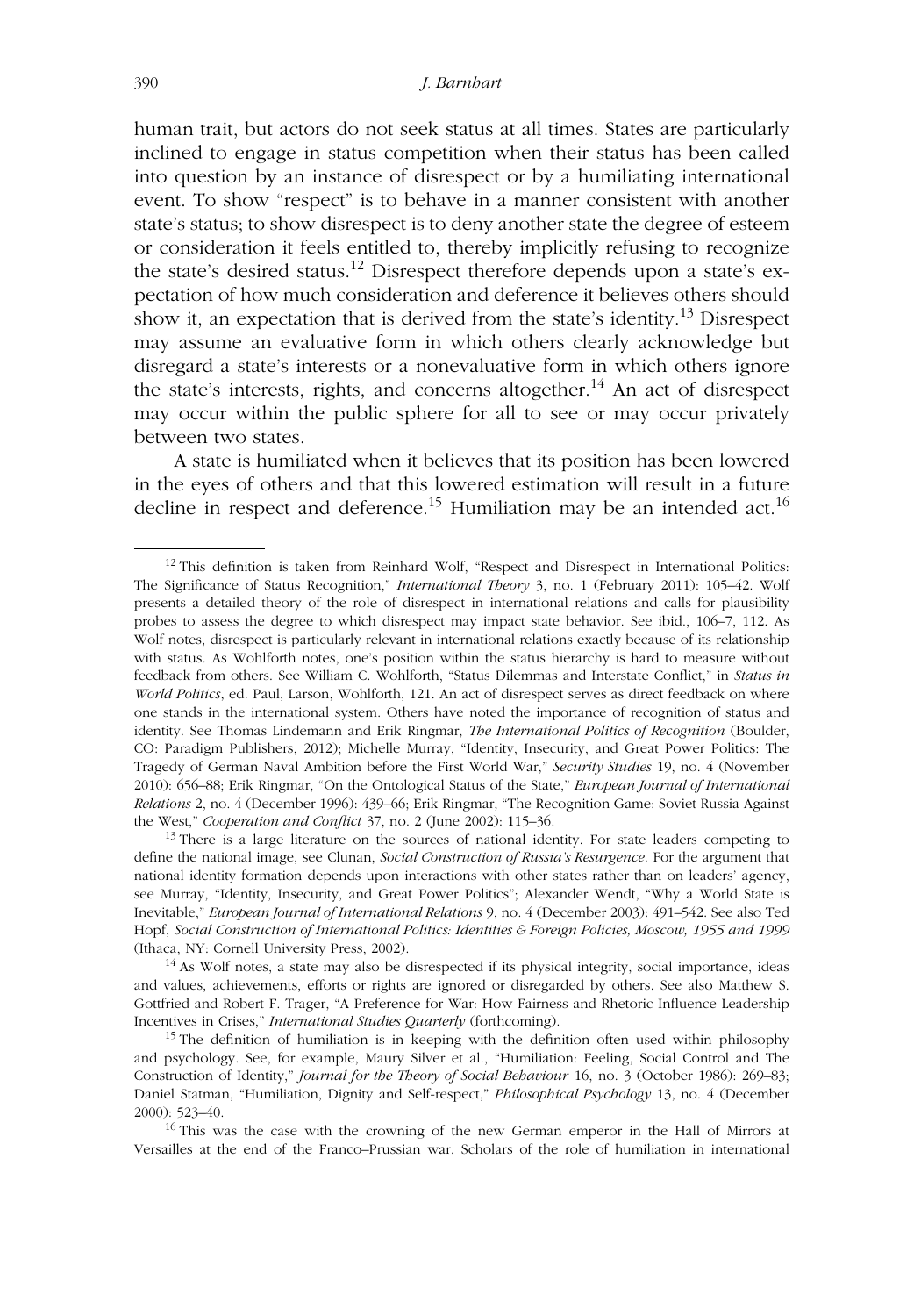It may also, however, be self-inflicted when a state fails to live up to the expectations of the international community. Defeat in conflict to a "weaker" state, for instance, or the involuntary loss of territory to a lower-status state will likely cause the international community to question the state's position within the international status hierarchy. Humiliating events occur on the world stage and thereby threaten to generate common knowledge within the international community of the state's decline.<sup>17</sup>

Humiliated or disrespected states that have the capabilities to do so will likely engage in competitive acts with the intention of signaling the status they expect to hold in the international system.<sup>18</sup> Such competitive acts may occur within a bilateral environment as a disrespected state attempts to signal to a particular rival that it expects to be treated with a greater degree of deference. They may also occur within more multilateral environments as states that have been humiliated or disrespected on the world stage attempt to shape the perceptions of the international community of their right to heightened status.<sup>19</sup> Competitive status-seeking acts may include efforts to gain membership into elite clubs through the acquisition of symbols of great power or regional status.<sup>20</sup> They may also include direct military confrontation or competition over spheres of influence, the size of weapons arsenals, or the extent of territorial holdings. Finally, states may attempt to

relations have focused primarily on effects of intended acts of humiliation on subjugated peoples. See Evelyin Lindner, *Making Enemies: Humiliation and International Conflict* (Westport, CT: Praeger Security International, 2006), xiv; Paul Saurette, "You Dissin' Me? Humiliation and Post 9/11 Global Politics," *Review of International Studies* 32, no. 3 (July 2006): 495; Deepak Tripathi, *Imperial Designs: War, Humiliation & the Making of History* (Washington, DC: Potomac Books, 2013).

<sup>&</sup>lt;sup>17</sup> Status is rooted in second-order beliefs, or beliefs about others' beliefs. See Paul. Larson, and Wohlforth, *Status in World Politics*, 8–9; Barry O'Neill, *Honor, Symbols, and War* (Ann Arbor: University of Michigan Press, 1999); Barry O'Neill, "Nuclear Weapons and National Prestige," Cowles Foundation Discussion Paper no. 1560, February 2006, Yale University; Dafoe, Renshon, and Huth, "Reputation and Status as Motives for War," 374–75.

<sup>&</sup>lt;sup>18</sup> Humiliated and disrespected states commonly possess relatively high status. They are those states that expect a certain degree of success and deference within the system. See Lebow, *Cultural Theory of International Relations*. This is supported by research in psychology that shows that those with high self-regard are more likely than those with low self-esteem to act aggressively toward those attempting to challenge their self-image. See Roy F. Baumeister, Brad J. Bushman, and W. Keith Campbell, "Self-esteem, Narcissism, and Aggression: Does Violence Result from Low Self-esteem or from Threatened Egotism?" *Current Directions in Psychological Science* 9, no. 1 (February 2000): 26–29; Brad J. Bushman and Roy F. Baumeister, "Threatened Egotism, Narcissism, Self-esteem, and Direct and Displaced Aggression: Does Self-love or Self-hate Lead to Violence?" *Journal of Personality and Social Psychology* 75, no. 1 (July 1998): 219.

<sup>&</sup>lt;sup>19</sup> For the role of visible, salient demonstrations of power in generating status, see O'Neill, "Nuclear Weapons and National Prestige." For the importance of public events in generating common knowledge, see Michael Suk-Young Chwe, *Rational Ritual: Culture, Coordination, and Common Knowledge* (Princeton, NJ: Princeton University Press, 2013).

<sup>&</sup>lt;sup>20</sup> When status is treated as a "club good," the competitive nature of status-seeking among high-status states may be somewhat abated. Paul, Larson, and Wohlforth, "Status and World Order," 9; David Lake, "Authority, Status, and the End of the American Century," in *Status in World Politics*, ed. Paul, Larson, and Wohlforth, 246–72.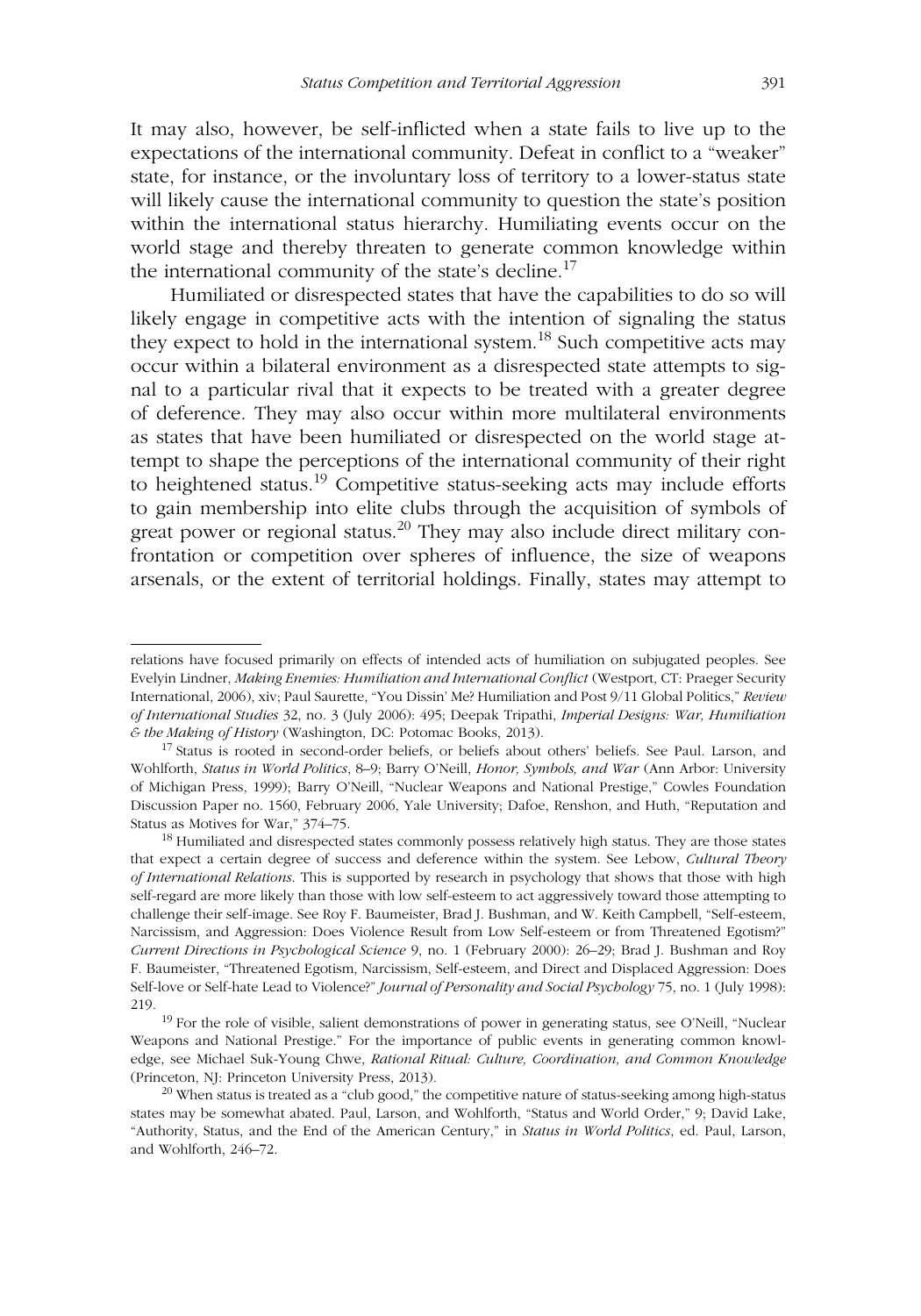demonstrate their existing influence over international outcomes in an effort to minimize the appearance of influence by the superior state. $^{21}$ 

Status-challenged states are likely to adopt competitive status-seeking strategies aimed at asserting their "rightful position" in the international system for two primary reasons.<sup>22</sup> First, both humiliation and disrespect engender strong emotional responses such as anger that increase the likelihood that a state will behave in an aggressive manner toward others.<sup>23</sup> Such emotional reactions to humiliation will lead states to first and foremost desire revenge upon the state that directly or indirectly threatened their status.<sup>24</sup>

<sup>22</sup> Status-threatened states do not always adopt competitive strategies. They may engage in alternative strategies such as social creativity or social emulation, as laid out in Social Identity Theory (SIT). For applications in international relations, see Mathias Blanz, Amelie Mummendey, Rosemarie Mielke, and Andreas Klink, "Responding to Negative Social Identity: A Taxonomy of Identity Management Strategies," *European Journal of Social Psychology* 28, no. 5(September–October 1998): 697–729; Amelie Mummendey, Thomas Kessler, Andreas Klink, and Rosemarie Mielke, "Strategies To Cope with Negative Social Identity: Predictions by Social Identity Theory and Relative Deprivation Theory," *Journal of Personality and Social Psychology* 76, no. 2 (March 1999): 229; Henri Tajfel, "The Psychological Structure of Intergroup Relations," in *Differentiation between Social Groups: Studies in the Social Psychology of Intergroup Relations*, ed. Henri Tajfel (New York: Academic, 1978), 27–98; Tajfel and Turner, "An Integrative Theory of Intergroup Conflict"; Deborah Welch Larson and Alexei Shevchenko, "Shortcut to Greatness: The New Thinking and the Revolution in Soviet Foreign Policy," *International Organization* 57, no. 1 (Winter 2003): 77–110; Larson and Shevchenko, "Status Seekers." States which lack the capabilities to do so will often turn to a strategy of social creativity in which they attempt to emphasize new dimensions of status on which they prevail. Military and economic constraints following World War II, for instance, left France no choice but to pursue a creative strategy—that of emphasizing its glorious past, its experience as a world leader, and its symbolic value as a long-standing beacon of democracy—following its humiliating performance during the war. See Alessandro Brogi, *A Question of Self-Esteem: The United States and the Cold War Choices in France and Italy, 1944–1958* (Westport, CT: Praeger Publishers, 2002). States which exist outside of the current normative order and which have repeatedly attempted to gain status through competitive strategies but failed will likely turn to imitating the norms, institutions, and values of superior states. See Zarakol, *After Defeat*.

 $23$  Social psychologists have demonstrated the existence of group-based emotions relating to the fate of one's group. The degree to which an individual feels such emotions depends upon the degree to which they identify with the group. See Thomas Kessler and Susan Hollbach, "Group-based Emotions as Determinants of Ingroup Identification," *Journal of Experimental Social Psychology* 41, no. 6 (November 2005): 677–85; Bernhard Leidner, Hammad Sheikh, and Jeremy Ginges, "Affective Dimensions of Intergroup Humiliation," *PloS One* 7, no. 9 (September 2012): 46375; Diane M. Mackie, Eliot R. Smith, and Devin G. Ray, "Intergroup Emotions and Intergroup Relations," *Social and Personality Psychology Compass* 2, no. 5 (September 2008): 1866–80; Heather J. Smith and Thomas Kessler, "Group-based Emotions and Intergroup Behavior," *Social Life of Emotions* 2 (2004): 292. For those focusing on groupbased humiliation, see Victoria Fontan, "Polarization Between Occupier and Occupied in Post-Saddam Iraq: Colonial Humiliation and the Formation of Political Violence," *Terrorism and Political Violence* 18, no. 2 (Summer 2006): 217–38; Jeremy A. Ginges and Scott Atran, "Humiliation and the Inertia Effect: Implications for Understanding Violence and Compromise in Intractable Intergroup Conflicts," *Journal of Cognition and Culture* 8, nos. 3–4 (2008): 3–4; Lee Shepherd, Russell Spears, and Antony S. R. Manstead, "'This Will Bring Shame on Our Nation': The Role of Anticipated Group-based Emotions on Collective Action," *Journal of Experimental Social Psychology* 49, no. 1 (January 2013): 42–57.

 $24$  Oded Lowenheim and Gadi Heinman argue that the need for revenge following an international humiliation plays a key role in shaping state behavior. They do not however relate humiliation to status. See Lowenheim and Heimann, "Revenge in International Politics," *Security Studies* 17, no.

<sup>21</sup> See Larson and Shevchenko, "Status Seekers"; Bobo Lo, *Russian Foreign Policy in the Post-Soviet Era* (Hampshire, UK: Palgrave Macmillan, 2002), 116.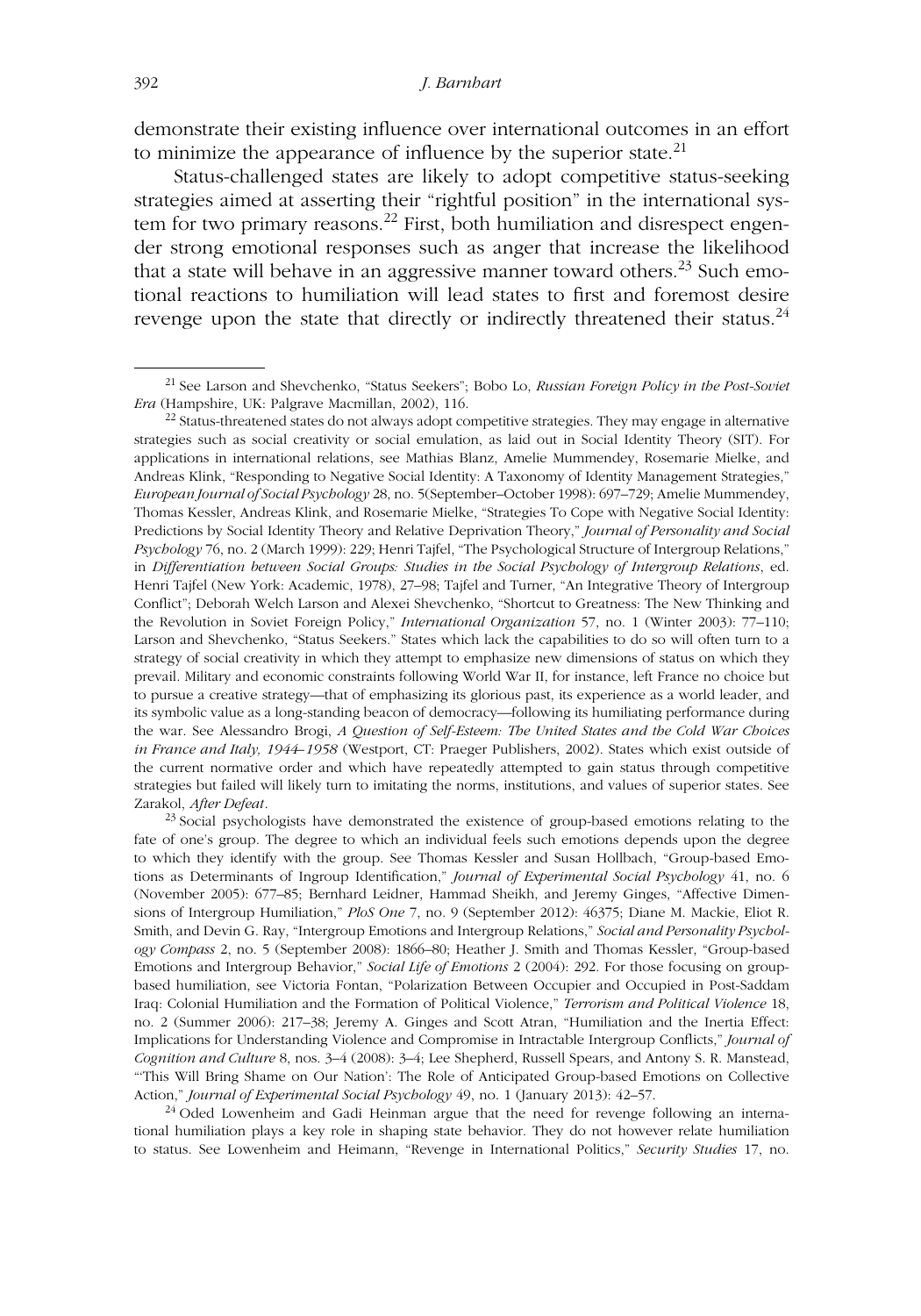Second, leaders of disrespected and humiliated states will desire to protect the state's self-image for fear that if they do not, the state will face demotion within the international status hierarchy.<sup>25</sup> This demotion has both instrumental consequences, in that a decline in status is a decline in influence, but also emotional consequences as well in that states, like individuals, seek to have a voice and to be respected by those in their community. Such states therefore seek clear and effective ways to establish common knowledge within the international community of their state's distinctive capabilities, their intention for the state to be perceived as high status, and their expectation that others within the international community will treat it accordingly.<sup>26</sup>

Humiliated or disrespected states may choose to engage in a number of different competitive status-seeking measures at the same time, though the exact competitive measures a state chooses in response to status threat depends in part on the capabilities of the state. Status-challenged states with sufficient resources are ideally able to respond to their emotional and instrumental concerns in the most satisfying and convincing way possible—by successfully taking revenge on the actor responsible for the status decline. Revenge may be impossible, however, for states with fewer resources. In such cases, the preferred response of leaders and the public may diverge. The masses, unconstrained by concerns about capabilities, are able to focus their attention on the emotional repercussions of status threat and on revenge against the state responsible for one's humiliation or sense of disrespect at all costs.<sup>27</sup> Leaders, however, who deem revenge too risky must still manage the instrumental implications of threats to status, about which they are likely to care more than does the general public. Leaders may therefore engage in competitive status-seeking measures against thirdparty states aimed at influencing the perceptions of other states even when those measures lack the backing of the people. $^{28}$ 

<sup>4 (</sup>December 2008): 685–724. See also Peter Hays Gries and Kaiping Peng, "Culture Clash? Apologies East and West," *Journal of Contemporary China* 11, no. 30 (February 2002): 173–78; Robert E. Harkavy, "Defeat, National Humiliation, and the Revenge Motif in International Politics," *International Politics* 37 (September 2000): 345–68. See also Robert F. Trager, "Long-Term Consequences of Aggressive Diplomacy: European Relations after Austrian Crimean War Threats," *Security Studies* 21, no. 2 (April–June 2012): 232–65.

<sup>&</sup>lt;sup>25</sup> Such acts may also reestablish the collective esteem of the state as well as shape the beliefs of others. See Clunan, *Social Construction of Russia's Resurgence*.

<sup>&</sup>lt;sup>26</sup> Revenge is often not about disrespect by seeking getting back at the wrong-doer but may also be intended to send a message to third party observers about the costs of infringing on an actor's rights. See Mario Gollwitzer, Milena Meder, and Manfred Schmitt, "What Gives Victims Satisfaction When They Seek Revenge?" *European Journal of Social Psychology* 41, no. 3 (April 2011): 364–74.

 $27$  This may be especially true in the case that the humiliation involves the loss of territory within the homeland.

<sup>&</sup>lt;sup>28</sup> As will be shown below, French and German leaders were concerned foremost about altering the perceptions of other states rather than those of their own publics. They therefore often disregarded the publics' preferences, which were often anti-imperialist.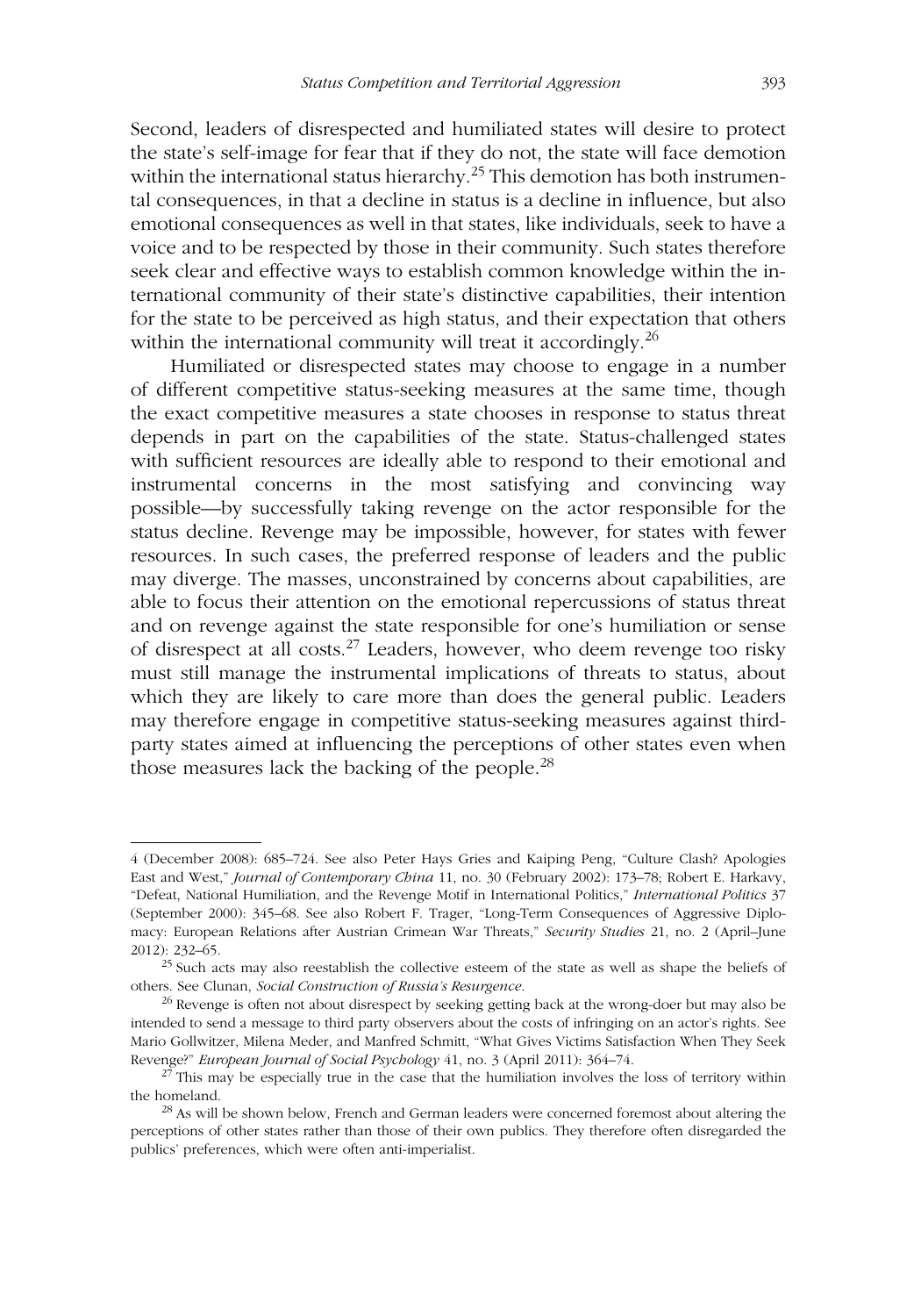This article addresses one particular response to humiliation and disrespect: territorial expansion.<sup>29</sup> States are most likely to respond to humiliation and disrespect by seeking territory under two conditions. First, they will be more likely to do so when territory is a symbol of status within relevant status hierarchies. The ability to conquer and administer vast swathes of territory has served as a symbol of high international status for much of international history, distinguishing those states with unusual military capabilities and with the intention to maintain a sufficiently vigorous foreign policy as would befit preeminent states.<sup>30</sup> Support for the norm of territorial integrity by Western powers, and in particular by the United States, after World War II, however, rendered colonization and conquest unacceptable forms of behavior for a majority of the international community.<sup>31</sup> Concurrently, technological development enabled the rise of new status symbols such as nuclear weapons, space missions, and aircraft carriers.<sup>32</sup> That Vladimir Putin's recent acts of territorial aggression in the previous Soviet sphere appear to

 $31$  See Mark W. Zacher, "The Territorial Integrity Norm: International Boundaries and the Use of Force," *International Organization* 55, no. 2 (Spring 2001): 215–50; Tanisha M. Fazal, *State Death: The Politics and Geography of Conquest, Occupation, and Annexation* (Princeton, NJ: Princeton University Press, 2007).

<sup>32</sup> See Scott D. Sagan, "Why Do States Build Nuclear Weapons?: Three Models in Search of a Bomb," *International Security* 21, no. 3 (Winter 1996): 54–86; David Kinsella and Jugdep S. Chima, "Symbols of Statehood: Military Industrialization and Public Discourse in India," *Review of International Studies* 27, no. 3 (2001): 353–73; O'Neill, "Nuclear Weapons and National Prestige"; Baldev Raj Nayar and Thazha

 $29$  While this article focuses on cases of imperial expansion, the argument is not limited to discontiguous expansion or only to those states vying for great power status. Contiguous territorial gains may also be used to demonstrate a state's capabilities. Russia and Austria had unclaimed contiguous territory upon which to assert their status in the nineteenth century whereas the European powers did not. States may also engage in numerous competitive status-seeking acts at the same time. See Alfred LeRoy Burt, *The Evolution of the British Empire and Commonwealth, from the American Revolution* (Boston: Heath, 1956).<br> $30$  France's "policy of prestige" during the eighteenth century, for instance, mandated territorial

expansion in North America for the sake of disputing British claims to naval superiority and announcing French grandeur to the world. See Peter J. Marshall, *The Making and Unmaking of Empires: Britain, India, and America c. 1750–1783* (New York: Oxford University Press, 2005), chap. 1; David G. Boyce, *Decolonisation and the British Empire, 1775–1997* (New York: St. Martin's Press, 1999). The duc de Richelieu noted in 1816 that France would retake its former colony of French Guiana from Portugal "not because of any real advantage we derive from [it] ... but because it would be harmful to the dignity both of the King and of the State to concede anything to Portugal to which she has no sort of claim." Quoted in Henri Brunschwig, *Mythes et réalités de l'impérialisme colonial français, 1871–1914* (Paris: A. Colin, 1960), 14–15. Russia's acquisition of extensive amounts of territory in the mid-nineteenth century was motivated by its humiliating loss of territory in the Crimean War and its desire to reassert its status *vis-a-vis `* Britain. See Karl E Meyer and Shareen Blair Brysac, *Tournament of Shadows: The Great Game and the Race for Empire in Central Asia* (New York: Basic Books, 2009). Much of this expansion occurred even after leaders had concluded that on average the benefits of colonialism did not outweigh the costs. For a description of how by the late eighteenth century Spain, Britain, and France had come to view their colonial enterprises as disastrous experiments, see Anthony Pagden, *Lords of All the World: Ideologies of Empire in Spain, Britain and France c. 1500–c. 1800* (New Haven, CT: Yale University Press, 1995). For a definition of great powers that includes, in part, the demonstration of willingness to pursue expansive foreign policies beyond one's region independent of other states, see Thomas J. Volgy, Renato Corbetta, J. Patrick Rhamey, Ryan G. Baird, and Keith A. Grant, "Status Considerations in International Politics and the Rise of Regional Powers," in *Status in World Politics*, ed. Paul, Larson, and Wohlforth, 62.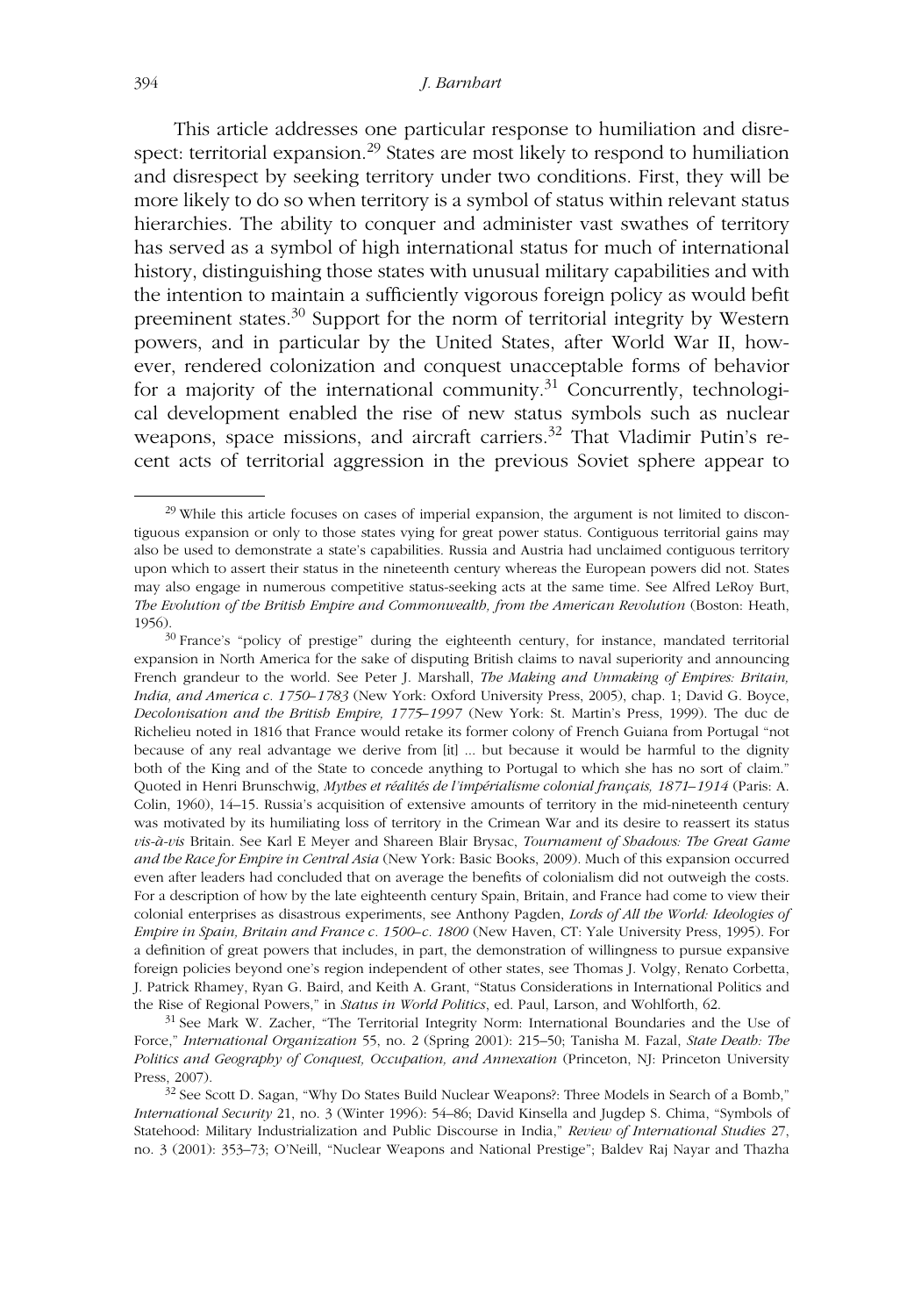be motivated in large part by a desire to reassert Russian status following humiliating and disrespectful treatment by the West, however, suggests that some states continue to view territorial expansion as an effective means of asserting great power status.<sup>33</sup> While a majority of states still prescribe to the norm of territorial integrity, alternative status hierarchies arguably exist that maintain more traditional status models in which territory remains a viable path to preeminence.<sup>34</sup> Putin's determination to pursue expansion in the face of strong Western opposition suggests that he may be signaling his expectation of heightened status to those states that doubt the legitimacy of the current Western normative structure. Second, the likelihood that states will pursue territorial expansion following a threat to status depends on whether or not territory played a role in the initial instance of humiliation or disrespect. The loss of territory is a source of significant international humiliation; states that have been humiliated through loss of territory are likely to respond by engaging in territorial aggression aimed at reacquiring lost domains, if they are able, or at taking territory elsewhere in order to signal their intentions of maintaining the expansive foreign policy of a high-status state. Similarly, if a state's sphere of influence has been disrespected, that state will likely assert the right to claim territory, either disputed or otherwise, as would befit a state of its desired status.

#### ALTERNATIVE THEORIES OF STATUS SEEKING

This theory of status assertion overlaps to some degree with other statusbased theories of behavior. Social Identity Theory (SIT) posits that groups want to maintain positive, distinctive identities and that an unfavorable comparison with a reference group engenders a desire to enhance one's position.<sup>35</sup> While states may choose to seek status through less competitive strategies such as imitation and social creativity, they are more likely to seek status through a strategy of social competition when the borders between

Varkey Paul, *India in the World Order: Searching for Major-Power Status* (New York: Cambridge University Press, 2003); Lilach Gilady, "Conspicuous Waste in International Relations," Robert Ross, "China's Naval Nationalism: Sources, Prospects, and the US Response," *International Security* 34, no. 2 (Fall 2009): 46–81; David Scott, "India's Drive for a 'Blue Water' Navy," *Journal of Military and Strategic Studies* 10, no. 2 (Winter 2008). Technological advance also propelled the rise of the dreadnought battleship as a symbol of status at the turn of the twentieth century. See Murray, "Identity, Insecurity, and Great Power Politics." See also Robert J. Art, *The Influence of Foreign Policy on Seapower: New Weapons and Weltpolitik in Wilhelminian Germany* (Beverly Hills, CA: Sage Publications, 1973).

<sup>&</sup>lt;sup>33</sup> See Forsberg, Heller, and Wolf, "Status and Emotions in Russian Foreign Policy"; Angela Stent, *The Limits of Partnership: US–Russian Relations in the Twenty-first Century* (Princeton, NJ: Princeton University Press, 2014). While all fifteen of the previous Soviet states expressed support for territorial integrity following the collapse of the Soviet Union, their support can largely be attributed to pressure from the West. Zacher, "Territorial Integrity Norm," 222.

<sup>34</sup> Numerous status hierarchies may exist at the same time. See Larson and Shevchenko, "Status Seekers," 74.

<sup>&</sup>lt;sup>35</sup> Tajfel, "Psychological Structure of Intergroup Relations."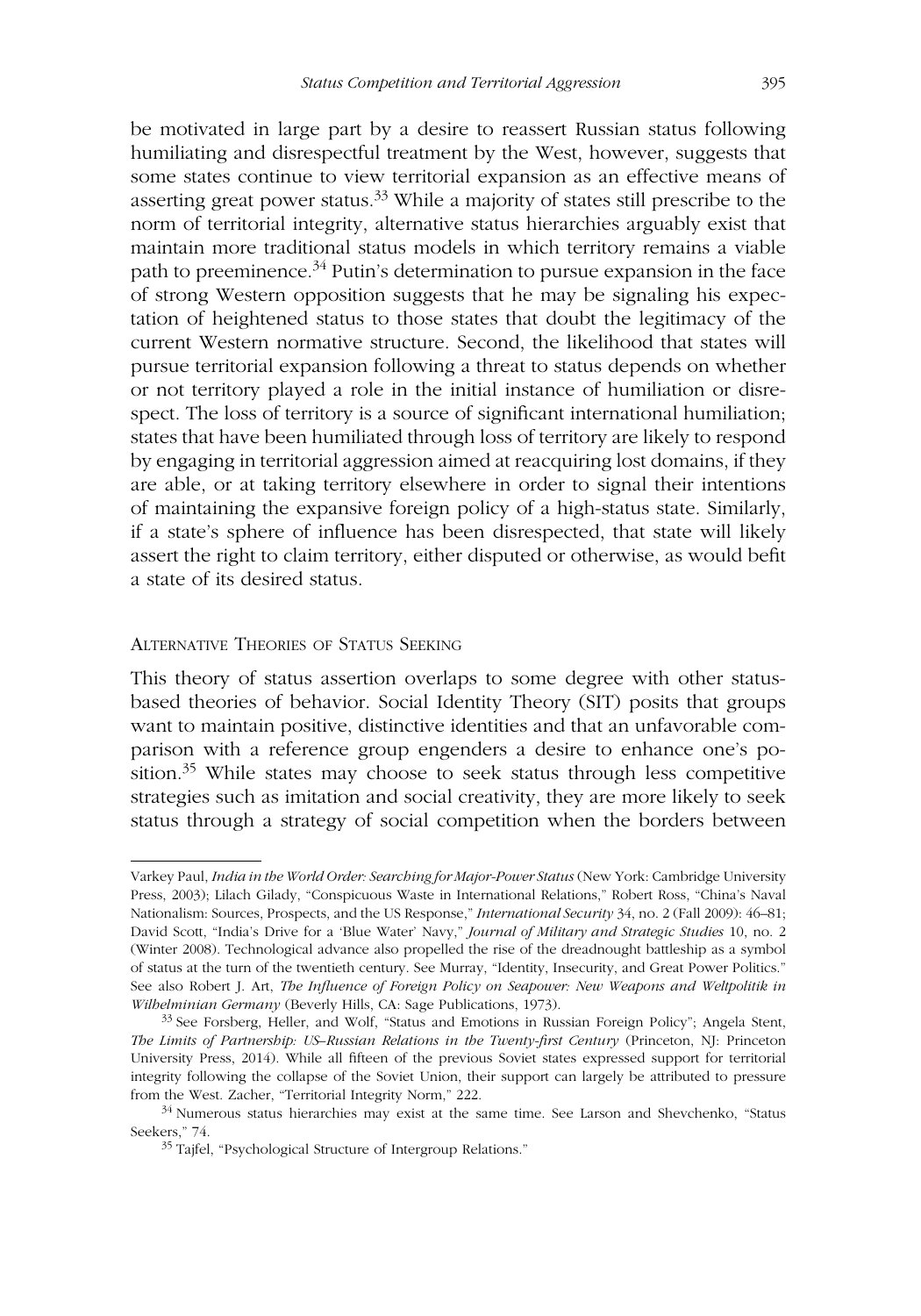groups appears to be "impermeable."36 Disrespect can be understood as a signal of impermeability—as a sign that higher-status states are unwilling to accept new members into their ranks. Impermeability, however, suggests a sustained state of restricted access over time, not solely in the form of disrespect. I argue instead that a single instance of disrespect may be sufficient to lead states to engage in competitive assertions of status. Instances of humiliation also increase the likelihood of competitive strategies, though they are not signals of boundary impermeability. I also argue that status-challenged states with sufficient capabilities are likely to first pursue competitive strategies over imitation or social creativity for a number of reasons. First, as suggested above, because humiliation and disrespect engender anger, they serve as a trigger for aggressive action.<sup>37</sup> Second, because competitive strategies rely upon established bases of status, they are less risky than a strategy of creativity with which a state may or may not succeed in establishing new dimensions of status. Finally, competitive strategies also enable status-threatened states to send a more targeted signal to states that have disrespected it than do imitation or creativity. This signal often involves vigorously exercising the right or pursuing the exact interest that the disrespected state was originally denied.

Wohlforth presents an alternative model, arguing that a state will compete for status when it matches higher-status states in some but not all of the key material dimensions of status.<sup>38</sup> He argues that periods of power transition create the conditions for status ambiguity in which states have an incentive to strive for preeminence. I argue, however, that while instances of humiliation and disrespect may be more likely to occur during shifts in relative capabilities, states also experience humiliation and disrespect when the distribution of capabilities is relatively stable and unambiguous.<sup>39</sup> Because of the difficulty of objectively measuring how one's characteristics rank relative to others, states obtain estimates of their status through the amount of consideration they receive from others. Instances of disrespect allow for

 $36$  Social competition is the attempt to gain status at the expense of a particular rival by attempting to outdo the superior state along dimensions of status on which they excel. The definition therefore is more specific than the concept of status competition examined in this paper.

 $37$  Whether or not this is true depends upon the relative strength of the humiliated party. See Mackie, Smith, and Ray, "Intergroup Emotions and Intergroup Relations." Humiliation among Palestinians led to passivity rather than action but under experimental conditions in which there is no lag between the humiliating prime and one's reaction. Logically, actor's responses to humiliation change over time as they regain their sense of power. See Ginges and Atran, "Humiliation and the Inertia Effect."

<sup>38</sup> See Wohlforth, "Unipolarity, Status Competition, and Great Power War," 38–40.

<sup>&</sup>lt;sup>39</sup> Instances of humiliation will be more likely as states experience relative decline in capabilities. Disrespect may be more likely as states' capabilities rise relative to others and dominant states are reluctant to acknowledge the shift. The European conquest and dominance over China in the middle of the nineteenth century, which served as the beginning of China's "Century of Humiliation," did not result from a shift in military capabilities but from stronger European forces coming into contact with a Chinese force that turned out to be weaker than it expected.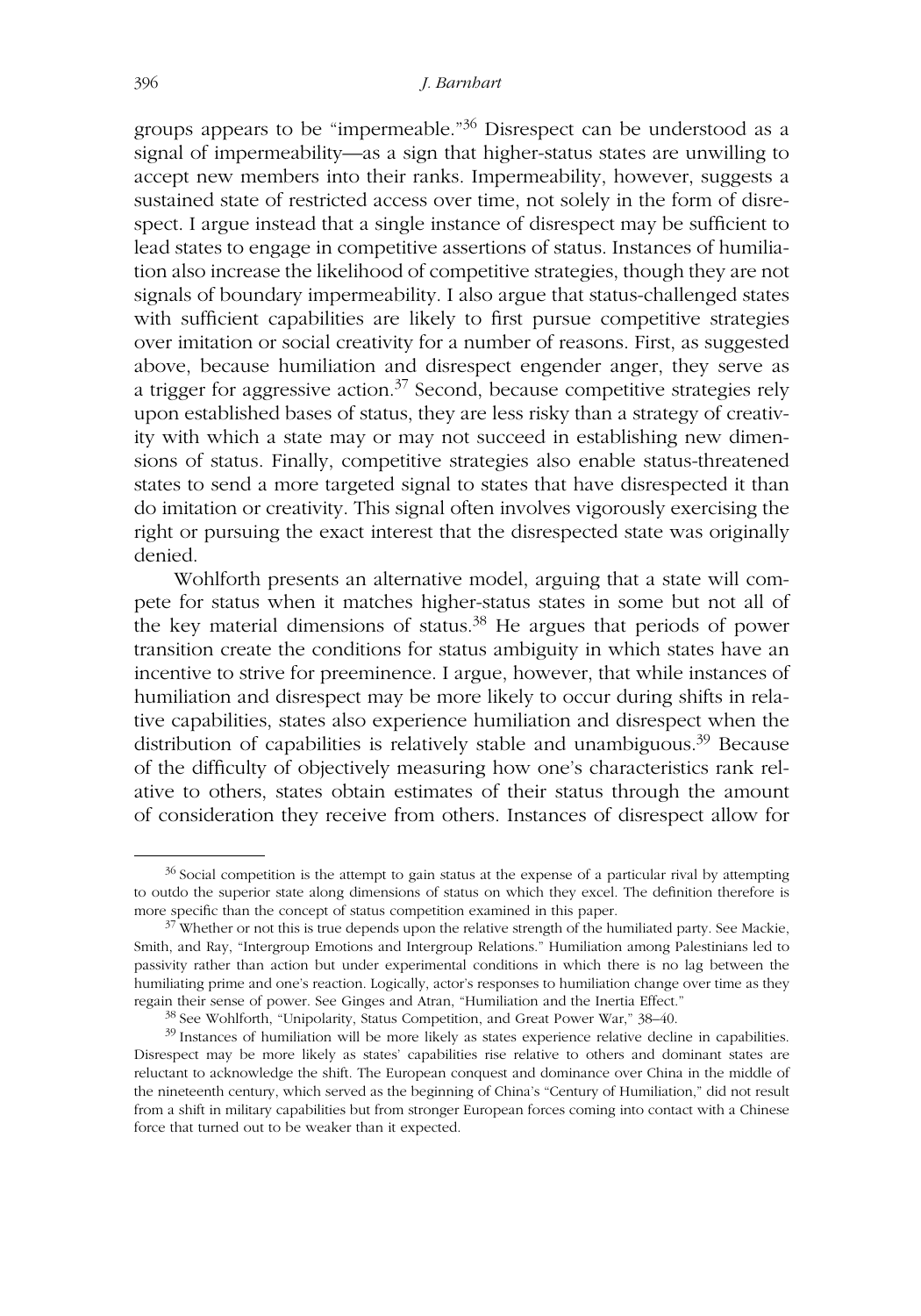such estimates and therefore serve as triggers for status seeking, whether the underlying distribution of forces is shifting or not. Finally, realist analyses of status competition (for example, Robert Gilpin's *War and Change in World Politics*) view military aggression as arising from inconsistency between a state's degree of influence and its military power as states seek to demonstrate relative military capability. $40$  I argue, in contrast, that status is partly but not wholly based on relative capabilities and that direct military conflict is one among many status-seeking strategies. States need not engage in direct conflict with rivals or in costly displays of capability or resolve in order to demonstrate their ranking relative to others. Numerous less risky and less costly status-seeking strategies, such as the extension of imperial control or the adoption of policies opposed to dominant states, are available to humiliated and disrespected states that allow them to signal the status they expect to hold in the international system.

In summary, I argue that states that have been disrespected or humiliated and possess the capability to engage in acts that befit states of their desired status are likely to do so. Status-threatened states do so in order to demonstrate their existing influence in the international system and their intention to hold high status in the future. This theory is demonstrated below through analysis of the initial acts of conquest in the Scramble for Africa.

These cases were chosen for several reasons. First, territorial expansion, and imperial expansion in particular, is so often attributed to material logics. Thus, the cases of French and German expansion provide a hard test of the theory that fears of declining status drive international behavior. Second, substantial documentary and secondary source material is available on all facets of these cases, which is not true for more contemporary instances of expansion. Third, these acts of conquest are of inherent historical interest. They represented significant policy shifts for both France and Germany. Expansion into Tunisia was France's first act of conquest on the African continent in over twenty years. The flag planted by Germany in South West Africa in 1884 was its first planted abroad. Understanding the motivation behind these consequential policy shifts is essential to understanding the flurry of imperial conquest that occurred in the years that followed.

 $^{40}$  According to Gilpin, "prestige" is the reputation for power; it rests in relative military capability, though you know you have it when you can achieve your aims without using power. See Robert Gilpin, *War and Change in World Politics* (Cambridge: Cambridge University Press, 1981), 30–34. For status inconsistency, see also Michael D. Wallace, "Power, Status, and International War," *Journal of Peace Research* 8, no. 1 (March 1971): 23–35; Thomas J. Volgy and Stacey Mayhall, "Status Inconsistency and International War: Exploring the Effects of Systemic Change," *International Studies Quarterly* 39, no. 1 (March 1995): 67–84.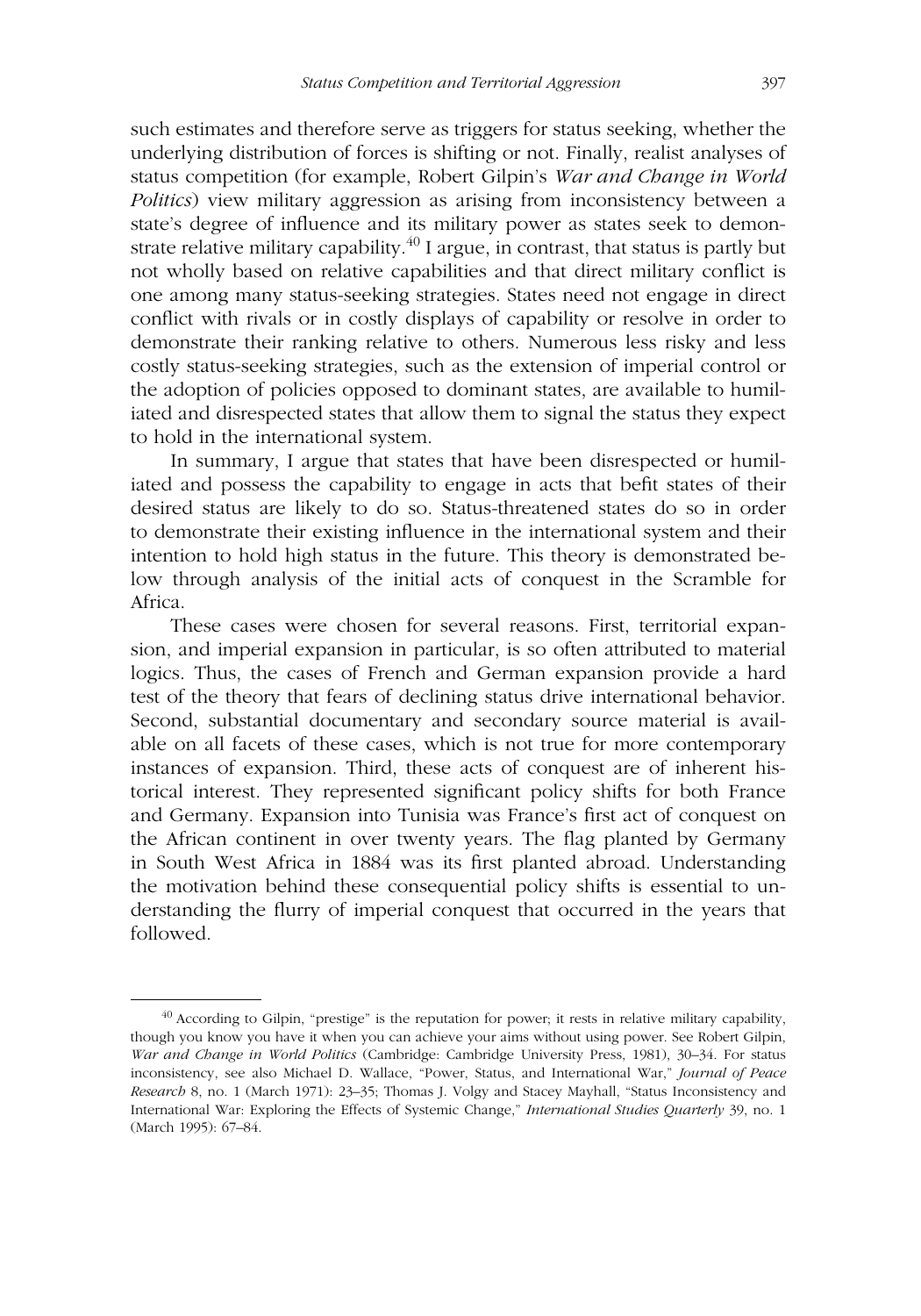#### THE SCRAMBLE FOR AFRICA, 1881–84

Over the seven decades prior to the Scramble in Africa, European states had shown relatively little interest in establishing colonies in Africa. Prior to 1881, France and Britain, the dominant powers of the time, held just under 4 percent of African territory, mostly in the northern and southernmost tips of the continent.<sup>41</sup> In the four-year period from 1881 to 1884, France, Germany, and Britain annexed approximately four times that amount. France acted first, annexing Tunisia in April of 1881 and then territory in the Congo in November of 1882. In both cases, French leaders were motivated to reassert French membership in the great-power club by international events that they believed cast France's long-standing great power status into doubt.<sup>42</sup> The relatively new German state, prompted by perceived British disrespect of its rights as an emerging power within the great-power club, then decided to acquire its first colonies ever, taking land in South West and East Africa from April to June of 1884. The adoption of expansionary policies by France and Germany set off a series of policy shifts by Britain and Italy that eventually led to the conquest of the continent.

# THE FIRST CASES OF FRENCH EXPANSION, 1881–82: TUNISIA AND CONGO

On 28 April 1881, thirty-six thousand French troops arrived on the shores of Tunisia in what is considered to be the first act of expansion in the Scramble for Africa.<sup>43</sup> By 8 May, French troops had acquired Tunis and the second largest city, Bizerte, and established a formal protectorate over Tunisia. For decades prior, the French had lacked any clear colonial calling or policy. Nevertheless, the French government, led by Jules Ferry and Léon Gambetta, opted to conquer over 116,000 square kilometers of Tunisian territory. This section will show this significant shift toward a forward policy in Africa was motivated not by material, strategic, or domestic considerations, as previous explanations of imperial expansion in Africa suggest, but by the fear that other states would perceive a permanent decline in French status if France

<sup>41</sup> Data taken from Tir et al., "Territorial Changes, 1816–1996." Of this expansion occurring prior to 1881, just 156,473 square kilometers, or 13 percent, were taken at the hands of the British around South Africa while 87 percent was taken by the French, primarily in Algeria over a period of forty years.

<sup>&</sup>lt;sup>42</sup> From November 1882 on France actively pursued territory in Africa, taking land in Benin, Djibouti, and Gabon by the end of 1884.

<sup>&</sup>lt;sup>43</sup> The crisis in Egypt in 1882 prompted the Scramble for Africa as British moves led to French countermoves of expansion. See Robinson and Gallagher, *Africa and the Victorians*. However, others convincingly refute this argument. See Chamberlain, *The Scramble for Africa*; C. W. Newbury and A. S. Kanya-Forstner, "French Policy and the Origins of the Scramble for West Africa," *Journal of African History* 10, no. 2 (1969): 253–76; Sanderson, "European Partition of Africa."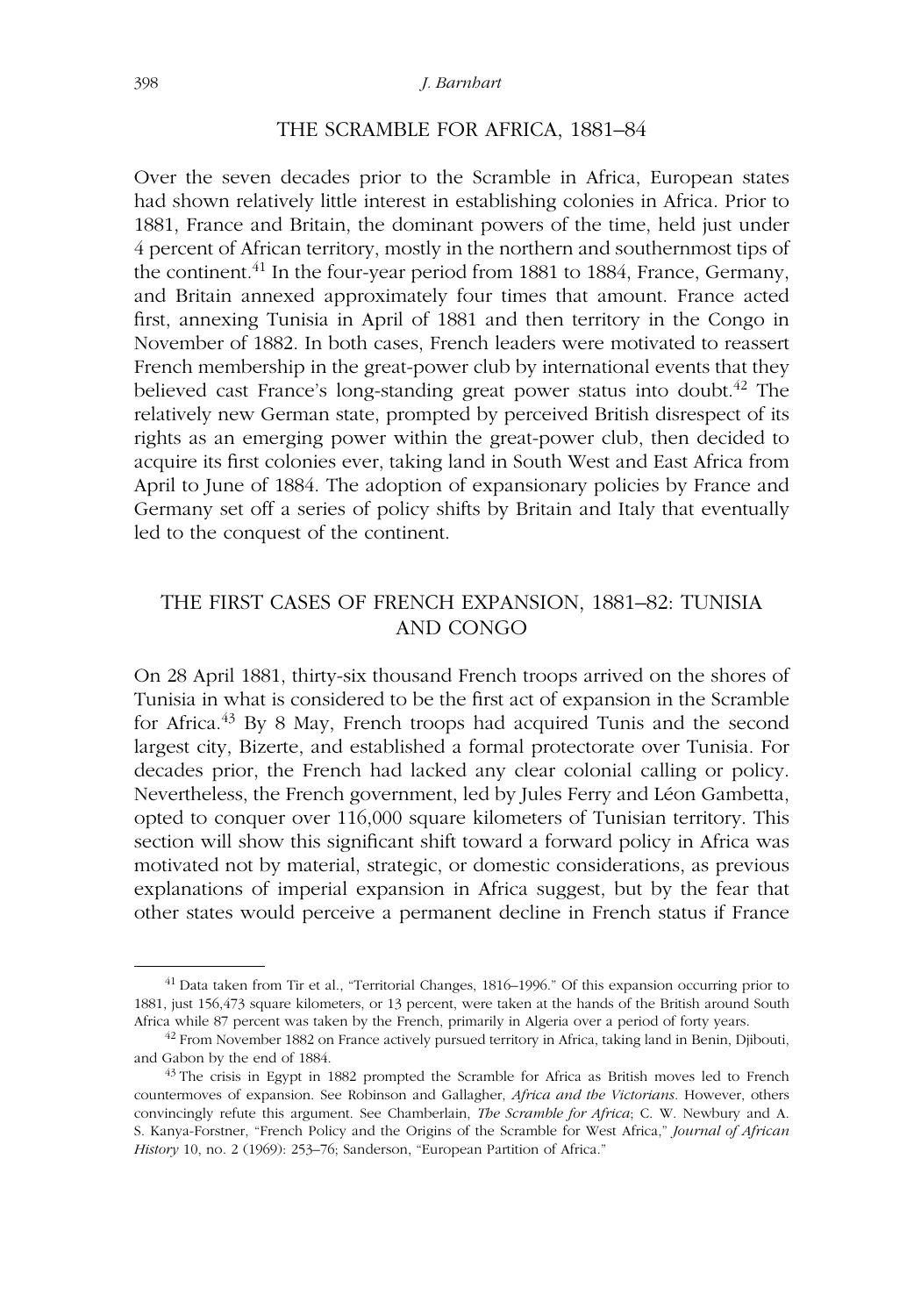did not act to reassert its intention to remain a great power following its humiliating loss in the Franco–Prussian War and the loss of the provinces of Alsace and Lorraine.

Though France and Britain had competed around the globe for international preeminence throughout the eighteenth century, their fates diverged in the nineteenth century. Britain prevailed as the paramount seafaring and colonial power throughout the century.<sup>44</sup> France, on the other hand, had been defeated in the Napoleonic Wars and struggled in its attempts to found a Second French Empire in Mexico and Algeria.<sup>45</sup> In 1871, "l'année terrible," the country experienced its deepest humiliation yet: its shocking defeat and the loss of 15,000 square kilometers in Alsace and Lorraine to a supposedly weaker Prussia.<sup>46</sup> While Prime Minister Emile Ollivier had entered the Franco–Prussian war "with ´ a light heart," failing to recognize the shortcomings of France's military preparedness in the face of a larger, modernized Prussian force, the war ended with Paris occupied and with Wilhelm I crowned German Emperor in the Hall of Mirrors at Versailles.<sup>47</sup> The defeat called into question France's very existence as a Great European power. Disraeli, for instance, commented in 1875 that he did "not see any prospect of the revival of France as a military puissance. She is more likely to be partitioned than to conquer Europe again."<sup>48</sup>

The 1870s was a period of withdrawal and retrenchment for France as it struggled to recover both economically and militarily from the war. While France managed to return to its pre-1871 military capabilities by 1881, it remained humiliated by the loss of the war and in particular by the loss of the provinces.<sup>49</sup> Prime Minister Gambetta famously remarked that the French should "think of [the loss of the territories] always, but speak of it never." The French people demanded revenge against Chancellor

<sup>44</sup> Britain controlled roughly eight million square miles with major colonial holdings in Canada, Australia, India, and South Africa in 1871.

<sup>45</sup> See S. S. H. Roberts, *The History of French Colonial Policy, 1870–1925* (London: F. Cass, 1963), 171. By 1870, France possessed territory only in Algeria and Cochinchina.

<sup>&</sup>lt;sup>46</sup> The humiliation of quickly losing to Prussia was arguably greater than losing after years of fighting against many other powers. See Wolfgang Schivelbusch, *The Culture of Defeat: On National Trauma, Mourning, and Recovery* (New York: Picador, 2003). The blow to French self-esteem was particularly intense since the French had announced its importance to their image and then lost, suffering a larger blow than they might have without such a declaration. See Michael Howard, *The Franco–Prussian War: The German Invasion of France, 1870–1871* (New York: Taylor and Francis, 1981).

 $47$  Elements of the treaty, such as the parade of Prussian soldiers down the Champs-Élysées, were written in with the clear intention of humiliating the French. Alice L Conklin, Sarah Fishman, and Robert Zaretsky, *France and Its Empire since 1870* (Oxford: Oxford University Press, 2009), 31.

<sup>&</sup>lt;sup>48</sup> Letter from Disraeli to Lady Bradford in 1875, quoted in Jean Ganiage, "France, England and the Tunisian Affair," in *France and Britain in Africa*, ed. William Roger Louis and Prosser Gifford (New Haven, CT: Yale University Press, 1971), 43.

 $49$  The claim about relative military capabilities is supported by CINC data from Tir et al., "Territorial Changes, 1816–1996."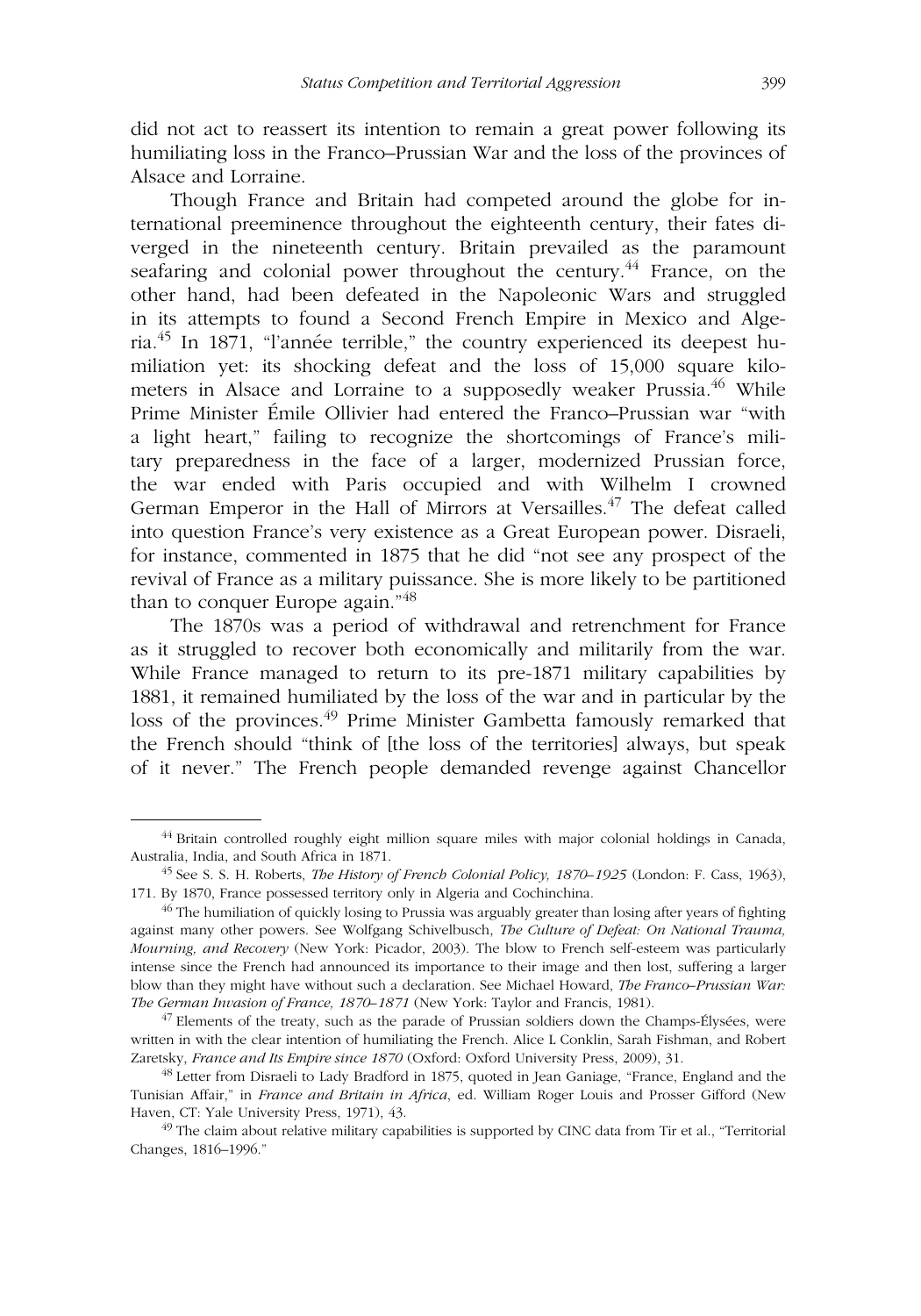Bismarck and the newly crowned German emperor; they demanded the return of the provinces. Germany ten years later however had become even stronger. Attempting to exact revenge, French leaders realized, would risk further humiliation however and the solidification of France's decline in the eyes of others.<sup>50</sup> French leaders sought not only the psychological satisfaction of revenge, but also the opportunity to reassert France's status as a first-ranked power within the international community.<sup>51</sup> French Parliament member Joseph Chailley-Bert described it most clearly, stating: "We had been beaten in 1870. We had been demoted ... from our position as the dominant power in Europe and almost master of the world to the status of a second-class power. We were dreaming of some event or effort through which we should later seek to recover our position as a first-class power."<sup>52</sup> French leaders desired to prove that France maintained the stamina to remain a great nation, and by 1881 they had become convinced that the annexation of Tunisia offered the means to do exactly that.<sup>53</sup>

Why then did France focus its efforts to reassert its status on Tunisia? Territorial expansion abroad allowed France to remind the European community of its ability to project imperial power abroad, as befit a Great Power, as well as its strength as a seafaring nation.<sup>54</sup> The act of expansion, however, also signaled France's intention to remain active in world affairs and to assert the rights it had long been afforded as a great power.<sup>55</sup> A failure to do so would equate to an implicit acceptance of a lesser position. As Prime Minister Jules Ferry put it, "Should we steer French policy into a blind alley with our eyes transfixed on the Vosges Mountains, leaving everything to be done, managed, and decided on without us and around us? This would lead to the bankruptcy of our rights."<sup>56</sup>

While the annexation of Tunisia came ten years following France's defeat, the subject of a French Tunisia did not first emerge in 1881. Rather, the idea was first planted in the minds of French leaders three years earlier at the Congress of Berlin. While it is unclear who first proposed

<sup>&</sup>lt;sup>50</sup> As James Cooke puts it, following the humiliation of 1871, "Any offense to the national honor of the Third Republic simply could not be tolerated by patriotic Frenchmen." James J. Cooke, *New French Imperialism, 1880–1910: The Third Republic and Colonial Expansion* (Hamden, CT: David & Charles, 1973), 15–17. Jules Ferry in particular had emphasized the need for caution. France needed to rebuild before reengaging in international affairs or else it would face a worse defeat.

<sup>&</sup>lt;sup>51</sup> See Brunschwig, *Mythes et Realités*, 176, 55-58.

<sup>52</sup> Quoted in ibid., 177.

<sup>53</sup> See Winfried Baumgart and Ben V. Mast, *Imperialism: The Idea and Reality of British and French Colonial Expansion, 1880–1914* (Oxford: Oxford University Press, 1982), 56. Also Henri Brunschwig, "Anglophobia and French African Policy," in *France and Britain in Africa,* ed. Gifford and Louis, 23–24.

 $54$  France did not perceive status to be gained only with expansion in Africa, but also in Asia from Saigon to Cochin China. See Brunschwig, *French Colonialism,* 75–88.

<sup>55</sup> As Gabriele Hanotaux, later Minister of Foreign Affairs, put it, France engaged in Tunisia to prove its "savoir-faire et son energy." See Gabriel Hanotaux, *Histoire de la France Contemporaine (1871–1900)*, vol. 4 (Paris: Furne, 1908), 639.

<sup>56</sup> Quoted in ibid., 79.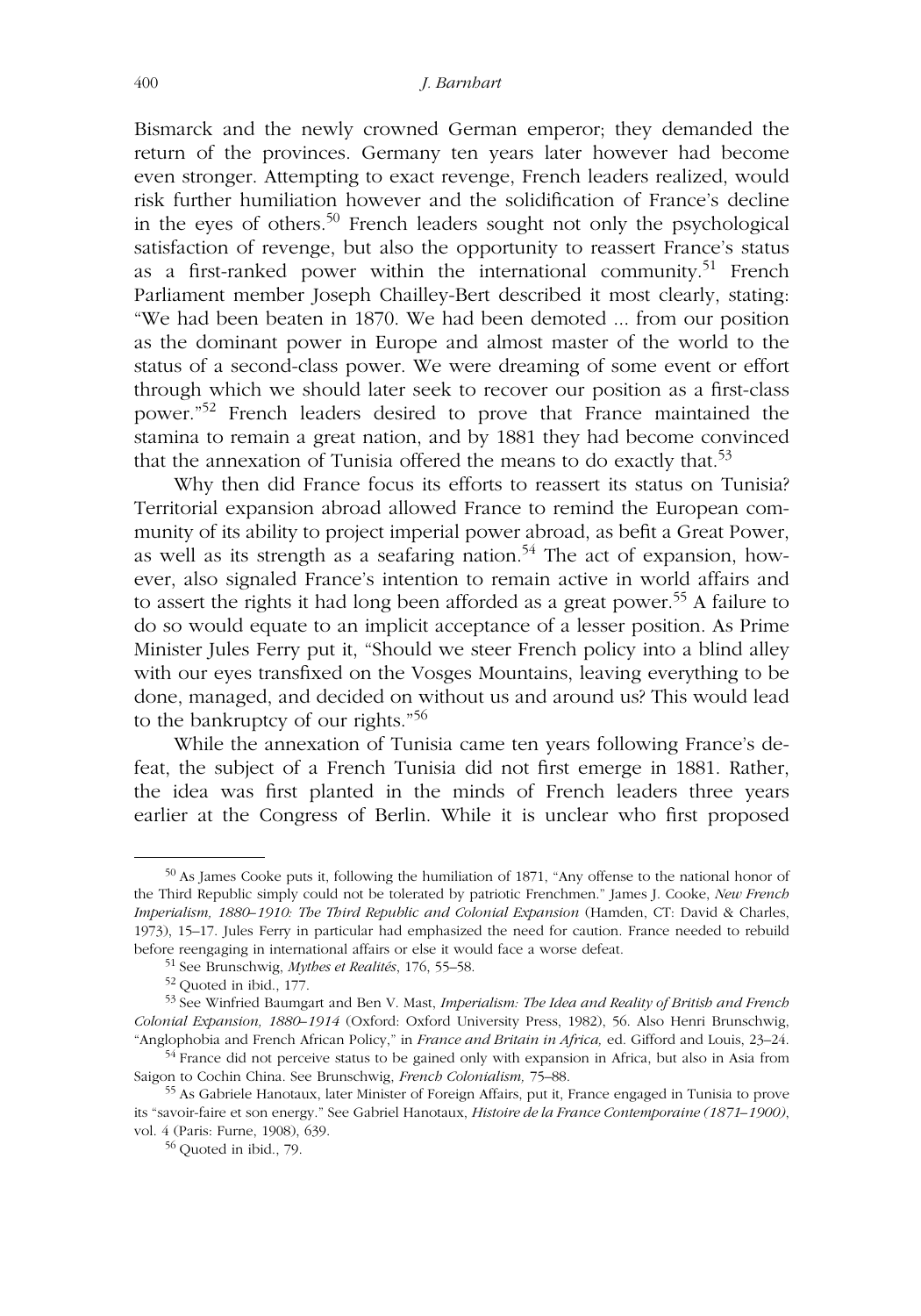the idea, both Bismarck and Secretary of State for Foreign Affairs Lord Salisbury advocated a free hand for France in Tunisia at the 1878 meeting.<sup>57</sup> Recognizing the building French demand for resurgence and revenge on Germany among the French people, Bismarck attempted to divert "the ambitions" of the French away from Germany by offering French Foreign Minister William Waddington the opportunity for territorial expansion along the shores of North Africa.<sup>58</sup> British Lord Salisbury desired the annexation of Cyprus; an unchallenged march into Tunisia was thought to be compensation for French acquiescence. That France's two most recent military rivals supported France's actions in Tunisia did not undermine France's attempt to reassert its great power status both to the international community as well as to itself. Both Bismarck and Salisbury expected French status concerns to trigger a need for France to engage in a vigorous display of its great power status and merely sought to channel these aggressions away from the European continent.<sup>59</sup>

France did not immediately send troops into Tunisia, however. While Waddington, who became the prime minister of France in the following year, had immediately been attracted to the idea of a resurgent French Empire, he realized he first needed the support of the French public.<sup>60</sup> The French people, weary from the long fight in neighboring Algeria, became suspicious upon hearing that expansion into Tunisia was being considered at the urging of Bismarck.<sup>61</sup> Was he trying to distract them from a surprise attack?

<sup>&</sup>lt;sup>57</sup> For a thorough relevant history of the events prior to and in Berlin, see Thomas Francis Power, *Jules Ferry and the Renaissance of French Imperialism* (New York: King's Crown Press, 1944), 35–38.

<sup>&</sup>lt;sup>58</sup> Bismarck was also motivated by the fear that French enmity for the Germans would lead to a disastrous Franco–Russian alliance. Bismarck had a plan to satisfy the ambitions of each European power at the Congress by providing them territory equivalent to their perceived esteem. He encouraged England to take Egypt, Russia to take Bulgaria, and France and Italy to carve out influence around the Mediterranean. See William L. Langer, "The European Powers and the French Occupation of Tunis, 1878–1881, I," *American Historical Review* 31, no. 1 (October 1925): 59–60; Roberts, *History of French Colonial Policy*. While Waddington happily returned home from the Congress with Tunisia in his pocket, he was nearly as delighted that France once again was received at the tables of the Great Powers of Europe. See Power, *Jules Ferry and the Renaissance of French Imperialism*, 37.

<sup>&</sup>lt;sup>59</sup> Both European leaders recognized the humiliation associated with France's loss of territory. Bismarck had opposed the annexation of the provinces for fear that French humiliation would come back to bite him. Salisbury stated in 1871 that the "ceded [French] territory would be a constant memorial of humiliation." Quoted in A. L. Kennedy, *Salisbury, 1830–1903: Portrait of a Statesman* (London: J. Murray, 1953), 71. He further predicted that the French would act in response to the loss.

 $60$  Waddington requested that the French General Counsel in Tunisia Theodore Roustan draft a protectorate treaty for Tunisia four days after he returned home from Berlin. Before Roustan was able to present the treaty to the Bey of Tunisia, Waddington called him to stop, citing domestic concerns. "Commission de publication des documents relatifs aux origines de la guerre de 1914," *Documents Diplomatiques Franc¸ais, 1*- *ere Serie* (hereafter *DDF*), 1929, vol. III, nos. 337, 339, Paris.

 $61$  Upon hearing this news, protests filled the streets of Paris. Even those French statesmen who had worked closely with Bismarck assumed the worst of Bismarck's intentions.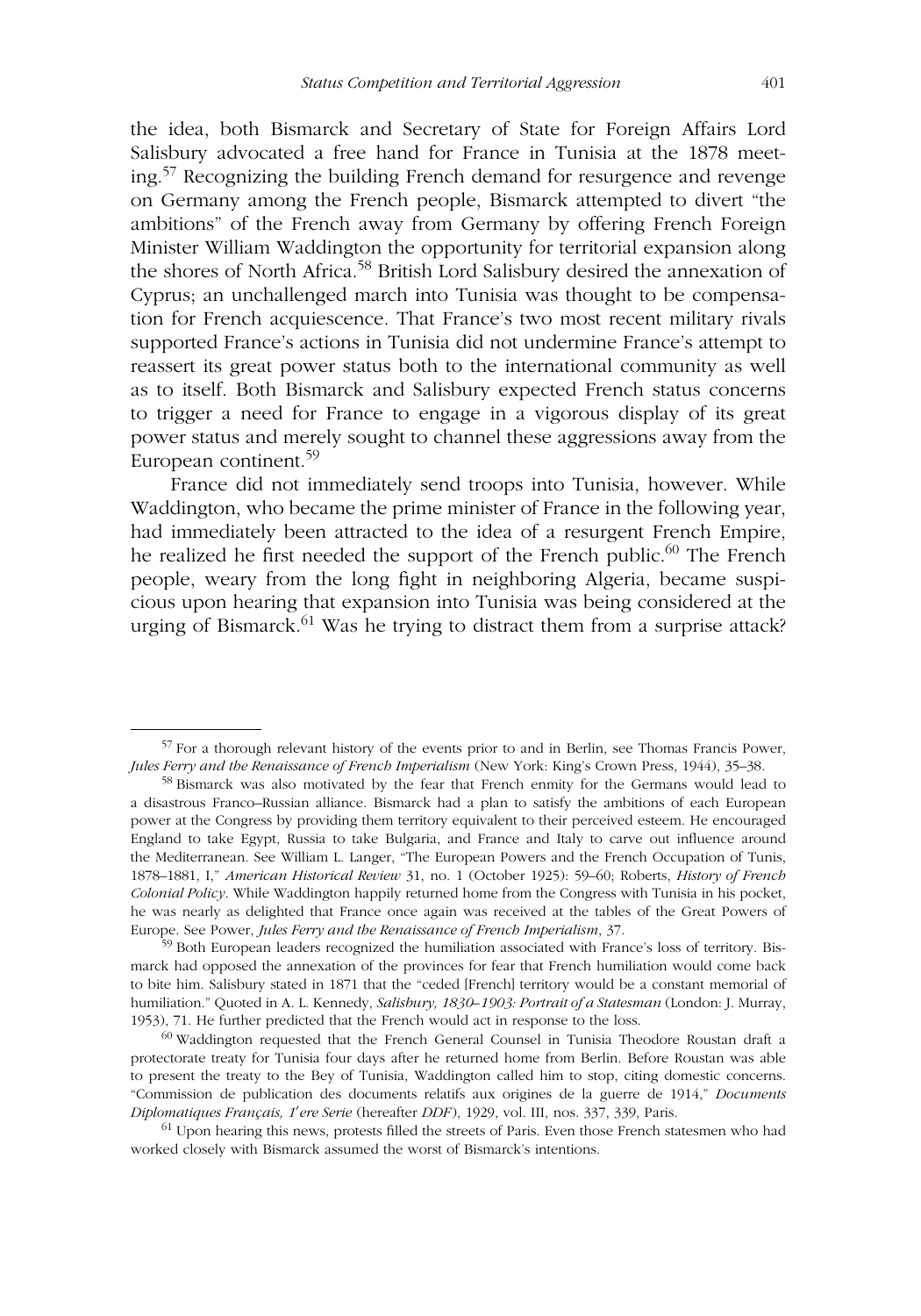Was he trying to divert their attention from the stolen provinces?<sup>62</sup> Bismarck addressed these exact concerns quite directly to Raymond de Saint-Vallier, the French ambassador to Berlin, disavowing the first possibility, but fully acceding to the second. He had no Machiavellian intentions, he claimed. He did however want to distract France from the pain caused by that "hole in the Vosges," arguing that a "grand pays" like France deserved satisfaction for and distraction from her lost lands. While he could not offer to return Alsace and Lorraine, he did believe that the conquest of Tunisia would help "soothe France's amour proper and satisfy its natural and legitimate need for expansion."<sup>63</sup>

In addition to his concern about the attitude of the French public, Waddington was concerned about how the Italian government would react to a French move on Tunisia. France had long been competing with Italy for influence in the territory.<sup>64</sup> Upon hearing rumors that France had been offered a free hand in Tunisia in 1878, Italy began a series of diplomatic moves intended to counter French influence there.<sup>65</sup> Prime Minister Charles de Freycinet became particularly worried in 1879 when the Italian government paid more than four times the asking price for a Tunisian railway. Convinced by Theodore Roustan, his man on the ground, that France could not allow a lesser-ranked Italy to enhance its status before France reestablished its own, Freycinet prepared to send troops into Tunis.<sup>66</sup> French action in Tunisia stalled, however, when Ferry replaced Freycinet on 23 September 1880.

At the time that Ferry took office, neither he, who would later become France's most ardent imperialist, nor Lèon Gambetta, the leader of the opposition, showed any interest in engaging in military action in Tunisia. Raymond de Saint Vallier, ambassador to Berlin, had entreated Foreign Minister Jules Barthélemy-Saint-Hilaire on 26 January 1881, imploring: "Save our country from the new humiliation, the new 'amoindrissement' (lessening) that threatens us .... We have our backs to the wall and Europe is watching

<sup>62</sup> Thomas Pakenham, *Scramble for Africa: White Man's Conquest of the Dark Continent from 1876– 1912* (New York: Abacus, 1992), chap. 7; Henri Wesseling and A. J. Pomerans, *Divide and Rule: The Partition of Africa, 1880–1914* (Westport, CT: Praeger, 1996), 28.

<sup>63</sup> "Commission de publication des documents," *DDF*, vol. III, nos. 304, 307. The practice of allowing an adversary to overcome the sting of defeat was seen frequently in the nineteenth century. See Baumgart and Mast, *Imperialism*, 59–60. In Bismarck's private correspondence, he emphasized the need to avoid a clash with France. Contrary to standard realist arguments, Bismarck was most concerned that another military engagement would thoroughly annihilate France now that Germany was so much stronger. See Pakenham, *Scramble for Africa*, 118.

<sup>&</sup>lt;sup>64</sup> The number of Italians in Tunisia was as high as thirty thousand in 1880, while the number of French at the time was closer to three thousand. The Italians engaged in the vast majority of trade there as well. See Luigi Villari, *The Expansion of Italy* (London: Faber & Faber, 1930), 57–58.

<sup>&</sup>lt;sup>65</sup> For a full description of the diplomatic competition in Tunisia from 1878 to 1881, see Power, *Jules Ferry and the Renaissance of French Imperialism*, 38–42. For a review of literature on diplomatic signaling, see Robert F. Trager, "The Diplomacy of War and Peace," *Annual Review of Political Science* 19 (May 2016): 205–28.

<sup>66</sup> "Commission de publication des documents," *DDF*, vol. III, no. 109.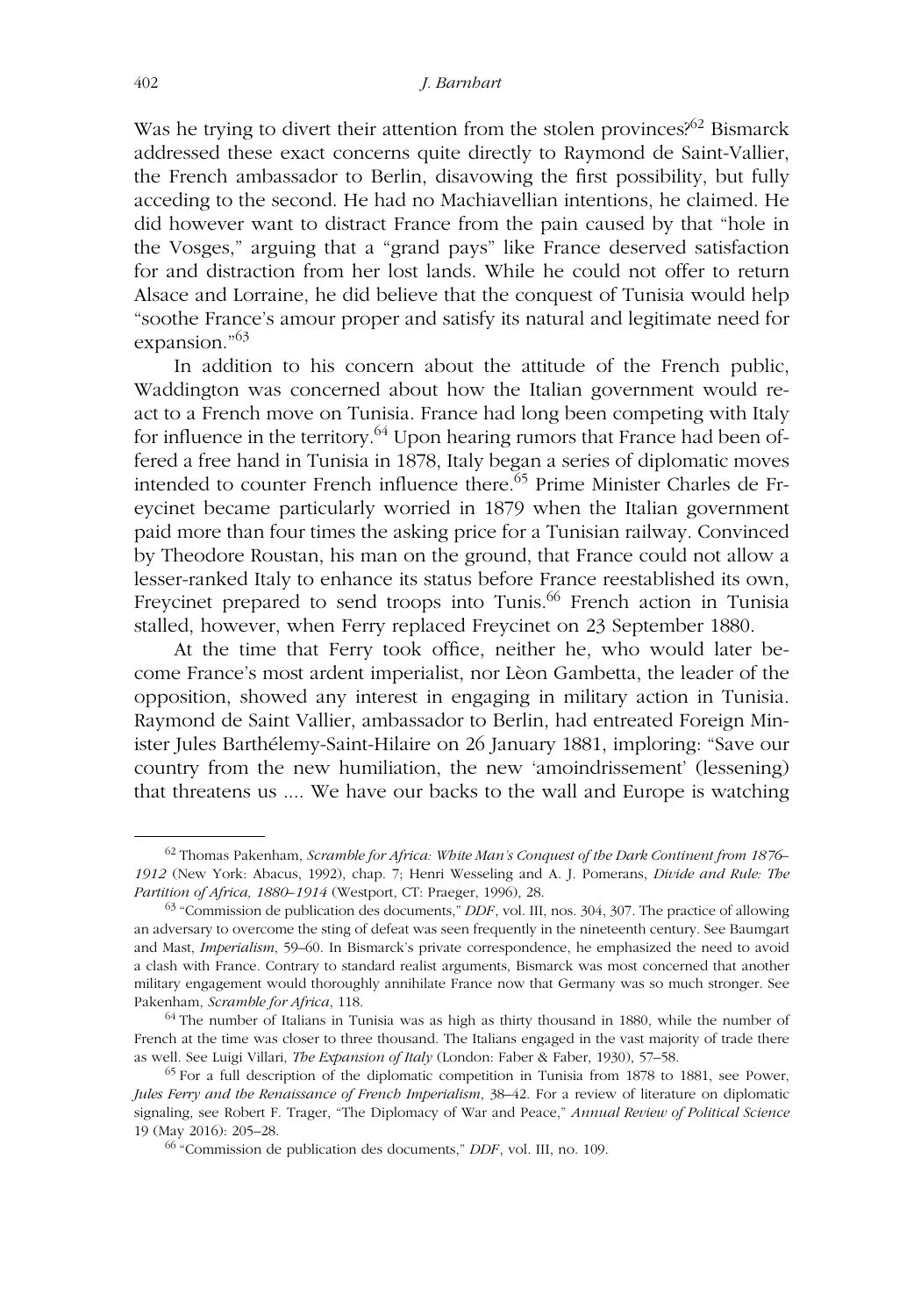us to judge if we are still something; one act of firmness, or energetic will ... and we will resume our place in the good opinion of other nations."<sup>67</sup> Failure to act, he added, could relegate France to the ranks of Spain.<sup>68</sup> Convinced by the plea, Saint-Hillaire approached Ferry who expressed concern about domestic and parliamentary opposition.<sup>69</sup> The decision to invade, therefore, depended largely on the position of Gambetta, whose change of heart on the matter can be pinpointed to a conversation he had on 23 March with the director of political affairs in the Ministry of Foreign Affairs, Baron Geoffroy Chodron de Courcel. A career diplomat, Courcel had never taken an interest in commercial or financial matters. Rather, he was long interested in the need to protect French honor and standing in the world. According to his memoirs, Courcel pled his case for French expansion into Tunisia to Gambetta exactly along these lines.<sup>70</sup> Great power status was ephemeral, he argued; action in Tunisia would bring honor to France and would stabilize France's international position. At no point in this pivotal conversation did Courcel mention commercial or financial motivations in Tunisia. Gambetta was said to have left the meeting a convert, later that week announcing that "in Africa, France will take the faltering first steps of the convalescent."<sup>71</sup>

After Gambetta pressed his followers into conversion, Ferry quickly came on board, requesting authorization to send troops immediately.<sup>72</sup> In the eyes of his domestic opponents, Ferry had played into the hands of Bismarck, had cost France the friendship of Italy, and had provoked the British.<sup>73</sup> His government was immediately overthrown. Yet despite the opposition of the masses, French statesmen believed that France was on course to reestablish itself in the eyes of other nations. Gambetta wrote Ferry privately upon the signing of the treaty with the Bey of Tunis that "there will be people everywhere who will not like it, but they will have to put up with it. France is becoming a Great Power again."<sup>74</sup> That France had retrieved her status as

 $67$  Ibid., no. 376.

<sup>68</sup> Sanderson, "European Partition of Africa," 9.

<sup>&</sup>lt;sup>69</sup> Jules Ferry responded, "Action in Tunis in an election year, my dear Saint-Hilaire, do not think of it." Ferry quoted in Hanotaux, *Histoire de la France Contemporaine*, vol. 4, 650. Gambetta was far more interested in focusing on continental affairs. See Power, *Jules Ferry and the Renaissance of French Imperialism*, 48.

<sup>70</sup> For detailed reference to Courcel's memoirs, see Hanotaux, *Histoire de la France Contemporaine*, vol. 4., 650–52. Also Power, *Jules Ferry and the Renaissance of French Imperialism*, 50; Jean Ganiage and Daniel Hemery, ´ *L'Expansion Coloniale de la France Sous la Troisi ´ eme R ` epublique, 1871–1914 ´* (Paris: Payot, 1968), 74–76.

<sup>71</sup> Quoted in R. Hyam, "The Partition of Africa," *Historical Journal* 7, no. 1 (1964): 154–69.

<sup>72</sup> Years later, Ferry attested the immense influence Courcel had in these affairs. See Power, *Jules Ferry and the Renaissance of French Imperialism*, 52. While raids of the Tunisian Kroumir tribes into Algeria were presented as the primary cause, the documents clearly attest that this was merely pretext for the intervention. Ibid., 51.

<sup>73</sup> See George H. Kelly, *The Political Development of the French Overseas Empire*, vol. 3 (Stanford, CA: Stanford University Press, 1955).

<sup>&</sup>lt;sup>74</sup> Quoted in Estournelles de Constant, *La Politique Française en Tunisie* (Paris, 1891), 182.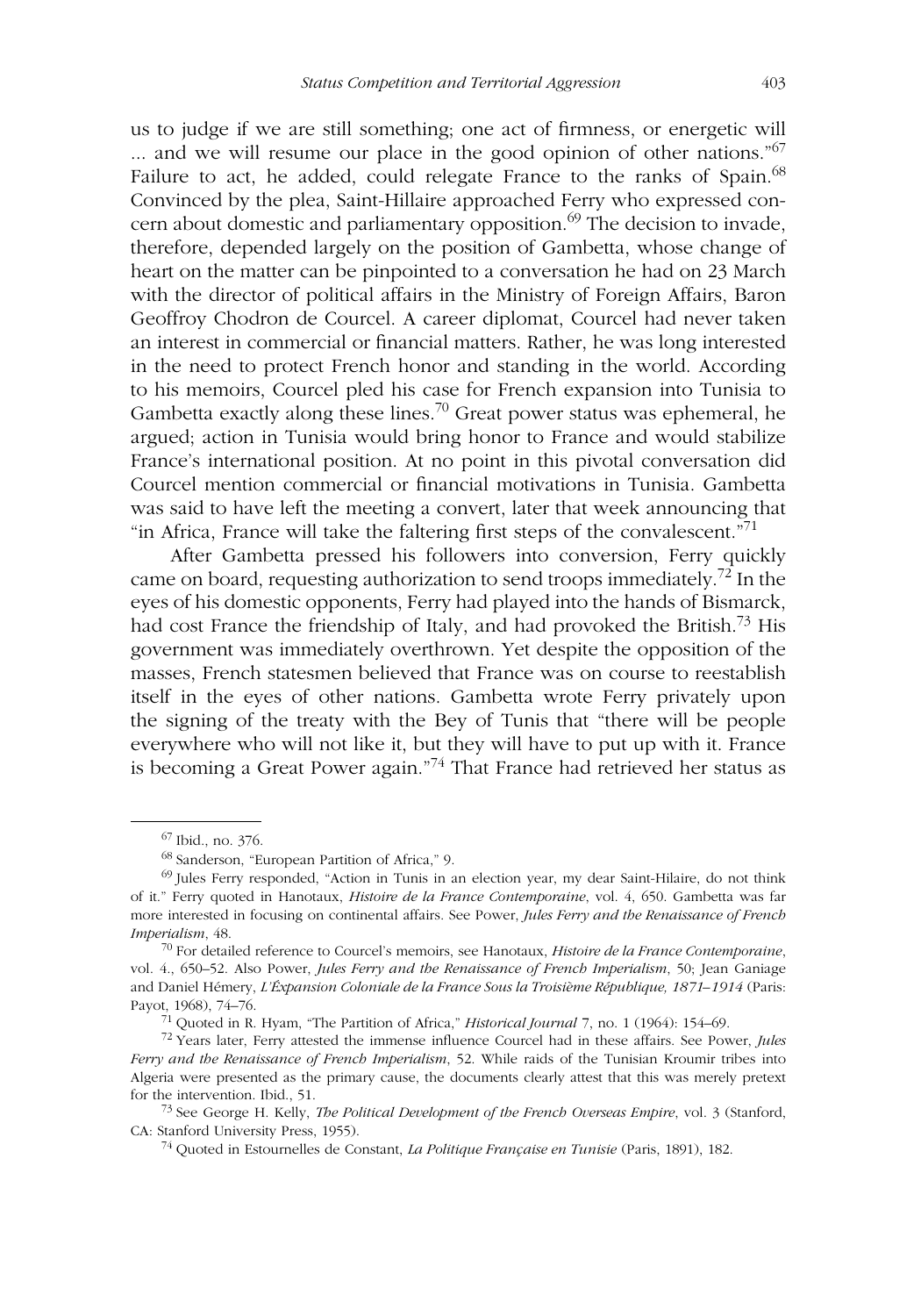a first-ranked power by adopting a vigorous and expansive policy in Tunisia became a part of national rhetoric.<sup>75</sup>

#### ALTERNATIVE EXPLANATIONS FOR THE FRENCH OCCUPATION OF TUNISIA

Not only did the key discussions among French leaders leading up to the invasion of Tunisia in April of 1881 contain remarkably little consideration of the material, strategic, or social benefits that Tunisia might provide, the annexation lacked logical rationales along these lines.<sup>76</sup> First, France had little reason to expect any material windfall. While El Dorado myths about Sudan were pervasive at the time, there were few such myths about Tunisia.<sup>77</sup> French experience in neighboring Algeria had not engendered dreams of profit or natural abundance. Rather, as one French explorer put it in 1870, the only thing of plenty in Algeria was the desert and the only thing "plentiful in the desert was air."<sup>78</sup> Moreover, by 1870, over three hundred thousand lives had been lost attempting to quell unrest in neighboring Algeria. While the different domestic and demographic features of Tunisia suggested that it would likely be easier to quell than had been Algeria, this did not alter expectations about the degree to which North African colonies would materially benefit the French state.

Moreover, there is little evidence that the French state engaged in expansion in Tunisia at the behest of French coalitions of colonialists or entrepreneurs with parochial interests. As Christopher Andrew and A. S. Kanya-Forstner describe, French business remained largely indifferent to colonial expansion throughout the nineteenth century and largely clashed with the interests of the small and relatively inchoate colonial parties.<sup>79</sup> While French entrepreneurs with significant interest in Tunisian markets did campaign for financial protections, there is no evidence that they had interest in or campaigned for full occupation of the territory.<sup>80</sup> Even if special interests had petitioned French leaders for expansion, the near-unanimous opposition of

<sup>75</sup> See Brunschwig, *French Colonialism*, chaps. 8–12.

<sup>&</sup>lt;sup>76</sup> References to raw materials, to potential markets, or other economic factors were "conspicuously lacking from Ferry's creed." See Power, *Jules Ferry and the Renaissance of French Imperialism*, 196–98.

<sup>77</sup> See Sanderson, "The European partition of Africa: Coincidence or conjuncture?," 12–13.

<sup>&</sup>lt;sup>78</sup> Roberts, *History of French Colonial Policy*, 177. French President Grévy argued at the time that Tunisia was not worth "un cigar a deux sous." Quoted in ibid., 28. Tunisia in the 1870s was in bad financial ` and domestic straits. Twenty percent of the population had perished in famines in 1867 and 1868. The government was essentially bankrupt. Upon annexing the country, France assumed responsibility for Tunisia's mounting international debts. Wesseling and Pomeran, *Divide and Rule*, 18.

 $79$  Christopher M. Andrew and A. S. Kanya-Forstner, "French Business and the French Colonialists," *Historical Journal* 19, no. 4 (December 1976): 981–1000. Pro-colonial coalitions did not become powerful in France until the turn of the century. See Wesseling and Pomeraan, *Divide and Rule*. See also Christopher M. Andrew and Alexander Sydney Kanya-Forstner, "The French Colonial Party: Its Composition, Aims and Influence, 1885–1914," *Historical Journal* 14, no. 1 (March 1971): 99–128.

<sup>80</sup> See Wesseling and Pomeran, *Divide and Rule*; Andrew and Kanya-Forstner, *French Business and the French Colonialists*. None of the large French companies with significant interests in Tunisia appear to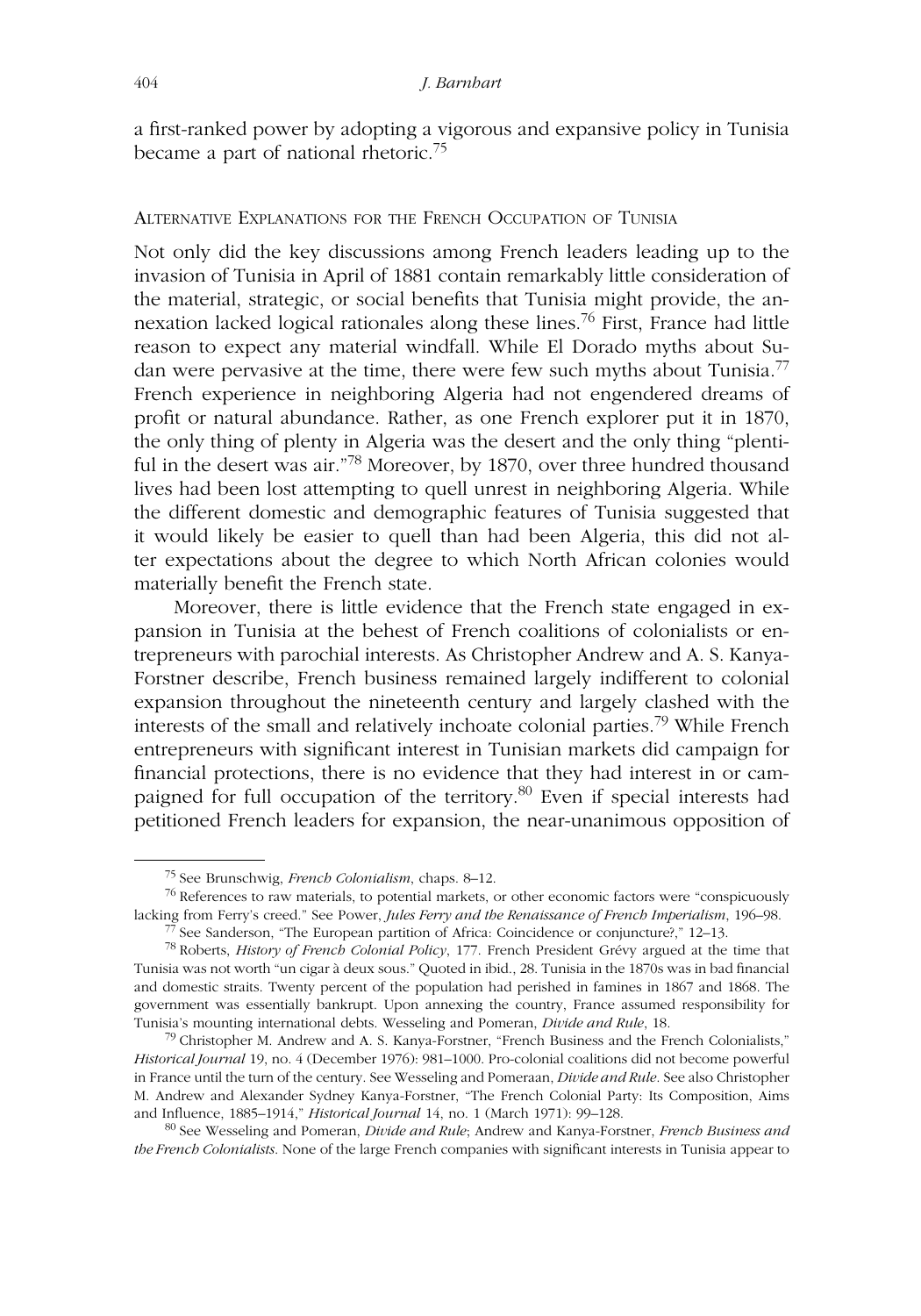the French public to colonial expansion and its suspicion that colonial enterprise benefited the few while costing the many made support for special interests in an election year extremely costly while providing little electoral advantage for French leaders.<sup>81</sup>

Additionally, the annexation of Tunisia made little strategic sense for France. Most importantly, it did not serve France's primary security imperative of maximizing its continental security.<sup>82</sup> Since France's shocking defeat in 1871, France had become isolated on the European continent while Germany had continued to grow in power. French strategic concerns would have been better served by consolidating French economic and military resources in order to shore up its defenses within Europe, rather than engaging in far-flung colonial exploits with few perceived material benefits, as many argued at the time. $83$  To many French politicians, colonies were more than a mere distraction; they were a liability. As one prominent Bonapartist argued, colonies were "costly in peacetime and dangerous in wartime."<sup>84</sup> Conquest and colonial administration would dissipate the country's strength just when France was most concerned with its continental security.<sup>85</sup> France also did not expand out of a concern about relative gains or a desire to balance recent territorial gains by others. The annexation of Tunisia followed a period of relative calm among the European powers; no state had acquired African territory outside of South Africa in more than ten years.

Finally, French leaders were not swayed to expand into Tunisia by domestic considerations. As stated above, protests broke out in the street upon

 $84$  Quoted in ibid., 57.

have applied any pressure on French politicians for military action. This included the two companies with the largest financial investments in Tunisia as well as the railway company that had received concessions to build in Tunisia. A representative of a smaller company, the Compagnie Coulombel, which dealt in esparto grass, did urge the French counsul general toward military action, though this request remained unknown to Jules Ferry prior to invasion. For more detail on the role of private interests, see Brunschwig, *French Colonialism*, 52–53. Moreover, while industrial production was increasing in France at this time, industrialists did not expect to find a market for these goods in Tunisia. See Power, *Jules Ferry and the Renaissance of French Imperialism*, 197.

 $81$  Ibid., 27.

<sup>&</sup>lt;sup>82</sup> The French did expand into Tunisia in effort to meet their strategic goals. France confronted demographic disadvantages and could make up for them by acquiring Tunisian men to fight Germany. See Burt, *Evolution of the British Empire and Commonwealth*, 510. There is little evidence however that France ever planned to incorporate or train Tunisian men within the French military. Any talk of adding men to the French military was placed in the context of reestablishing French status as a great power rather than in the context of existential security. See William Roger Louis, "The Berlin Congo Conference," in *France and Britain in Africa*, ed. Gifford and Louis, 174–75.

<sup>83</sup> See Cooke, *New French Imperialism*; Agnes Murphy, *The Ideology of French Imperialism, 1871–1881* (Washington, DC: Catholic University of America Press, 1948). Clemenceau, an ardent anticolonialist, argued that expansion into Tunisia was a strategic mistake that would prove to be a "military liability for freedom of action on the continent." Quoted in Power, *Jules Ferry and the Renaissance of French Imperialism*, 66.

<sup>85</sup> See Ganiage, "France, England and the Tunisian Affair," 53. Also see Brunschwig, *Mythes et Réalités*, 77–80.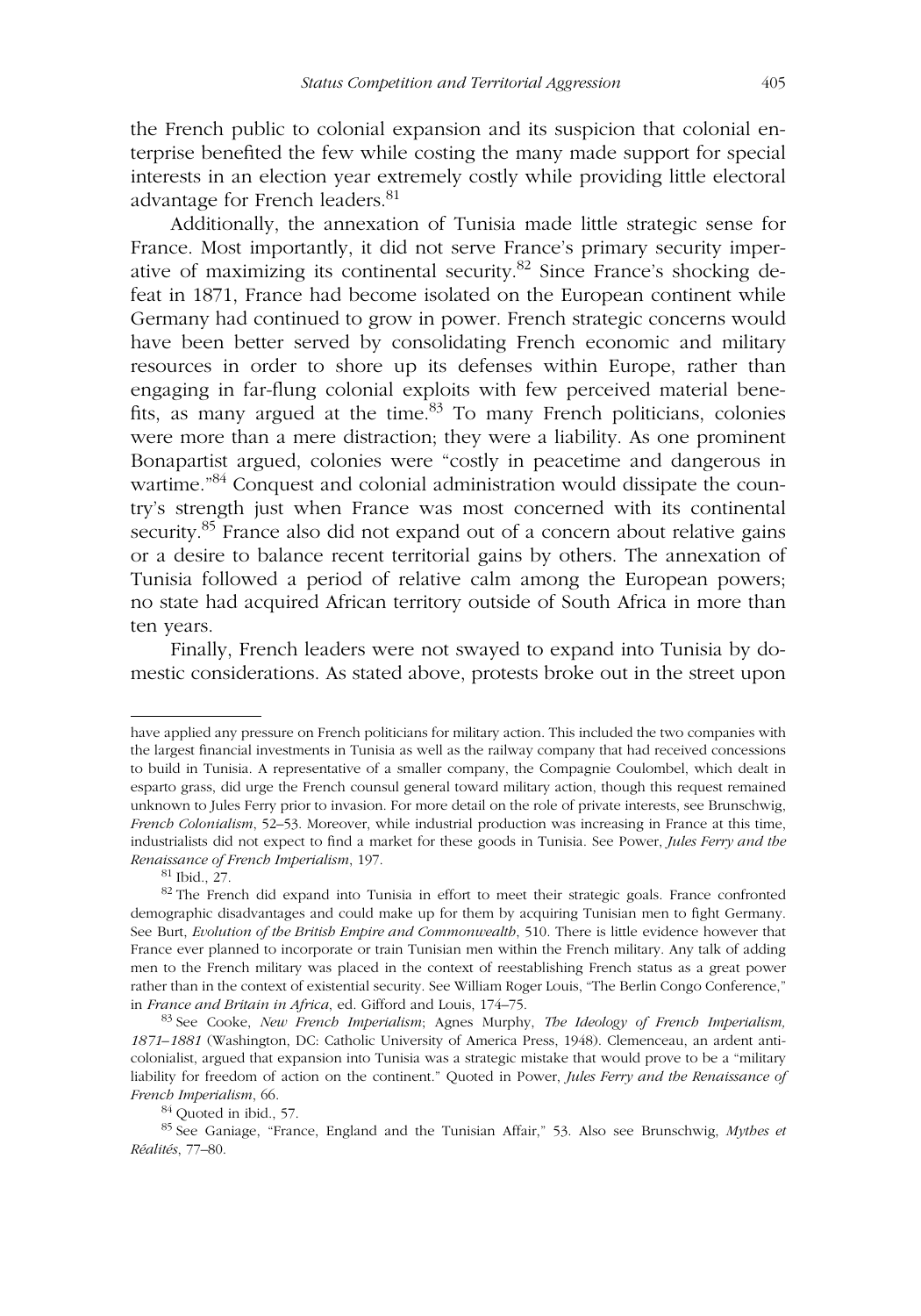word that Bismarck was in support of the move and the government was quickly overthrown following the invasion. The public, driven by an emotional desire for revenge and unconstrained by thoughts of relative military capabilities, desired the return of the lost provinces at any cost and viewed expansion into arenas farther afield as attempts to divert their attention away from France's rightful revanchist goals against Germany. If anything, the French masses viewed colonies as a luxurious and costly distraction, providing little commercial, economic, or strategic benefit.<sup>86</sup> As one newspaper described at the time, "There has never been an epoch nor a country more indifferent to distant adventures than the Third French Republic."<sup>87</sup> French leaders, on the other hand, confronted more instrumental concerns about French demotion in the eyes of others and viewed the move into Tunisia to be a clear signal to the international community that France intended to remain in the great power club.

#### French Expansion in the Congo, November 1882

In mid-1882, French leaders were generally satisfied with the statement made by their larger footprint on the North African shore; they had no plans for a sustained march through Africa. Another humiliating international event occurred, however, this time diplomatic in nature, which would lead France to fully adopt a forward expansionary policy in Africa, starting with an act of annexation in the Congo. Though French leaders had long expressed disinterest in the Congo, on 12 November 1881, Charles Duclerc submitted for ratification an agreement signed by French explorer Pierre Savorgnan de Brazza and Makoko, chief of the Bateke, in which the chief promised to "cede his territory to France ... and his hereditary rights of supremacy."<sup>88</sup>

<sup>86</sup> Ganiage, "France, England and the Tunisian Affair," 53.

<sup>87</sup> Quoted in Mary Evelyn Townsend and Cyrus Hendersen Peake, *European Colonial Expansion since 1871* (Philadelphia: J. B. Lippincott, 1941). Also, while French leaders had expressed belief in the "safety valve" function of colonies, such a desire to stave off domestic unrest through expansion fails to explain why France expanded when it did. Civil unrest had existed for more than a decade. See Wesseling and Pomeran, *Divide and Rule*, 17–18.

<sup>88</sup> The French government had stated it had no interest in the Congo in 1880 when de Pierre Brazza set off. When he returned in 1881 with the signed treaty, Prime Minister Charles de Freycinet indicated it was a matter for the Association Internationale Africaine (AIA), the charter company that had supported the trip, and not for the French government, which was officially not interested in the interior of Africa. See Jean Stengers, "King Leopold and Expansion in the Congo," in *France and Britain in Africa*, ed. Louis and Gifford, 474. This again provides support against the theory that French leaders engaged in expansion at the behest of special interests. See Snyder, *Myths of Empire*. In September 1882, de Brazza informed the Belgian foreign minister that he was convinced that "neither the [French] government nor the Chambers would do anything [with regards to his treaty]." Ibid. De Brazza's expeditions into the Congo coincided with those of Leopold II of Belgium, who cherished hopes of increasing Belgian prestige through colonial expansion. Leopold perceived colonies as "a means of giving us a more important place in the world"—as a means to greatness. See Vincent Viaene, "King Leopold's Imperialism and the Origins of the Belgian Colonial Party, 1860–1905," *Journal of Modern History* 80, no. 4 (December 2008): 741–90; Robert Aldrich,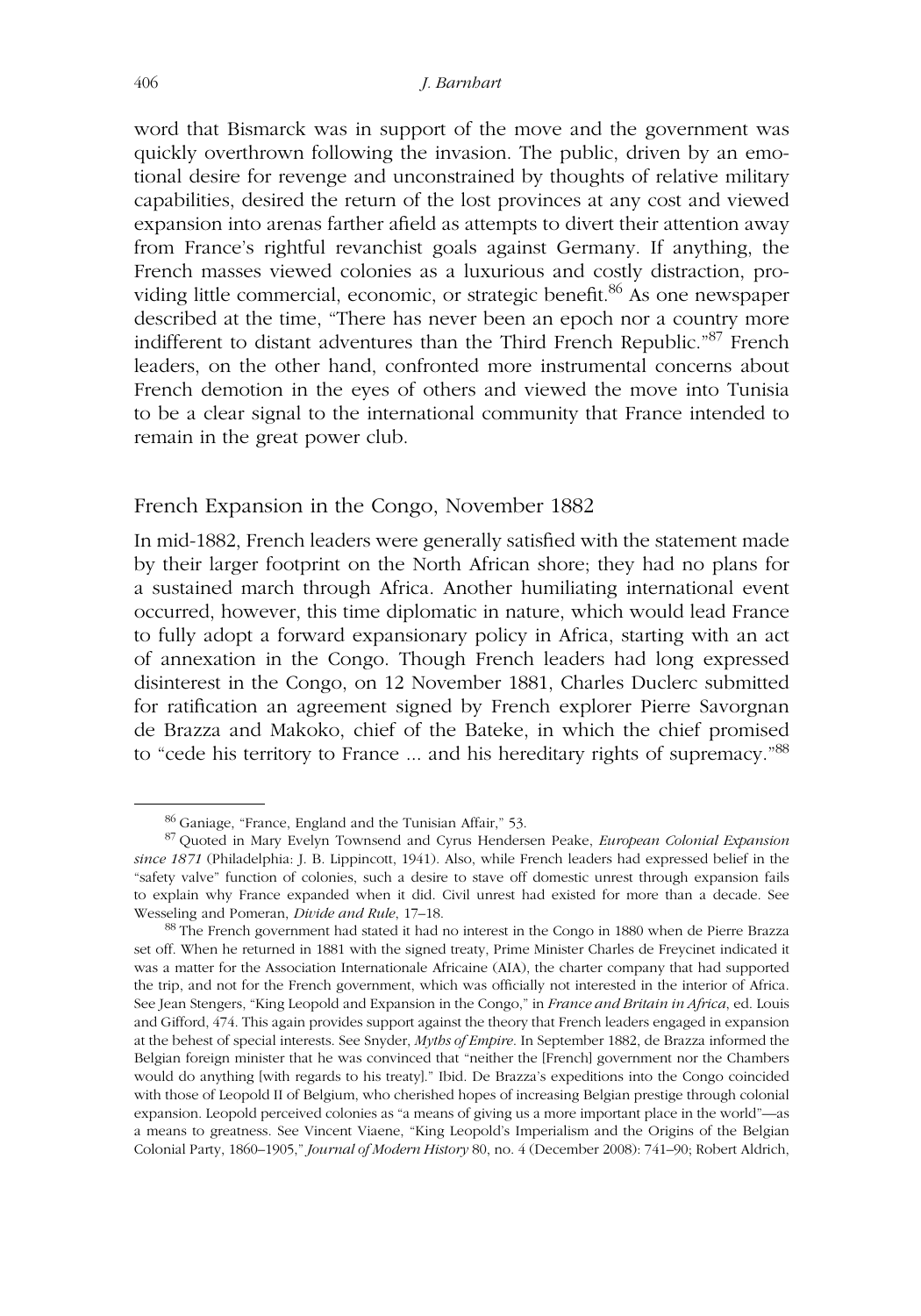This case of French expansion cannot be understood without considering the impact of the Egyptian crisis, which had played out in the months prior, on French attitudes.<sup>89</sup>

In the late 1870s, the British and French had assumed direct control over Egyptian finances in an effort to protect the substantial financial investments of their citizens in the face of a series of Egyptian economic crises. This gradual encroachment of Europeans in Egyptian affairs engendered an Egyptian national movement that targeted British and French bondholders in particular. In 1882, nationalist efforts to eradicate European influence and to oust Egypt's European-backed leader led to British and French reprisals and a cycle of escalating violence. By mid-July, William Gladstone became convinced that direct military intervention was necessary.<sup>90</sup> While his true motivation for initiating an attack on the nationalist leader Ahmed Urabi has been debated, <sup>91</sup> we do know that Gladstone initially proposed a joint attack on nationalist forces by both Britain and France.<sup>92</sup> Freycinet supported quelling the dissent but wanted to avoid direct action in Egypt, fearing the backlash of public support at the mounting costs of intervention.<sup>93</sup> In lieu of an all-out invasion, Freycinet proposed joint intervention to protect access to the Suez Canal. Even this more limited plan, however, failed to win the support of the French Parliament, leading to Freycinet's resignation the following day on 30 July 1882. In August, forty thousand British troops entered Egypt alone, quickly occupying Cairo and Alexandria and taking control of the Suez Canal. By October, the status quo in Egypt had been irreparably altered; Gladstone requested a renegotiation of the distribution of influence

*Greater France: A History of French Overseas Expansion* (Basingstoke, UK: Palgrave Macmillan, 1996), 54. The desirability of the land in and of itself was secondary. "Leopold wanted an empire anywhere. He wanted to annex any land anywhere and even land which others had abandoned." See Galbraith and al Sayyid-Marsot, "British Occupation of Egypt."

<sup>89</sup> For a detailed account of the Egyptian Crisis and on British motivations, see Hopkins, *Victorians and Africa*; G. N. Sanderson, *England, Europe & the Upper Nile, 1882–1899: A Study in the Partition of Africa* (Edinburgh: University Press, 1965), chap. 1; Pakenham, *Scramble for Africa*, chap. 8; Wesseling and Pomeran, *Divide and Rule*, 29–31. Also Agatha Ramm, *Great Britain and France in Egypt, 1876–1882*, in *France and Britain in Africa*, ed. Louis and Gifford.

 $90$  Worried about angering the other European powers, Britain wanted to act only with their consent. On 23 July 1882, the six European powers agreed that the Suez Canal should be protected at whatever cost. See "Commission de publication des documents," *DDF*, vol. III, no. 455.

<sup>&</sup>lt;sup>91</sup> The British were protecting the Suez Canal amid the "anarchy" of the nationalist revolt. See Robinson and Gallagher, *Africa and the Victorians*, 131. The British were prompted by the desire to protect the economic interests of British citizens and to achieve domestic political gains for the Liberal Party. See Hopkins, *Victorians and Africa.* See also Galbraith and al Sayyid-Marsot, *British Occupation of Egypt*; Dan Halvorson, "Prestige, Prudence and Public Opinion in the 1882 British Occupation of Egypt," *Australian Journal of Politics & History* 56, no. 3 (September 2010): 423–40.

<sup>92</sup> "Commission de publication des documents," *DDF*, vol. III, no. 408.

<sup>&</sup>lt;sup>93</sup> Freycinet had proposed the naval bombardment of Alexandria in May, but they increasingly disagreed with the British proposal to follow up any bombardment with Turkish ground forces.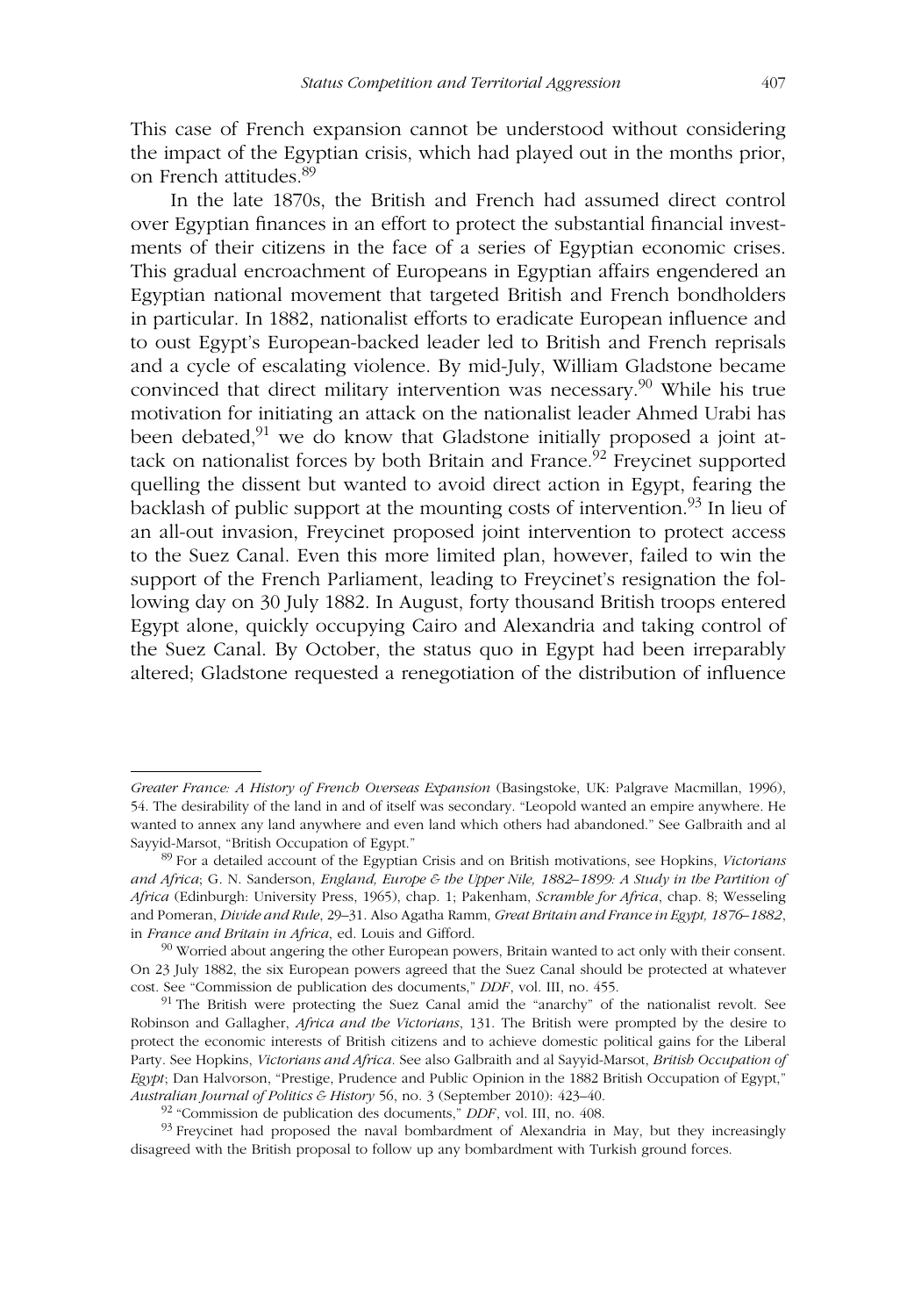in the country, effectively omitting a role for France. The era of French influence in Egypt was officially over. British troops, however, would remain on the ground until 1936.<sup>94</sup>

The primary point of interest of this case for the purpose of assessing the role of status concerns in the Scramble for Africa is less the British motivations for occupation than the impact of the event on the French. France had considered itself as having rights in Egypt superior to those of the other European Powers since the time of Napoleon Bonaparte.<sup>95</sup> Though the blame for French inaction lay solely with the French people and French Parliament, Egypt quickly became synonymous with an almost intolerable affront to French self-esteem.<sup>96</sup> The loss of Egypt was spoken of by some in the same sentence as the loss of Alsace-Lorraine, referred to as the "second disaster" with consequences almost as disastrous for France as the war of  $1871<sup>97</sup>$  This humiliation, though self-imposed, engendered within France a renewed desire to assert France's status for fear that France would otherwise be reduced to the level of Italy or Spain.<sup>98</sup> While French leaders had not initially planned any expansion beyond Tunisia, the notion that further annexation in Africa could compensate France for any decline in status resulting from the Egyptian affair started to take root shortly after the British invasion.<sup>99</sup> A few weeks after Gladstone's October request to renegotiate the status quo in Egypt, the French government ratified de Brazza's treaty in an act of "patriotic grandeur."<sup>100</sup> King Leopold of Belgium recognized that this

<sup>&</sup>lt;sup>94</sup> Britain ended up in Egypt through "muddleheadedness" and miscalculation rather than an intentional expansionist colonial policy. The British foreign secretary Lord Granville claimed that the conquest of Egypt had been "forced" upon them and bemoaned to Lord John Spencer that the British takeover of Egypt was "a nasty business, and we have been much out of luck." Quoted in Chamberlain, *Scramble for Africa*, 33.

<sup>95</sup> This was according to an American consul in Cairo. See Sanderson, *England, Europe & the Upper Nile*, 114.

<sup>&</sup>lt;sup>96</sup> For numerous quotes, see Raoul Girardet, *Le Nationalisme Français: Anthologie, 1871–1914*, vol. 68 (Paris: Editions du Seuil, 1983). Jean Stengers, "L'Imperialisme Colonial de la Fin du XIX-siecle: Mythe ´ ou Realite," *Journal of African History* 3, no. 3 (1962): 469–91. See also Sanderson, *England, Europe & the Upper Nile*, 115. The French press claimed that France had made a fool of itself in allowing itself to be supplanted.

 $97$  See ibid., 114–16. For the impact of the loss of Egypt on Delcassé and his later policy toward Egypt during the Fashoda crisis, see Christopher M. Andrew, *Théophile Delcassé and the Making of the Entente Cordiale: A Reappraisal of French Foreign Policy 1898–1905* (London: Macmillan, 1968).

<sup>98</sup> For the stages of French reaction to the Egyptian crisis leading to the annexation of the Congo, see Stengers, *L'Imperialisme Colonial de la fin du XIX-Siecle.* See also Baumgart and Mast, *Imperialism*, 60.

<sup>99</sup> Ibid., 59–62. For arguments in this vein, see the parliamentary debates on 15 November 1882 and 12 December 1882 in Assemblée Nationale, "Débats parlementaires," *Journal Officiel de la République Franc¸aise*, 1882. Also Chamberlain, *Scramble for Africa*; Brunschwig, *Mythes et Realites´* .

<sup>&</sup>lt;sup>100</sup> Journalists and leaders alike perceived that the annexation of the Congo arose out of a hit to French self-esteem. The French regarded expansion into the Congo "as an enterprise of great patriotism" with France wanting "to recoup her eviction from the Nile by the English by evicting the Belgians and the Portuguese from the northern parts of the Congo territory." See the *Koelnische Zeitung* (*Cologne Gazette*), quoted in Stengers, *King Leopold and Expansion in the Congo*, 165. The French press played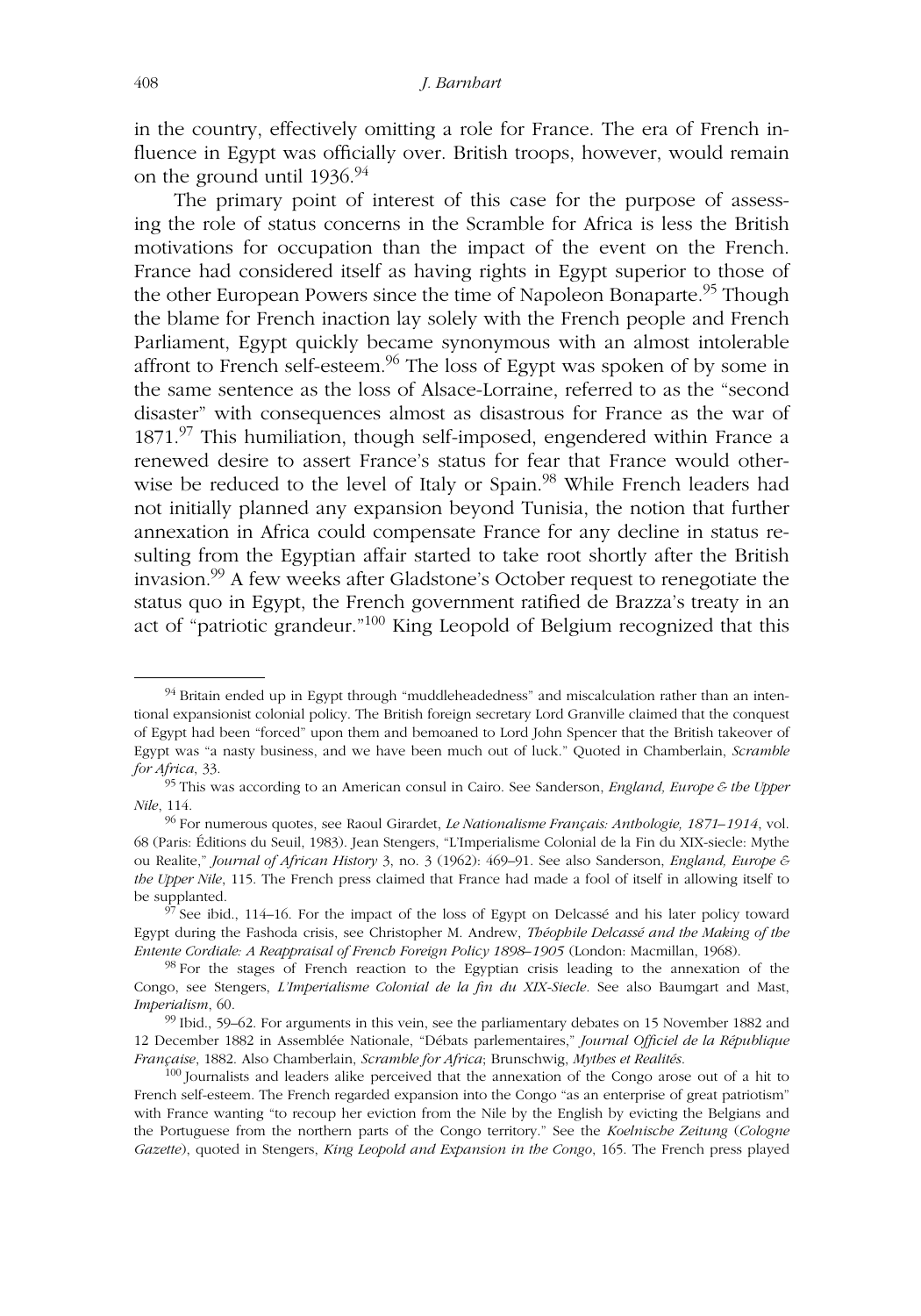new instance of French humiliation would impact French colonial policy, informing Queen Victoria, "In Paris they are raging; they seek a twofold revenge, against the Germans and for the success of the British in Egypt. They want to expand in every direction. Tunis is not enough; they want the Niger and the Congo in Africa."<sup>101</sup> French inaction in Egypt had called into question France's intentions to once again be a preeminent seafaring power with unmatched influence. Action in the Congo would serve to reiterate these intentions to both a domestic and an international audience.<sup>102</sup>

Importantly, this move to ratify the annexation of the Congo in an effort to repair France's image was in all other ways rash. The government did so without at all examining the financial or international implications of the treaty. Not only were leaders not guided by material or strategic interests in ratifying the treaty, they knew virtually nothing about the whereabouts or the characteristics of the annexed lands. As Jean Stengers put it, "Never has a government submitted to parliamentary ratification a treaty of the reality and results of which it knew so little."<sup>103</sup> To date the French government had also taken great care to not provoke the British in their quest for greater influence. The British up to this point had expressed little interest in West Africa, a region its leaders acknowledged as having little material or economic value, leaving Duclerc convinced that its annexation provided the least costly way for France to signal its intention to maintain great power status.

# EARLY GERMAN EXPANSION, 1884: ANGRA PEQUEÑA, TOGO, AND THE CAMEROONS

Among European statesmen, there had been no more ardent anti-imperialist than Bismarck. In 1868, he defended Prussian abstention from colonial expansion, saying: "The advantages which people expect from colonies for the commerce and industry of the mother country are mainly founded on illusions, for the expenditure very often exceeds the gain ... , as is proved by the experience of England and France in their colonial policy."<sup>104</sup> Bismarck

a role in publicizing the French humiliation in Egypt and the nationalist need for France to assert itself elsewhere. In this case, unlike in Tunisia, the French public was largely supportive of expansion in the Congo, though they had heard little to nothing about the material or strategic advantages of taking land there.<br> $101$  Quoted in ibid., 166.

<sup>&</sup>lt;sup>102</sup> This quest for renewed prestige in the Congo continued under Ferry when he returned to office in February the following year. In search of parliamentary support, he pressed the fact that enlarged French holdings in equatorial Africa would contribute significantly to the stature, the glory and the prestige of France. See Power, *Jules Ferry and the Renaissance of French Imperialism*, 88–91.

<sup>103</sup> Stengers, *King Leopold and Expansion in the Congo*, 175. See also Baumgart and Mast, *Imperialism*, 62.

<sup>104</sup> Quoted in Helmet Stoecker, *German Imperialism in Africa: From the Beginnings until the Second World War* (London: Hurst, 1986), 17. For more quotes to this effect, see Otto Pflanze, *Bismarck and*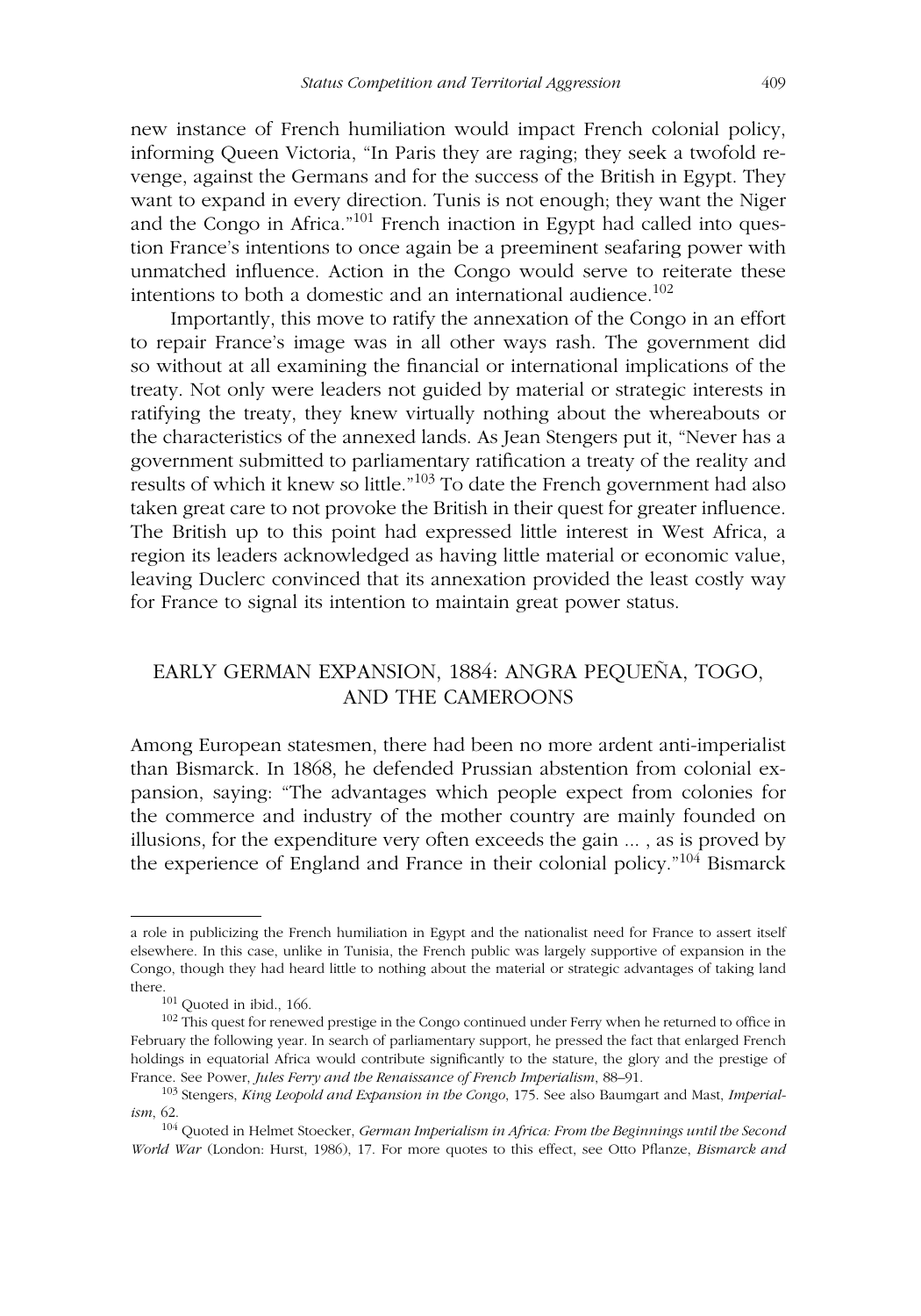had yet to change his tune by 1881, a year before France annexed Tunisia, stating "I don't like colonies at all. They are only good as supply posts."<sup>105</sup> He worried not only about a colonial drain on resources and the costs associated with administering them but also about the drain on German military capabilities as colonies would require protection from powerful naval fleets that Germany did not at the time possess. Furthermore, Bismarck had serious misgivings about becoming more reliant on parliament or individual states and about increasing the tax burden or federal deficit in order to amass funds to support colonial initiatives.<sup>106</sup> He maintained his anticolonial policy up until only a few months prior to Germany's first act of annexation in April 1884, turning down parochial requests for colonial establishment in South West Africa and East Africa as late as December 1883.<sup>107</sup> From April to October of 1884, however, Bismarck claimed territory first at the South West African port of Angra Pequeña, current day Namibia, and then in Togo and the Cameroons.

What explains this dramatic change of heart? Given his persistent doubts about the utility of colonization, why ultimately did Bismarck decide to follow Britain, France, and Belgium into the colonizing fray? Historians have long debated the impetus for this shift in policy.<sup>108</sup> They have largely rooted their explanations in general economic, financial, and social trends of the time, citing the desire for economic growth, the desire for a solution to overpopulation and domestic discontent, and finally the desire for electoral support from imperialist domestic interest groups.<sup>109</sup> As will be shown, however, each of these general explanations confronts serious challenges.<sup>110</sup> Analysis of the statements surrounding Bismarck's shift in attitude indicates

the Development of Germany, vol. 3: The Period of Fortification, 1880–1898 (Princeton, NJ: Princeton University Press, 1990).

<sup>105</sup> Ibid., 114.

<sup>106</sup> See William Otto Henderson, *Studies in German Colonial History* (London: Frank Cass, 1962), 10–12; Mommsen, *Imperial Germany 1867–1918*, 76; Pflanze, *Bismarck and the Development of Germany*, 122–23.

<sup>107</sup> Hal Ashby Turner, "Bismarck's Imperialist Venture: Anti-British in Origin?" in *Britain and Germany in Africa: Imperial Rivalry and Colonial Rule: Imperial Rivalry and Colonial Rule*, ed. Prosser Gifford and William Roger Louis (New Haven, CT: Yale University Press, 1967), 59–66.

<sup>108</sup> See W. O. Aydelotte, *Bismarck and British Colonial Policy, 1883–1885* (Philadelphia: Philadelphia Press, 1937); Mary Evelin Townsend, *Origins of Modern German Colonialism, 1871–1885* (New York: Columbia University Press, 1922); Gifford and Louis, *Britain and Germany in Africa*; Taylor and Percivale., *Germany's First Bid for Colonies, 1884–1885*. The difficulty in assigning motivation is largely attributed to Bismarck as the singular and often equivocating source of German foreign policy.

<sup>109</sup> Many have refuted A. J. P. Taylor's controversial argument that Bismarck's expansion into Africa was aimed at angering the British in order to draw closer to the French. It is not clear why the Germans needed a quarrel with England to arrive at this outcome nor why he would have aimed to anger Britain through colonial expansion rather than exploiting British strategic vulnerability in Egypt. See Sanderson, "European Partition of Africa: Coincidence or Conjuncture?*"* See also Aydelotte, *Bismarck and British Colonial Policy, 1883–1885*.

<sup>&</sup>lt;sup>110</sup> These explanations focus on placing German expansion into a larger trend rather than on the exact events and statements made by German statesmen in the months preceding the first case of German annexation in Africa.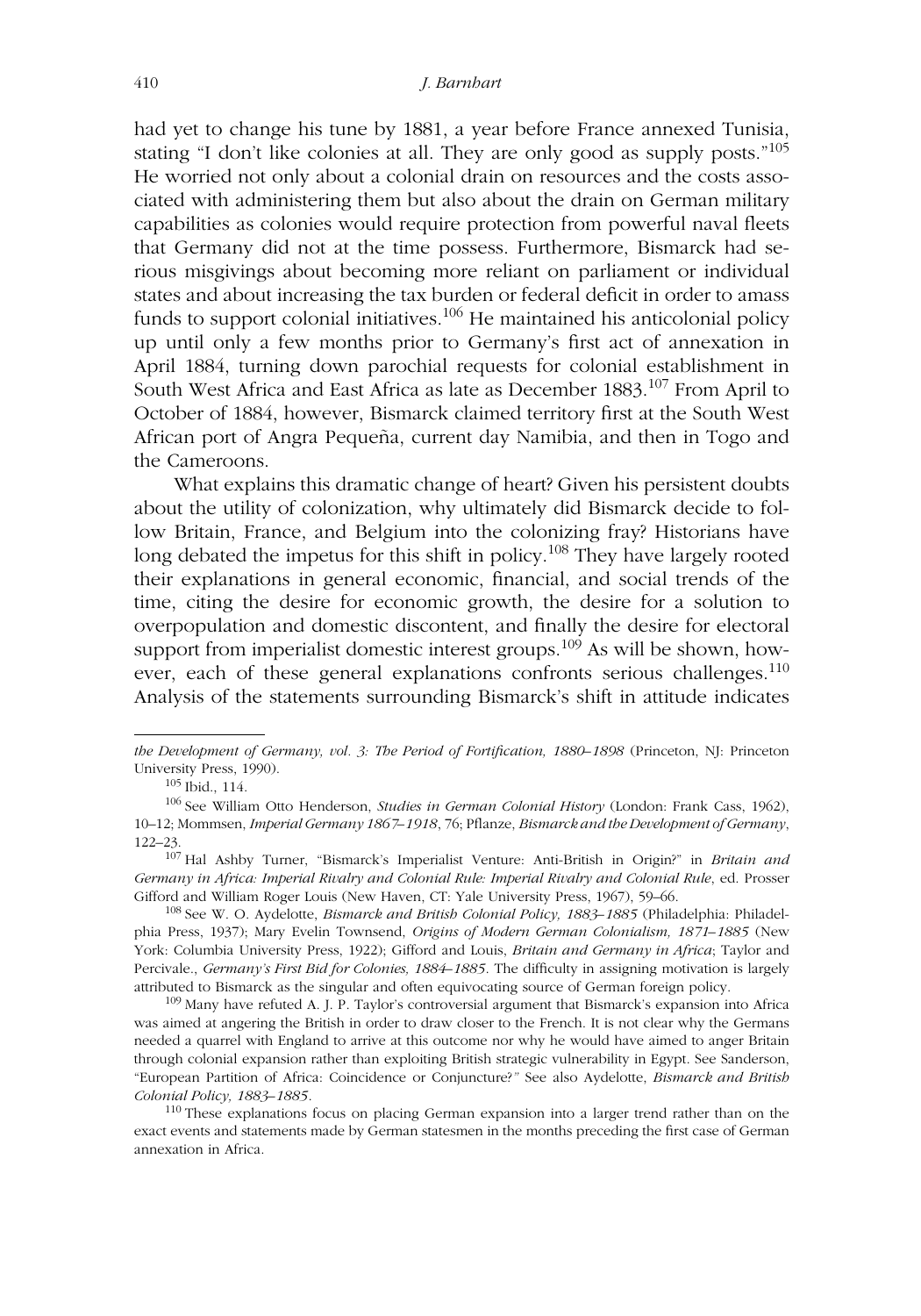instead that his decision to annex was in direct reaction to the high-handed and overly assertive colonial policy of the British. In particular, Bismarck felt it necessary to signal to Britain Germany's intentions to exercise its right to annex territory abroad, a right it believed it was afforded by its status as a relatively new great power. He believed that a failure to assert rights associated with great power status risked demotion of Germany's newfound status.

## British Indifference, German Status, and African Colonies

Bismarck first received a request for the official "protection of the flag of the German Empire" from Adolf Lüderitz, a factory owner in Angra Pequeña, in November of 1882.<sup>111</sup> Bismarck felt it necessary, as he had in the past, to first inquire with the British who held territory in the vicinity before extending consular protections to German citizens in Africa, a testament to the extent that Bismarck above all had prioritized maintaining good relations with the British and respecting their interests abroad.<sup>112</sup> In February 1883, Bismarck wrote to notify London of Lüderitz's request, stating that Germany "would be happy to see England extend her efficacious protection to the German settlers in those regions" and adding that Germany "naturally reserved the right to grant protection herself if the settlements in question lay outside England's influence."<sup>113</sup> Bismarck's intention was to provide basic consular protections, but only in the case that the British were not willing to extend their own.<sup>114</sup> The British understood this inquiry to be very much in keeping with Bismarck's ardent anticolonial stance.

Six months later, Bismarck, however, had yet to receive any indication from the British as to their interests in the area. In September, he requested for the German embassy in London to make a "cautious inquiry" to the British with the intention of establishing British intentions toward the territory as well as the basis of any claim to title of the land that the British might have had. He requested the ambassador inquire about provisions the British might make for the protection of German traders in the case that title was claimed.<sup>115</sup> Response was again, however, slow in coming. On 12 November, ten months after his initial inquiry, an increasingly impatient Bismarck again

<sup>&</sup>lt;sup>111</sup> Recognizing that the improbability that his request would be denied, Lüderitz downgraded his request to that of the basic consular protections afforded all German citizens abroad in January 1883.

<sup>112</sup> The British held only the guano-rich Walfisch islands off the coast.

<sup>113</sup> Translated from the German in Turner, *Bismarck's Imperialist Venture*, 57–58. Many related German communiques are in Aydelotte, *Bismarck and British Colonial Policy, 1883–1885*, 32–39.

<sup>&</sup>lt;sup>114</sup> He continued throughout the months that followed to deny requests for anything more than consular protection even in African locales where German trading interests were directly and immediately threatened by the British.

<sup>115</sup> Ibid., 35.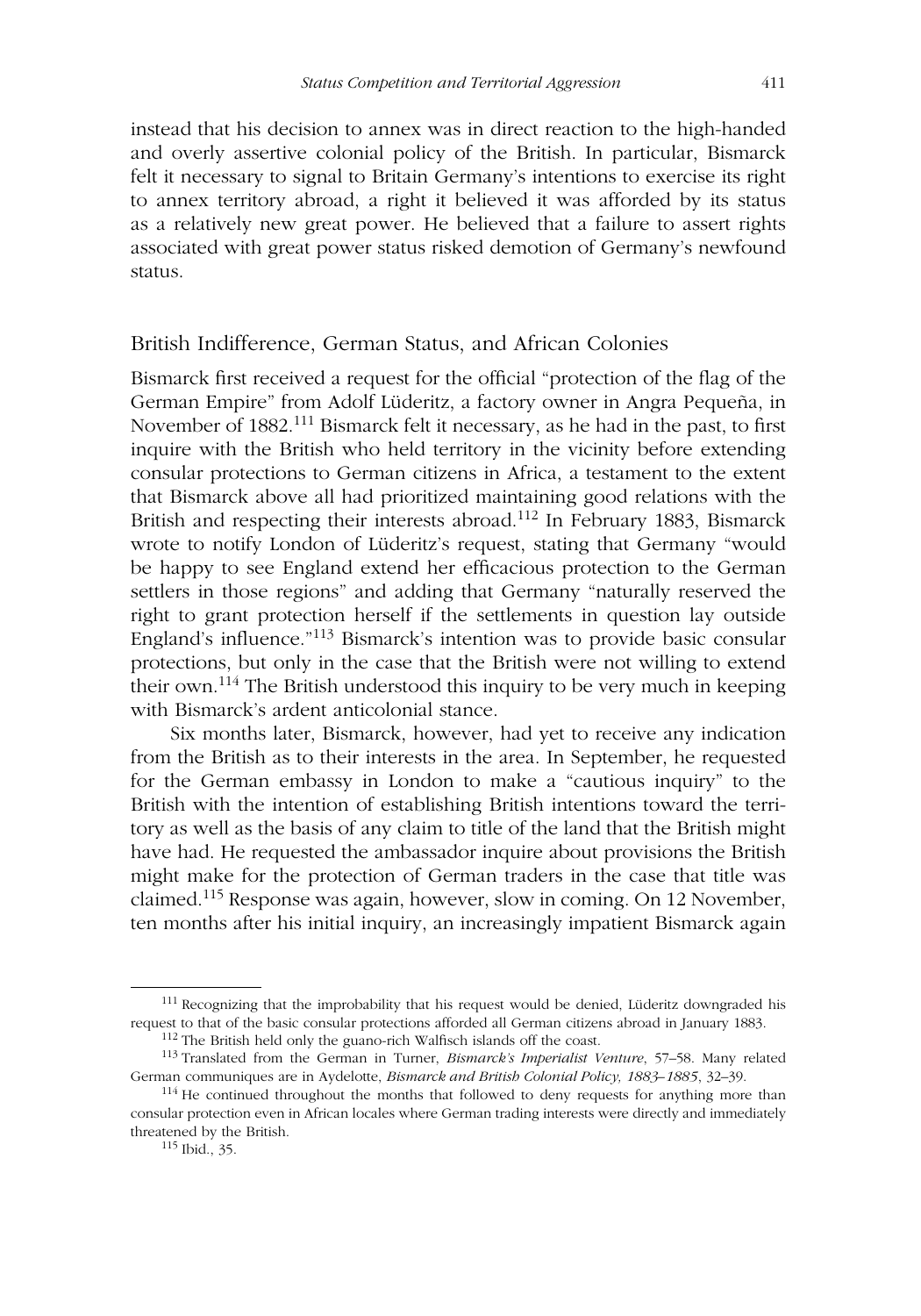asked the British directly if they claimed sovereignty over the territory.116 Only on 17 November did Bismarck receive an official British response. It stated that although the British had no interest in, title to, or intention to occupy Angra Pequeña, they would perceive "any claim to sovereignty or jurisdiction by a foreign power ... [to] infringe their legitimate rights."117 This response left Bismarck surprised and incensed. The British were effectively declaring a "Munro [*sic*] doctrine for Africa,"<sup>118</sup> attempting to unfairly exclude the influence of all other powers from the continent regardless of whether Britain had interest in or intention to occupy the territory or not.<sup>119</sup> Setting aside his concerns about raising the ire of the British as well as his doubts about the advantages of imperialism, he responded in December with a strongly worded letter requesting that Britain provide a legitimate basis for its claim and citing an extensive list of the numerous British disavowals of their title to and interest in the area over the years.<sup>120</sup> Upon delivering Bismarck's response to the British, Count Münster, Germany's ambassador in London, felt the need to soften Bismarck's language, suffused as it was with impatience and annoyance. This inquiry too went unanswered for six months, however, leaving Bismarck to fume in March that the British had handled the Angra Pequeña affair, "not only with indifference but with severity and deliberate injustice." On 24 April 1884, without receiving any response to his strongly worded note, Bismarck ordered the German flag to be planted at the port and Germany took responsibility for protection of the Angra Pequeña settlement.

Within a few months, Bismarck's hope that the British would extend sovereignty over the Angra Pequeña territory in order to protect German traders had morphed into anger at Britain's unfair treatment and a desire to teach Britain a lesson that it could not ride roughshod over the interest of other European powers.<sup>121</sup> As a result, he proceeded to acquire not only Angra Pequeña but also territory within Togo and the Cameroons, failing to

<sup>116</sup> Townsend, *Origins of Modern German Colonialism, 1871–1885*, 167.

<sup>117</sup> Quoted in Pflanze, *Bismarck and the Development of Germany*, 124.

<sup>118</sup> Letter from Bismarck to Count Munster, 25 May 1884, in E. T. S. Dugdale, *German Diplomatic Documents 1871–1914: Bismarck's Relations with England 1871–1890*, vol. 1.

<sup>&</sup>lt;sup>119</sup> This perception was augmented by the signing of the Anglo-Portuguese treaty of February 1884, which designated the mouth of the Congo River as Portuguese territory. Given Portugal's role as a British puppet, the treaty was perceived to be a veiled attempted by the British to expand their influence. See Hal Ashby Turner, "Bismarck's Imperialist Venture: Anti-British in Origin?" in *Britain and Germany in Africa*, ed. Gifford and Louis, 65. This high-handed behavior by the British was not limited to Africa. In January of 1884, London rejected Bismarck's claims for a joint commission to address German claims to Fiji.

<sup>120</sup> He had sent a similar inquiry to London in 1880, for instance, upon the request of protection of missionaries in South West Africa, to be told that London had no interest in the area and would not be able to extend such protections.

<sup>&</sup>lt;sup>121</sup> Stig Förster, Wolfgang J. Mommsen, and Ronald E. Robinson, *Bismarck, Europe and Africa: The Berlin Africa Conference, 1884–1885 and the Onset of Partition* (Oxford: Oxford University Press, 1988), 153; Turner, "Bismarck's Imperialist Venture."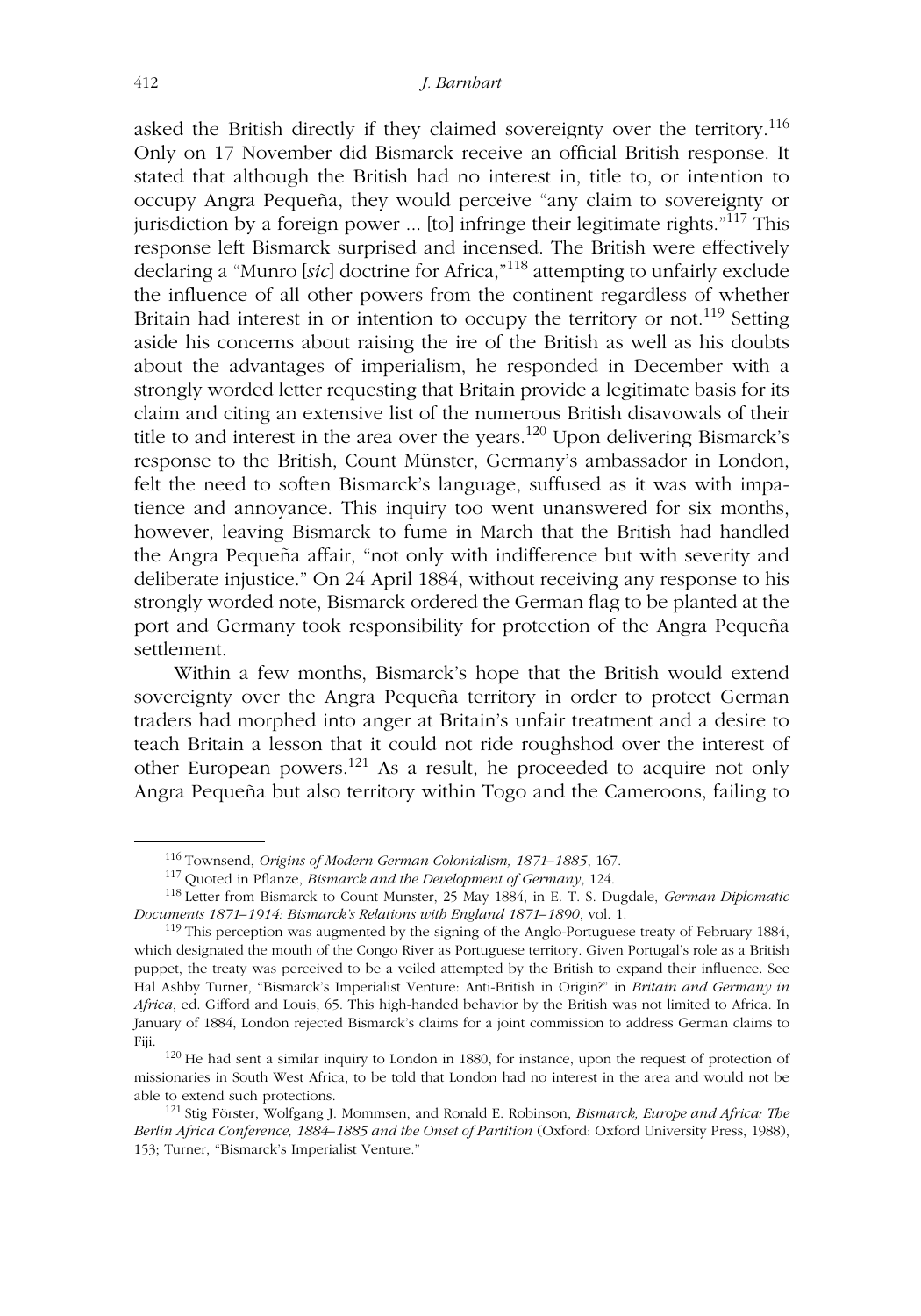notify the British of the latter until after the fact.<sup>122</sup> Following these initial annexations, Bismarck felt it necessary to convey his annoyance at British high-handed behavior. Stating that Germany would not abide by the "arrogance and selfishness of the English for ever," he wrote to Münster that "the Munro [*sic*] doctrine, that monstrosity in International Law, was being applied in favor of England to the coast of Africa .... This näive egoism is in itself an insult to our national feeling .... The 'quod licet Jovi, etc.' cannot be applied to Germany."<sup>123</sup> Why was it that England forbade others from the right to colonize, a right that England practiced so actively, Bismarck wondered?<sup>124</sup> It was exactly this sense of a British double standard—the British belief that its elevated status somehow privileged it in ways that it was unwilling to grant to others—that prompted Bismarck's colonial turn. A failure to assert Germany's right to acquire colonies, a right Germany should be afforded because of its high status, in the face of such disrespect would threaten Germany's status over the long term. Bismarck declared as such to Münster: "London is not showing the consideration to our overseas trade to which it is entitled. If we fail to push our rights with energy, we shall risk, by letting them sink into oblivion, falling into a position inferior to England, and strengthening the unbounded arrogance shown by England and her Colonies in opposition to us .... Seeing the want of consideration shown in British colonial policy, modesty on our part is out of place."<sup>125</sup> It was not simply the extension of British influence around the globe but the fact that the British extended their influence without due consideration for those of near-equivalent status that motivated Bismarck to annex territory abroad, an act reserved for those with great power status.<sup>126</sup>

For its part, London was shocked upon hearing of the German claims. The British had long taken Bismarck at his anticolonial word and had not expected his change of heart regarding German colonies. They felt it necessary to apologize for the slight, with Lord Granville claiming to have been guided by the belief in Bismarck's anticolonialism when he deemed German colonial inquiries to be of secondary importance. Beyond a mere apology, the British focused on righting the wrong with a spirit of generosity. The

<sup>&</sup>lt;sup>122</sup> There is evidence that Bismarck intentionally deceived the British as to his true intentions in April and May, allowing them to believe he was only extending consular protections most likely so that the annexations would be a *fait accompli*. Ibid., 71. Dugdale, *German Diplomatic Documents*, vol. 1.

<sup>123</sup> Letters from Bismarck to Count Munster, 25 May and 1 June 1884, in Dugdale, *German Diplomatic Documents 1871–1914*, vol. 1.

<sup>124</sup> Aydelotte, *Bismarck and British Colonial Policy, 1883–1885*, 72.

<sup>&</sup>lt;sup>125</sup> Letter from Bismarck to Count Münster, August 7, 1884, in Dugdale, *German diplomatic documents 1871–1914*, vol. 1.

 $126$  See Förster, Mommsen, and Robinson, *Bismarck, Europe and Africa*. This explanation was supported by Bismarck's son, the only person who according to Bismarck, possessed knowledge of all of his secrets. He claimed that Bismarck had been motivated first and foremost by the need to check British arrogance. Robert O. Collins, *The Partition of Africa: Illusion or Necessity?* vol. 67 (New York: John Wiley & Sons, 1969), 91.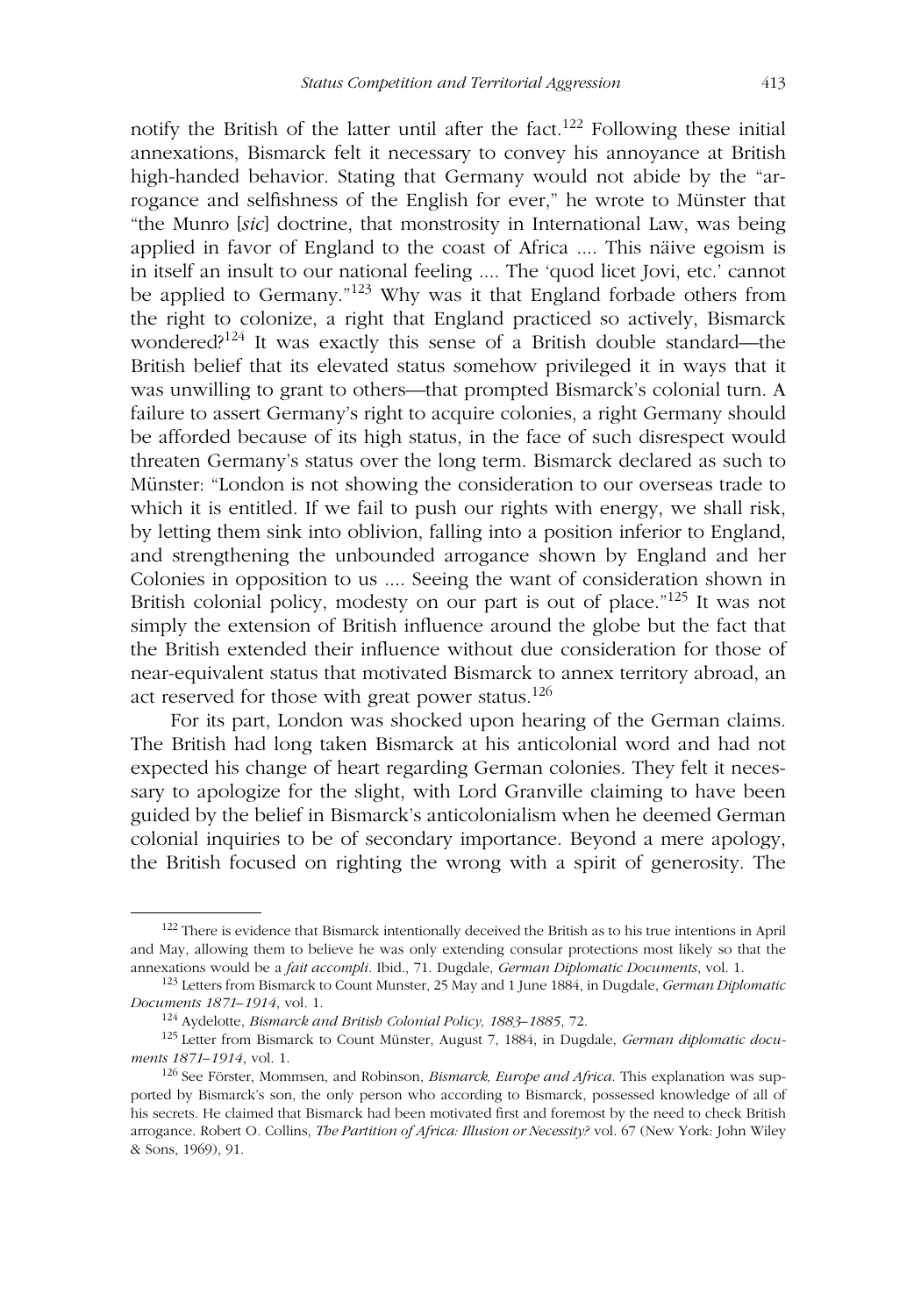British cabinet decided in mid-June that Bismarck, who they recognized was greatly irritated with the British government because of Angra Pequeña, "was to have all he wanted."<sup>127</sup> In September of 1884, William Gladstone made clear his low regard for the quality of Germany's new colonies, stating: "The world contains other waste places in want of occupants which would reward plantation better than these. Great Britain is very far from grudging their annexation to Germany. Colonization is costly and troublesome work."<sup>128</sup>

Bismarck's lesson for the British was not finished however.<sup>129</sup> Following months of conspiring with the French about how to confront unchecked British arrogance in Africa, Bismarck convened the Berlin Conference in November 1884, a gathering intended to address the "miniature scrambles" starting to multiply along the African coasts but intended to have a far greater symbolic significance.<sup>130</sup> For Bismarck, who had only entered the colonial game in the few months prior, there was no greater recognition of Germany's status as an imperial great power than British willingness to convene in Berlin in order to discuss African affairs.<sup>131</sup>

#### ALTERNATIVE EXPLANATIONS FOR THE FIRST STAGE OF GERMAN IMPERIALISM

As with discussions leading up to France's early acts of annexation in Africa, Bismarck's correspondence and recorded conversations regarding Germany's first acts of imperial expansion contained little reference to material, economic, or strategic calculations. Moreover, expansion into Angra Pequeña lacked a logical economic or strategic rationale. Bismarck had little reason to expect great material reward in the region.<sup>132</sup> Numerous reports had circulated prior to annexation about the barren deserts of South West Africa,

<sup>127</sup> Quoted in Aydelotte, *Bismarck and British Colonial Policy, 1883–1885*, 97. Sir William Harcourt apologized profusely to Prince Herbert Bismarck on 22 June and indicated that Germany could have all of Fiji and any land she might be interested in in Africa. See ibid., 99.

<sup>128</sup> Thomas Curson Hansard, Parliamentary Debates, 3rd Series [1830–1891], 978–79.

<sup>&</sup>lt;sup>129</sup> This was just the beginning of a long period of German status assertions continuing into the next century. German status concerns motivated its policy of *Weltpolitik* and its pursuit of an imperial navy and dreadnought battleships. See Murray, "Identity, Insecurity, and Great Power Politics."

<sup>&</sup>lt;sup>130</sup> That the conference was intended as a further lesson to the British was made clear in part by Bismarck's intention to declare it an international rule that colonial land be occupied in order for a claim to be legitimate. See Hartmut Pogge von Strandmann, "Consequences of the Foundation of the German Empire: Colonial Expansion and the Process of Political–Economic Rationalization," in *Bismarck, Europe and Africa*, ed. Förster, Mommsen, and Robinson, 105–20.

<sup>&</sup>lt;sup>131</sup> Robinson has described the conference as a "ritual drama signifying a change in seniority between sibling nations." To dramatic effect during the conference, Bismarck declared to the Reichstag "the astonishment" of the British at "their cousins, the land rats [taking] suddenly to seafaring" and warned Britannia that its hegemony overseas was over. Ronald Robinson, "The Conference in Berlin and the Future in Africa, 1884–1885," in *Bismarck, Europe and Africa*, ed. Förster, Mommsen, and Robinson, 8–9. This was despite having fully supported British colonial expansion not a year earlier.

<sup>&</sup>lt;sup>132</sup> See quotes attesting to how little value he expected there in Brunschwig, Mythes et Réalités, 75. See also Stoecker, *German Imperialism in Africa*, 16–20; Woodruff D. Smith, *The German Colonial Empire* (Chapel Hill, N.C.: University of North Carolina Press, 1978), 27–34.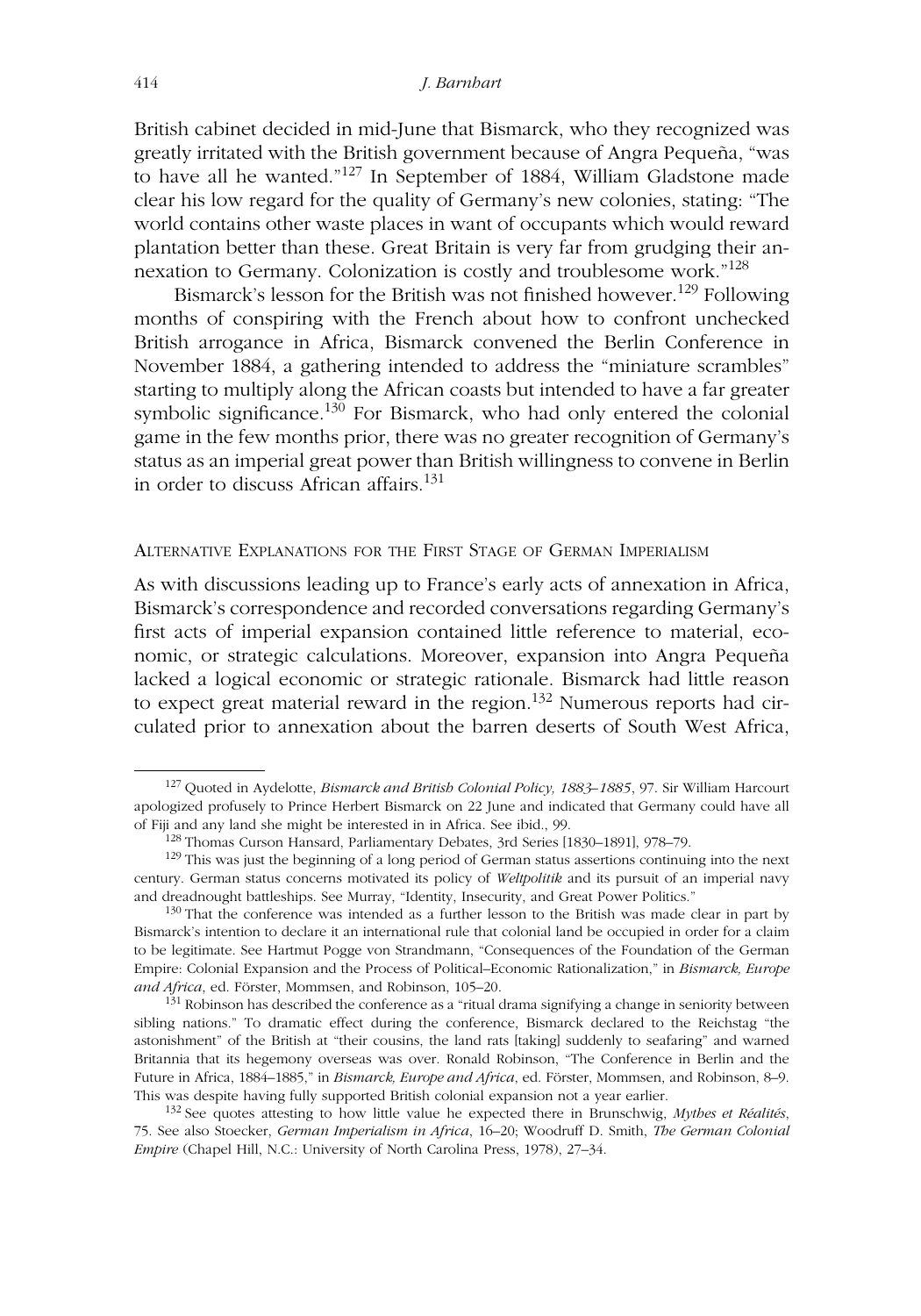a place devoid of water but replete with restless natives.<sup>133</sup> Prior to official annexation, one German explorer reported back that the port was "inhospitable even for a penal colony."<sup>134</sup> Another stated, "It is one of the least economic coasts on earth ... no tree, no bush, no leaf is to be seen, nothing but sand."<sup>135</sup> Furthermore, the British had held islands directly off the coast since 1867 but had never expressed the slightest interest in the region, attesting to the area's lack of obvious natural appeal. Even if there had been abundant material resources within the region, extracting them would have required a significant amount of infrastructural development, investments Bismarck was absolutely not willing to make. Even after official annexation, Bismarck's attitude toward the colonies remained one of "indifference," much to the dismay of the explorers and the few settlers there, and official colonial policy was that the state would play as small a role as possible in colonial administration or protection.<sup>136</sup> Furthermore, he had little reason to believe that private investors would fill the need for capital given their reluctance to fund colonial exploits in the years before and long after annexation.<sup>137</sup>

It is also very unlikely that Bismarck was substantially swayed by the possibility of generating economic growth through the acquisition of new markets or by an increase in German exports to South West Africa. The German economy had been hit hard by the economic crisis of 1873, a crisis caused by industrial overexpansion funded by war reparations paid by France following its loss in the Franco–Prussian War. Attention after the crisis shifted toward a need for larger markets to absorb German industrial goods.<sup>138</sup> The completely undeveloped, largely unpopulated area around Angra Pequeña however offered no possibility of boosting the demand for such goods.<sup>139</sup> Substantial infrastructural investment would be required to create an industrial marketplace but, as mentioned, neither the government nor German capitalists were willing to front such investments.<sup>140</sup> In keeping with more particularist explanations of expansion, such as that of Snyder, domestic financial and trading groups did propagandize for German expansion overseas.<sup>141</sup> The vast majority of these groups, however, was small in

<sup>133</sup> von Strandmann, *Consequences of the Foundation of the German Empire*, 107.

<sup>134</sup> Quoted in Turner, *Bismarck's Imperialist Venture*, 60.

<sup>&</sup>lt;sup>135</sup> Another German explorer, upon visiting the new protectorate, exclaimed "What a terrible desert we have acquired." Both quoted in Pflanze, *Bismarck and the Development of Germany, vol. 3*, 134.

<sup>&</sup>lt;sup>136</sup> His colonial model differed dramatically from the hands-on French approach in that he desired for the state to play as small a role as possible in the administration and protection of the colonies. See von Strandmann, *Consequences of the Foundation of the German Empire*, 106–7.

<sup>&</sup>lt;sup>137</sup> African investments were deemed to be highly risky and, with safer more profitable investments closer to home and abroad on other continents, not worth the risk. Ibid.

<sup>138</sup> Hobsbawm, *Age of Empire 1875–1914*.

<sup>139</sup> von Strandmann, *Consequences of the Foundation of the German Empire*, 106–7.

<sup>&</sup>lt;sup>140</sup> Famous German explorer Friedrich Fabri complained in 1885 of the inertia of "our financiers and capitalists" in colonial matters. See ibid., 110.

<sup>&</sup>lt;sup>141</sup> Snyder argues that German expansion was far more likely to occur when German domestic politics was cartelized and run by groups of elites, from 1890 to 1918, or was dominated by a single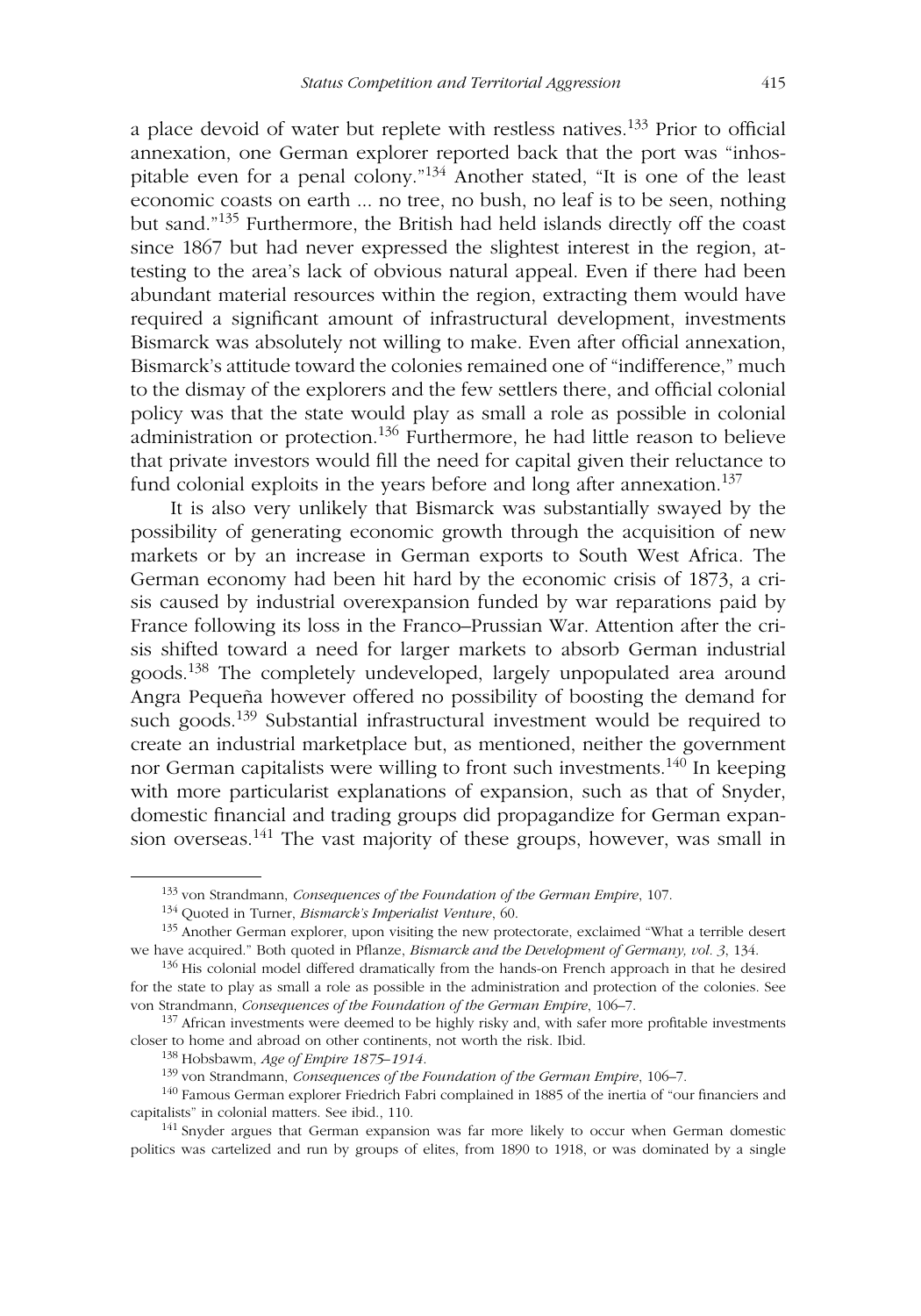#### 416 *J. Barnhart*

size and influence and generated little direct financial or commercial involvement in Africa prior to or after the formation of the colony.<sup>142</sup> Additionally, Bismarck historically had no problem keeping interest groups at bay. By assuming direct control over Angra Pequeña, Bismarck met the demands for protection by the traders at the post there. As the case evidence suggests above, however, the protection of German trading interests there was more a side effect of Bismarck's primary aim of signaling German status to the British than it was a motivating aim in itself.

Another oft-cited explanation for German expansion into Africa was growing social unrest due to the economic crisis and booming population and the resulting need to acquire territory for German settlement abroad.<sup>143</sup> Germany held too many people, the argument went, and expansion abroad could act as a "safety valve" to prevent disorder if domestic conditions became too difficult.<sup>144</sup> For many of the aforementioned reasons, however, emigration to the African colonies was not perceived as an attractive opportunity for settlement. Beleaguered by a lack of investment, the regions suffered from poor communication, insufficient resources, and the hostility of native populations. Very few Germans ever emigrated to German colonies in Africa. By 1913, only 23,500 Germans lived within all of its African holdings. $145$ 

Finally, Bismarck was not motivated by strategic motivations in his choice to annex African colonies. The locations of the colonies were determined far more by what territories were available at the time and by the position of German explorers on the ground than they were by any foresighted strategic calculations. Prior to annexation, Bismarck believed colonial adventures generated strategic weakness. The German empire, scattered in far-flung regions across the continent, lacked geographical unity and presented exactly the challenge to effective defense that Bismarck had feared.

dictator as it was in the 1930s and 1940s than it was under the unitary oligopoly of Bismarck. Snyder, *Myths of Empire*, 68–69, 99.

<sup>&</sup>lt;sup>142</sup> The largest trading group advocating overseas expansion was facing bankruptcy at the time. See Smith, *German Colonial Empire*, 7–10.

<sup>143</sup> Mommsen, *Imperial Germany 1867–1918*, chap. 5. The British also had the impression that Bismarck's colonial shift was prompted by the jingoistic demands of the German public. Bismarck's letters do convey a desire to take electoral advantage of growing nationalist sentiment. See Louis and Gifford, *Britain and Germany in Africa*, 24. It appears however that Bismarck strategically released information about the arrogant British treatment of German interests to the German press in order to arouse such popular anti-British, pro-colonial sentiments. See Aydelotte, *Bismarck and British Colonial Policy, 1883–1885*; Chamberlain, *Scramble for Africa*, 56–59.

<sup>144</sup> The population increased by 25 percent to 50 million from 1871 to 1890. See Pflanze, *Bismarck and the Development of Germany, vol. 3*, 116.

<sup>&</sup>lt;sup>145</sup> Förster, Mommsen, and Robinson, *Bismarck, Europe and Africa*, 125.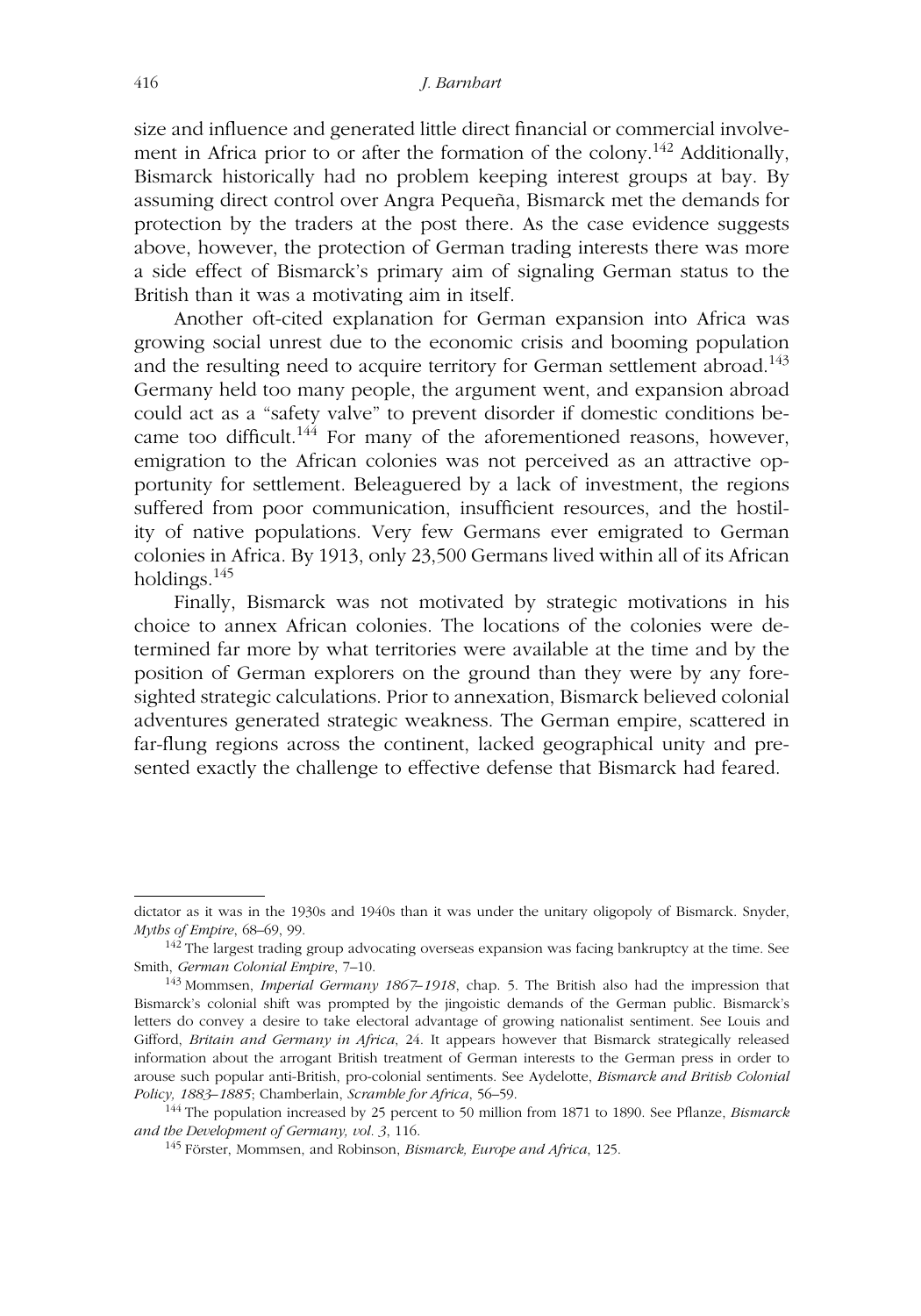#### THE INTERNATIONAL IMPLICATIONS OF STATUS SEEKING

This article has demonstrated that humiliated and disrespected states are likely to engage in competitive status-seeking behavior and that they are often willing to do so in spite of their material and strategic interests. The cases above demonstrate that responses to humiliation and disrespect need not involve demonstrations of one's military effectiveness relative to that of potential rivals. France, in a move that undoubtedly changed few minds about its military capability relative to that of potential European rivals, handily acquired control of the bankrupt Tunisian government within less than two weeks. Similarly, Germany's initial act of imperialism involved little more than planting a flag at a remote, barren port. Rather, both states sought to signal their expectation of holding higher status by exercising the prerogatives associated with their desired status.

Because it often threatens the status, security, and interests of other states, status seeking engendered by humiliation and disrespect often has a significant impact on international behavior. Germany's decision to become an empire, for instance, generated status concerns for Italy, leading it to embark upon a colonial policy of its own.<sup>146</sup> While in 1882 Minister of Foreign Affairs Pasquale Mancini privately decried the system of territorial colonies as "sterile and harmful ... a source of weakness rather than of strength," in May 1884, he ordered the occupation of Massawa in current-day Eritrea in January of  $1885<sup>147</sup>$ . The timing of this shift in attitude can be pinpointed almost exactly to Bismarck's imperial debut. The Italian statesman came to see German actions as setting a new precedent that threatened the relegation of Italy to a lower status.<sup>148</sup> As one diplomat stated at the time, "Germany" had acted; Italy must act."<sup>149</sup> If Italy were to ever acquire its "place in the sun," it would have to "abandon prudence" and engage in costly African expansion like the other European powers.<sup>150</sup>

The French and German adoption of forward policies in Africa also presented direct threats to Britain's unchallenged status as the preeminent

<sup>&</sup>lt;sup>146</sup> See Alessandro Brogi, "Competing Missions: France, Italy, and the Rise of American Hegemony in the Mediterranean," *Diplomatic History* 30, no. 4 (September 2006): 741–70; Collins, *Partition of Africa*; Robert Hess, "Germany and the Anglo–Italian Colonial Entente," in *Britain and Germany in Africa*, ed. Louis and Gifford; Cedric James Lowe and Frank Marzari, *Italian Foreign Policy, 1870–1940*, vol. 8 (London: Routledge, 2001); Sanderson, "European partition of Africa: Coincidence or conjuncture?*"*

<sup>147</sup> Lowe et al., *Italian Foreign Policy, 1870–1940*, 37.

<sup>&</sup>lt;sup>148</sup> Italy's claim to great power status during the late nineteenth century was tenuous at best. See R. J. B. Bosworth, *Italy, The Least of the Great Powers: Italian Foreign Policy Before the First World War* (New York: Cambridge University Press, 1979).

 $149$  Quoted in ibid., 14.

<sup>150</sup> Quoted in Carlo Zaghi, *PS Mancini, L'Africa e Il Problema del Mediterraeno, 1884–1885* (Rome: G. Casini, 1955). The Italian statesman di Rudini later acknowledged that Italy had sought colonies "in a spirit of imitation ... for pure snobbism." Quoted in Langer, *European Powers and the French Occupation of Tunis*, *I*, 281.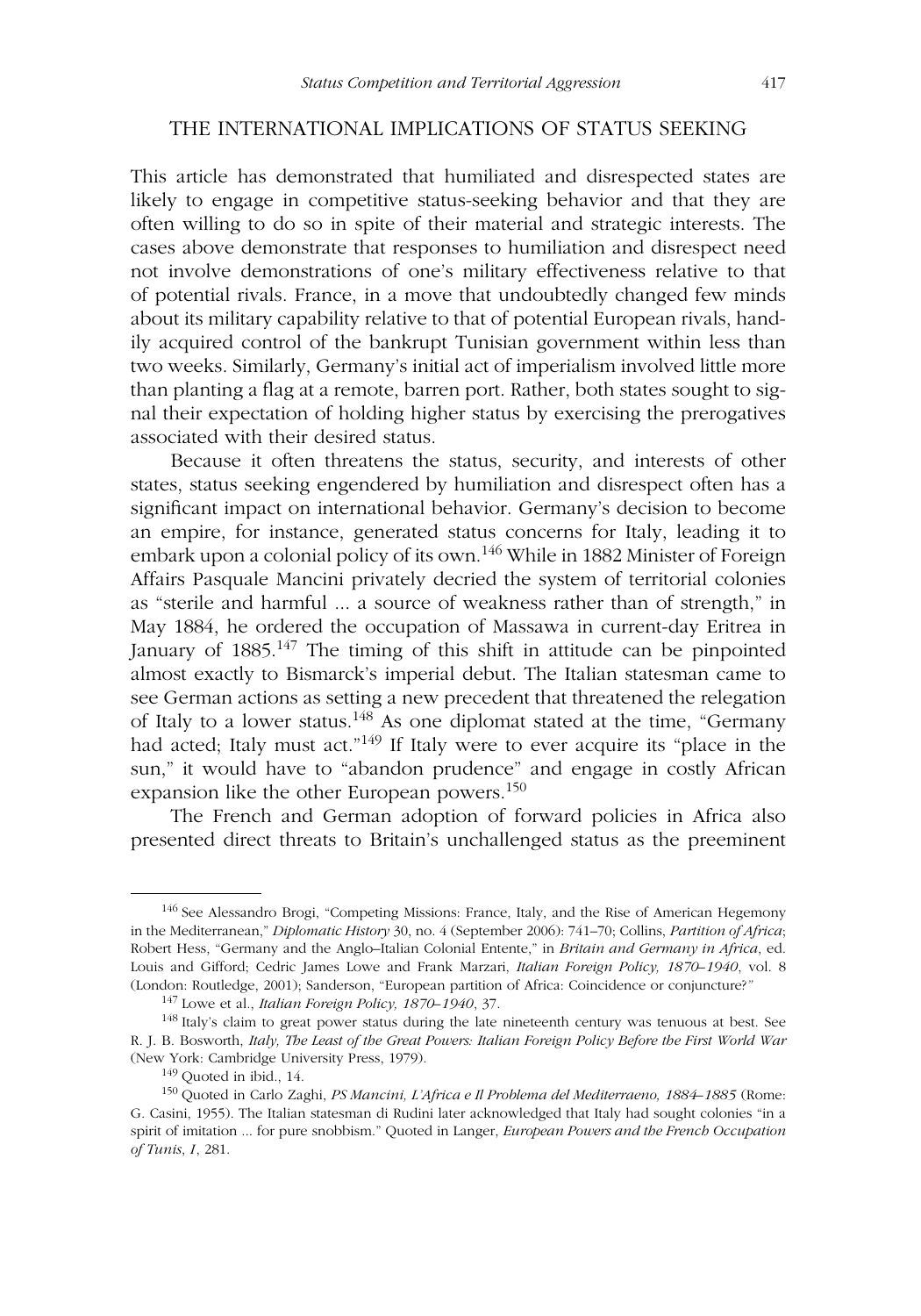seafaring power. With the French ratification of the Congo treaty and the possibility of French ownership of much of the west coast of Africa, the British began to detect a consistent French policy of anti-British antagonism.<sup>151</sup> British leaders also increasingly confronted the antagonistic intentions of the "young and ambitious" Germany, which was continuing its assault on Britain's "Munro [*sic*] doctrine" in the west. Over time, British leaders came to realize that if Britain were to remain a preeminent power, they could not allow themselves to be "cheeked by Bismarck or anyone else."<sup>152</sup> Without a "positive and vigorous effort" to assert British rights as the preeminent power, Britain would be left behind, suffering the inevitable decline of an empire. As *The Times* put it in 1891, "With the colonies massed around us we can hold our own in the ranks of the world Powers ... without them we must sink to the position of a merely European kingdom a position which for England entails slow but sure decay."153 British leaders agreed, with Neville Chamberlain stating that a failure to expand further would "strike at the root cause of our great position."<sup>154</sup> By the turn of the century, Britain—the once reluctant imperialist—had acquired possession of over roughly one-quarter of the entire African continent.<sup>155</sup> The European powers collectively had assumed control of 95 percent of the entire African continent.

While concerns about status have not generated similar competition for territory over the last century, recent territorial claims by Russia and China suggest that the potential for status-driven conquest remains.<sup>156</sup> The likelihood that states in the contemporary system will seek status through territorial expansion increases in cases in which states' spheres of interest are disrespected by prominent powers within the international community. Territorial expansion, however, is only one of many ways that states in the contemporary international system may assert their status following instances

<sup>151</sup> See Boyce, *Decolonisation and the British Empire* 14–16. Aside from Cape Colony Egypt, Britain had opted against major expansion into Africa in the nineteenth century, despite its unrivaled ability to do so through most of the period.

<sup>152</sup> Chamberlain in 1885, quoted in Taylor and Percivale, *Germany's First Bid for Colonies*, 71. As late as December 1884, Prime Minister William Gladstone was writing to Granville regarding further British expansion, "I see great objection to it; and generally considering what we have got I am against entering into a scramble for the remainder." Quoted in Aydelotte, *Bismarck and British Colonial Policy*, 164.

<sup>153</sup> *Times*, June 18, 1891, quoted in Bernard Porter, *The Lion's Share: A Short History of British Imperialism, 1850–1970* (New York: Longman, 1975), 133.

<sup>&</sup>lt;sup>154</sup> By 1890, Britain's transition to a self-conscious imperialistic power was complete. It became, as Porter has described, like a "cock-bird, blowing up his feathers to assert his dominance to rivals." Porter, *The Lion's Share*, 119.

<sup>155</sup> Sanderson, "European partition of Africa," 28.

<sup>156</sup> China has also referenced its "Century of Humiliation" in connection with its controversial territorial claims in the South China Sea. See William A Callahan, "National Insecurities: Humiliation, Salvation, and Chinese Nationalism," *Alternatives: Global, Local, Political* 29, no. 2 (March–May 2004): 199–218; William A. Callahan, "The Cartography of National Humiliation and the Emergence of China's Geobody," *Public Culture* 21, no. 1 (Winter 2009): 141–73; David Scott, "India's Drive for a Blue Waternavy," *Journal of Military and Strategic Studies* 10, no. 2 (2008).